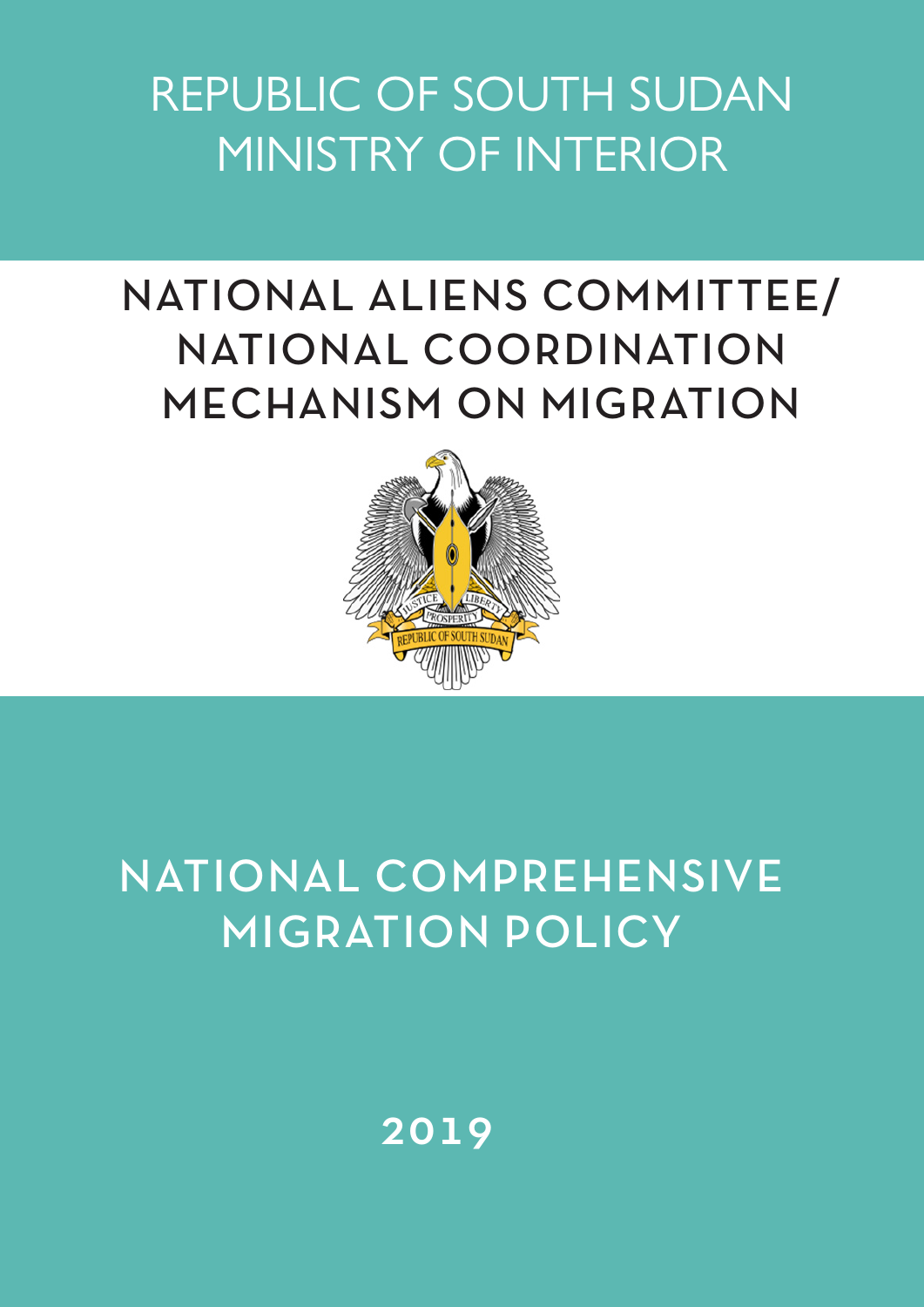### FOREWARD

It has now been more than four years since we expanded the National Aliens Committee/National Coordination Mechanism on Migration (NAC/NCM) as required by section 29 of the Passports and Immigration Act 2011. "The Minister shall establish the Aliens Committee, which shall consult and advise him or her on matters pertaining to aliens" I am very pleased to present Comprehensive Migration Policy that forms part of the collaborative effort between the International Organization for Migration (IOM) Mission in South Sudan and the Government of Republic of South Sudan through National Aliens Committee.

The Comprehensive Migration Policy for South Sudan has passed through several stages of a peer review and validation process, with close participation of leading experts from South Sudan, and the region. The development of the Comprehensive Migration Policy for South Sudan was led and supervised by the NAC/ NCM, with technical and financial support IOM Mission in South Sudan.

This policy takes stock of decades of protracted conflict together with the emerging challenges brought about by mobility and migration in the region, combining humanitarian with long-term migration agendas. Despite ongoing progress in building national and state economic, legislative and judicial structures, the institutions in charge of migration management remain in critical need of actions to improve the capacity of the State in dealing with migration-related challenges.

The Comprehensive Migration Policy (CMP) addresses these challenges aimed at ensuring security and stability, along with the establishment of measures to harness the socio-economic benefits of migration for Government of the Republic of South Sudan (GRSS), in coherence with the National Development Plan 2018- 2021 and the South Sudan Vision 2040.

The Comprehensive Migration Policy links policy responses among four core thematic areas: i) free movement and border management, ii) labour migration, iii) forced migration, and iv) migration and development. More importantly, Inter-ministerial cooperation, integrated information systems, coordination, and alignment with regional and international policies play a key role across the board in the establishment of a system characterized by transparent rules and procedures.

The objectives identified by the policy such as; to improve, and where missing to establish, a system of policies and institutions to manage migration in the Republic of South Sudan (RSS) is commendable. Furthermore, the Policy is founded on a rights-based approach in line with the Transitional Constitution of the Republic of South Sudan, which gives every South Sudanese citizen the right to freedom of movement and the liberty to choose her/his residence. It also calls for the regulation of issues related to Nationality and Naturalization, Passports and Visas, and Immigration and Aliens.

I am also grateful for the support received from IOM Mission in South Sudan and the consultant Andrea Salvini.

The Ministry of Interior of the Republic of South Sudan assures all NAC/NCM members and all partners that it will work in collaboration with all stakeholder towards the effective implementation of the recommendations advanced in this Comprehensive Migration Policy for South Sudan.



HON. LT. GEN MICHAEL CHIENGJIEK GEAY MINISTER OF INTERIOR REPUBLIC OF SOUTH SUDAN MARCH 2018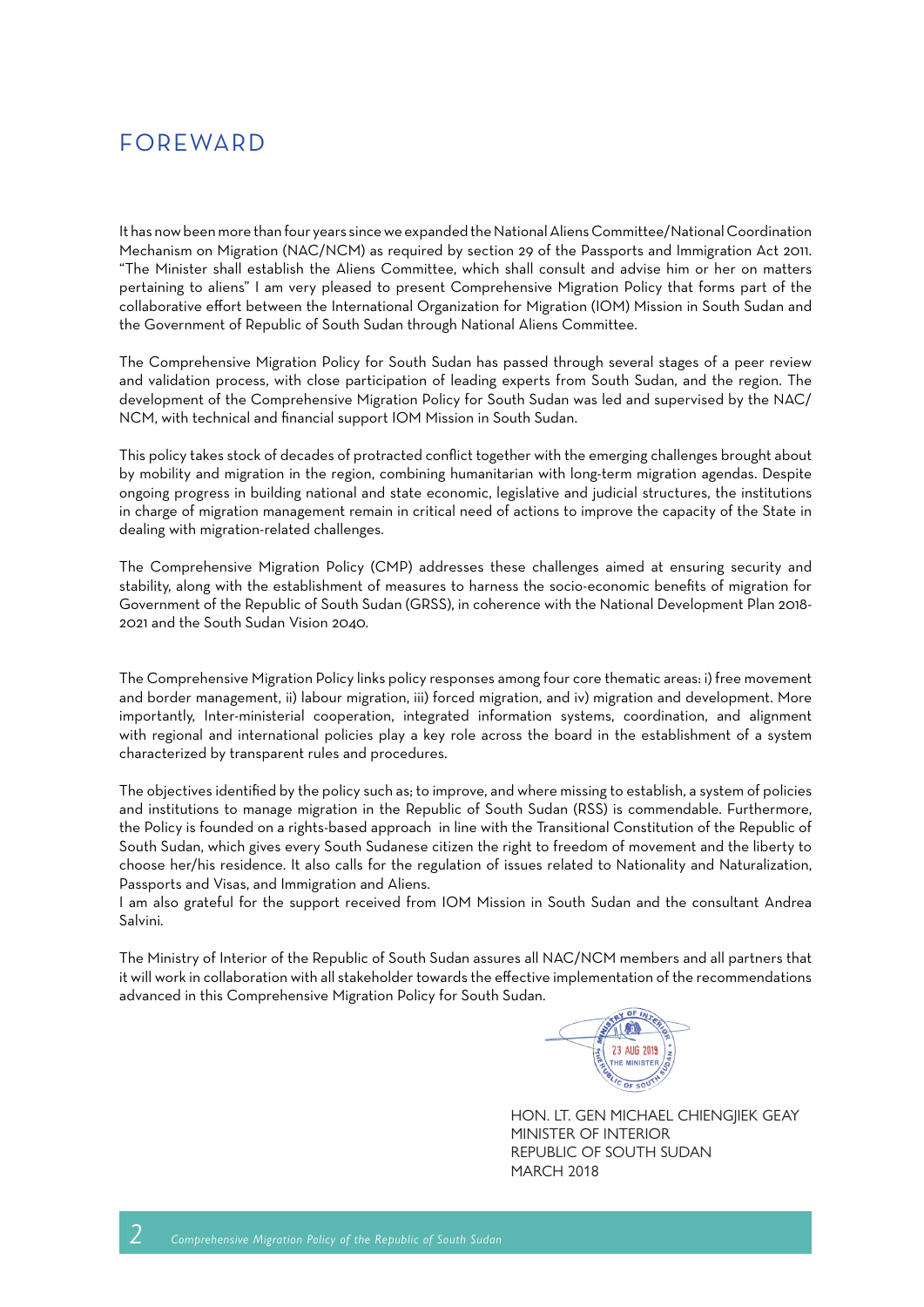### TABLE OF CONTENTS

| 1 Abbreviations and acronyms                               | 4  |
|------------------------------------------------------------|----|
| 2 Executive summary                                        | 6  |
| 3 Introduction - Institutions for migration and its reform | 6  |
| 3.1 Scope and justification                                | 12 |
| 3.2 Legal and Institutional framework                      | 12 |
| 4 Situation Overview                                       | 14 |
| 4.1 Free movement and border management                    | 14 |
| 4.2 Labour migration                                       | 17 |
| 4.3 Forced migration                                       | 21 |
| 4.4 Migration and development                              | 30 |
| 5 A comprehensive migration policy for South Sudan         | 28 |
| 5.1 Policy design and process                              | 29 |
| 5.2 Objectives                                             | 30 |
| 5.3 Policy strategy                                        | 31 |
| 5.3.1 Free movement and border management                  | 31 |
| 5.3.2 Labour migration                                     | 37 |
| 5.3.3 Forced migration                                     | 43 |
| 5.3.4 Migration and development                            | 45 |
| 6 Implementation mechanisms                                | 50 |
| 6.1 Monitoring and evaluation                              | 50 |
| 7 Annex                                                    | 51 |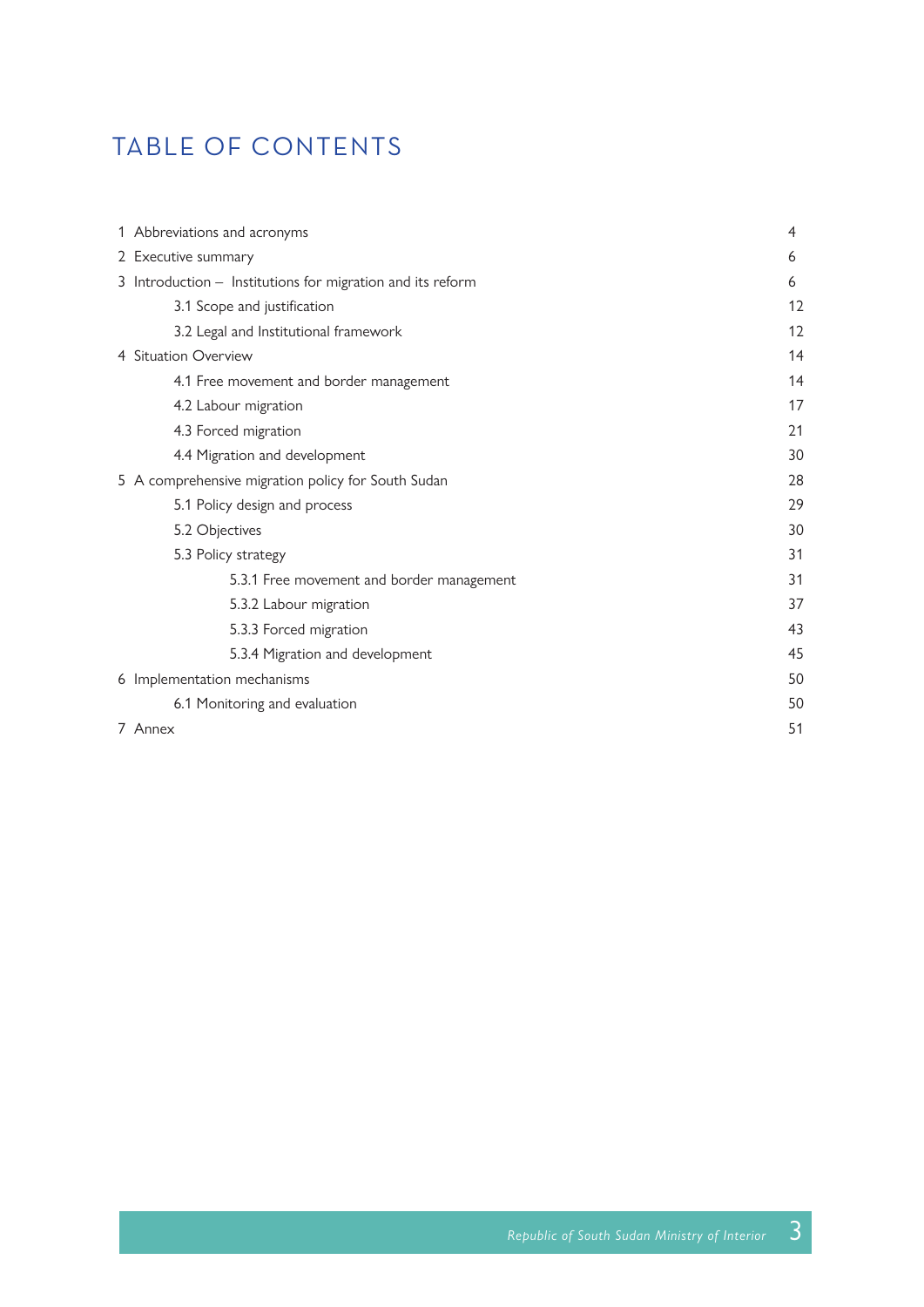### ACRONYMS

| Abbreviation/ Acronym | Full name                                                          |
|-----------------------|--------------------------------------------------------------------|
| ARCSS                 | Agreement on the Resolution of the Conflict in South Sudan         |
| AU                    | African Union                                                      |
| AUBP                  | African Union Border Programme                                     |
| <b>AVRR</b>           | Assisted Voluntary Return and Reintegration                        |
| <b>BLA</b>            | Bilateral Labour Agreement                                         |
| <b>BMM</b>            | Better Migration Management Programme                              |
| <b>CAADP</b>          | Comprehensive Africa Agriculture Development Plan                  |
| <b>CAR</b>            | Central African Republic                                           |
| <b>CMP</b>            | Comprehensive Migration Policy                                     |
| <b>COMESA</b>         | Common Market for Eastern and Southern Africa                      |
| <b>CPA</b>            | Comprehensive Peace Agreement                                      |
| <b>CRA</b>            | Commission for Refugee Affairs                                     |
| <b>CRRF</b>           | Comprehensive Refugee Response Framework                           |
| <b>CSPs</b>           | Community support projects                                         |
| CSOs                  | Civil Society Organizations                                        |
| <b>DCS</b>            | Directorate of Consular Services                                   |
| <b>DNPI</b>           | Directorate of Nationality, Passports and Immigration              |
| <b>DRC</b>            | Democratic Republic of the Congo                                   |
| EAC                   | East African Community                                             |
| EC                    | European Commission                                                |
| <b>ESC</b>            | <b>Employment Service Centres</b>                                  |
| EU                    | European Union                                                     |
| <b>FDI</b>            | Foreign Direct Investments                                         |
| <b>GCM</b>            |                                                                    |
| GBV                   | Global Compact on Migration<br>Gender Based Violence               |
|                       |                                                                    |
| <b>GDP</b>            | Gross Domestic Product                                             |
| GIZ                   | German Agency for International Cooperation                        |
| <b>GRSS</b>           | Government of Republic of South Sudan                              |
| <b>ICT</b>            | Information and Communication Technology                           |
| <b>IDP</b>            | Internally Displaced Person                                        |
| IGAD                  | Intergovernmental Authority on Development                         |
| <b>ILO</b>            | International Labour Organization                                  |
| Interpol              | International Criminal Police Organization                         |
| <b>IOM</b>            | International Organization for Migration                           |
| JBC                   | Joint Border Commission                                            |
| <b>JICA</b>           | Japan International Cooperation Agency                             |
| <b>KILM</b>           | Key Indicators of the Labour Market                                |
| <b>LMIS</b>           | Labour Market Information System                                   |
| <b>LSNAs</b>          | Labour and skills needs assessments                                |
| M&E                   | Monitoring and Evaluation                                          |
| MA.                   | Market Analysis                                                    |
| <b>MAP</b>            | Migration Action Plan 2015-2020 (IGAD)                             |
| <b>MCOF</b>           | Migration Crisis Operational Framework for South Sudan             |
| <b>MiGOF</b>          | Migration Governance Framework                                     |
| <b>MIS</b>            | Migration Information System                                       |
| MIU                   | Migration Intelligence Unit                                        |
| <b>MoFA</b>           | Ministry of Foreign Affairs and International Cooperation          |
| MoFEP                 | Ministry of Finance and Economic Planning                          |
| Mol                   | Ministry of Interior                                               |
| MoL                   | Ministry of Labour, Public Service, and Human Resource Development |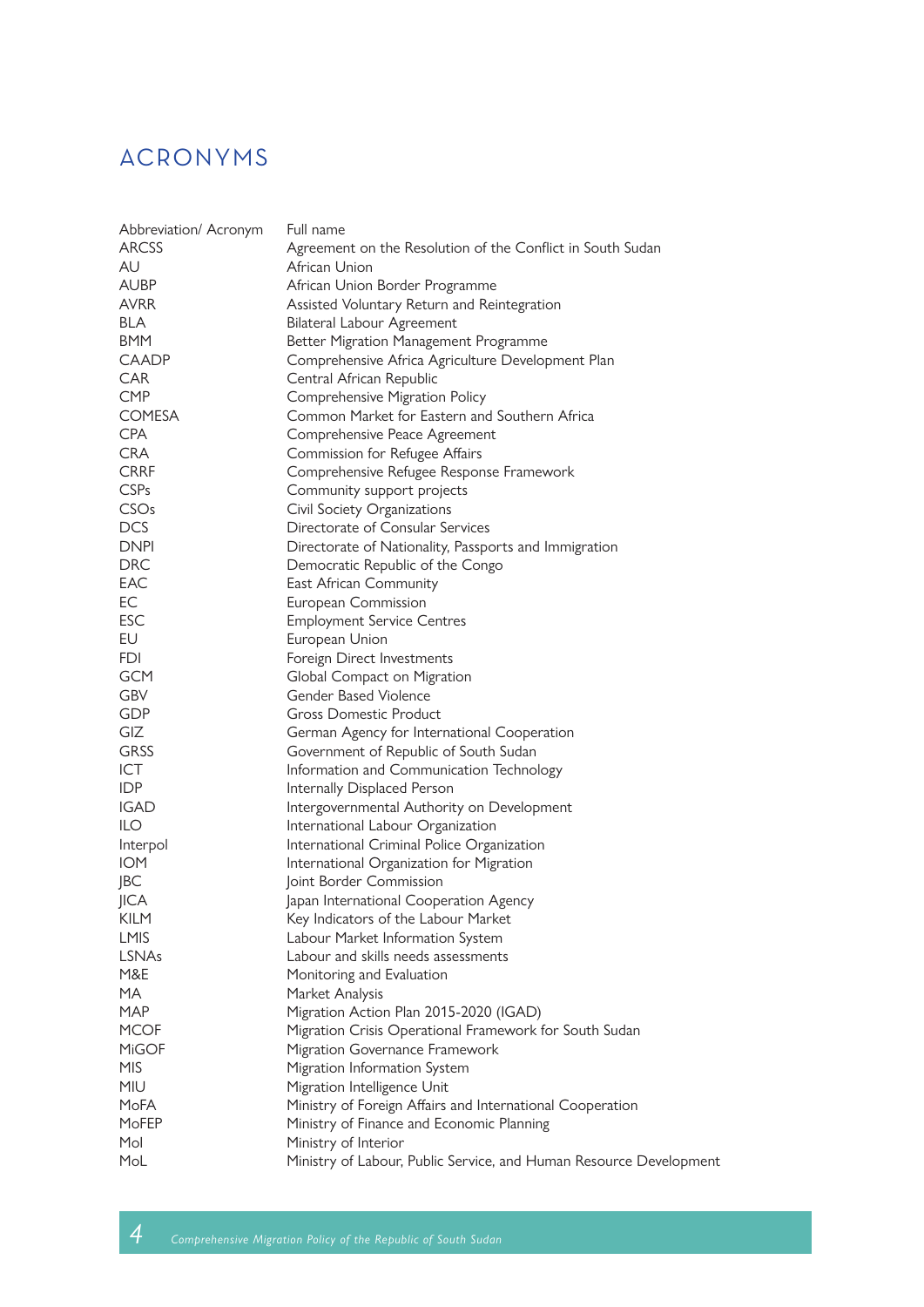| <b>MPFA</b>   | Migration Policy Framework for Africa                     |
|---------------|-----------------------------------------------------------|
| NAC/NCM       | National Aliens Committee/National Coordination Mechanism |
| <b>MHADM</b>  | Ministry of Humanitarian Affairs and Disaster Management  |
| <b>NBS</b>    | National Bureau of Statistics                             |
| <b>NFM</b>    | National Fund for Migration                               |
| <b>NGO</b>    | Non-Governmental Organization                             |
| <b>ODA</b>    | Official Development Assistance                           |
| <b>OSBP</b>   | One Stop Border Post                                      |
| PoCs          | Protection of Civilian sites                              |
| PrEAs         | Privates Employment Agencies                              |
| <b>RRP</b>    | South Sudan Regional Refugee Response Plan 2017-2018      |
| <b>RRC</b>    | Return and Rehabilitation Commission                      |
| <b>RSD</b>    | Refugee Status Determination                              |
| <b>RSS</b>    | Republic of South Sudan                                   |
| <b>SDGs</b>   | Sustainable Development Goals                             |
| <b>SOPs</b>   | <b>Standard Operating Procedures</b>                      |
| <b>SSDP</b>   | South Sudan Development Plan                              |
| <b>SSTV</b>   | South Sudan Television                                    |
| UN            | United Nations                                            |
| <b>UNDESA</b> | UN Department of Economic and Social Affairs              |
| <b>UNDP</b>   | United Nations Development Programme                      |
| <b>UNMISS</b> | United Nations Mission in South Sudan                     |
| <b>UNHCR</b>  | United Nations High Commissioner for Refugees             |
| <b>TIP</b>    | Trafficking in Persons                                    |
| <b>TVET</b>   | Technical Vocational Education and Training               |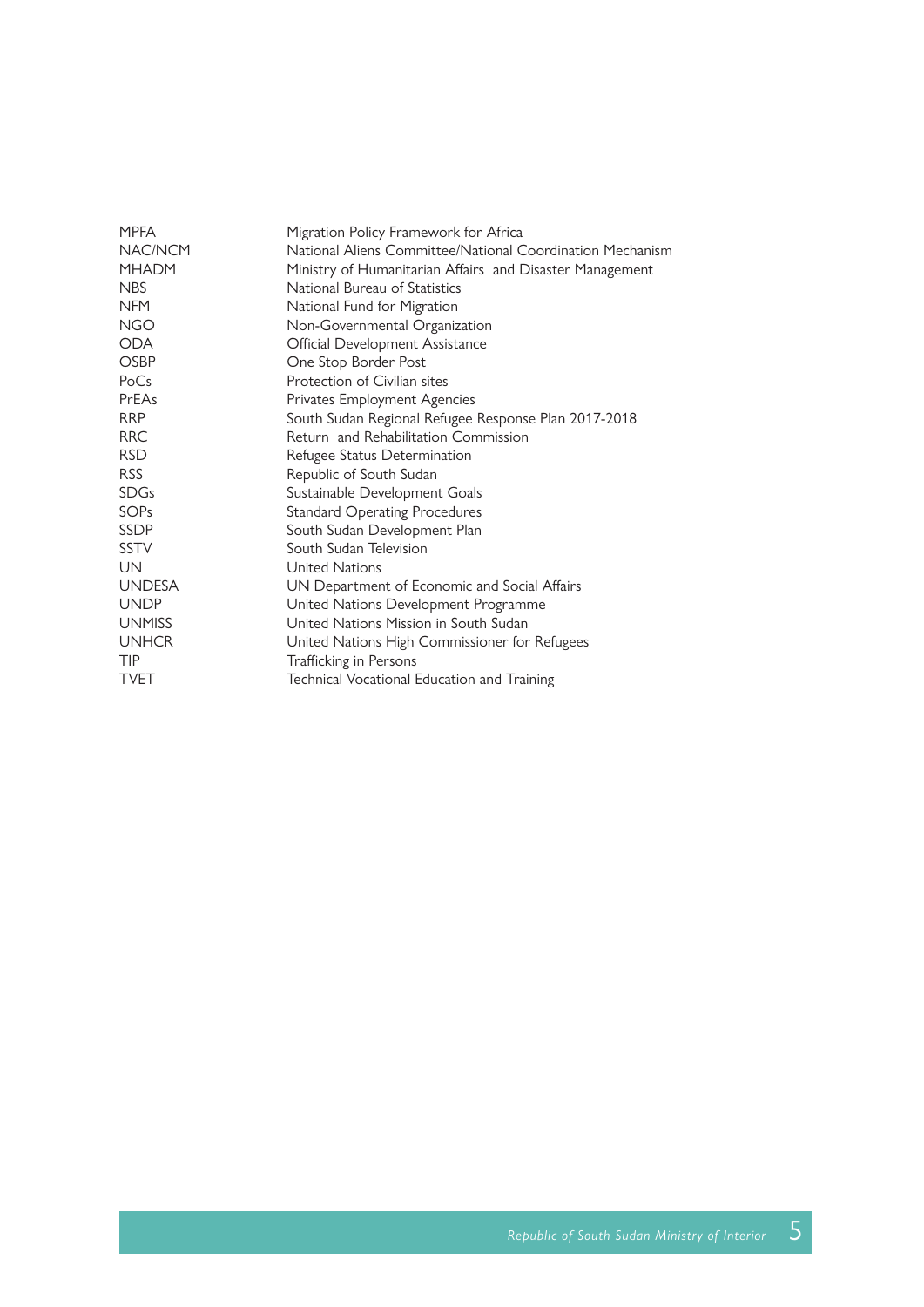### 2.0 EXECUTIVE SUMMARY

#### Scope and Justification

This policy takes stock of decades of protracted conflict together with the emerging challenges brought about by mobility and migration in the region, combining humanitarian with long-term migration agendas. Despite ongoing progress in building national and state economic, legislative and judicial structures, the institutions in charge of migration management remain in critical need of actions to improve the capacity of the State in dealing with migration-related challenges.

The Comprehensive Migration Policy (CMP) addresses these challenges aiming at ensuring security and stability, along with the establishment of measures to harness the socio-economic benefits of migration for Government of the Republic of South Sudan (GRSS), in coherence with the National Development Plan 2018- 2021 and the South Sudan Vision 2040.

The CMP links policy responses among four core thematic areas: i) free movement and border management, ii) labour migration, iii) forced migration, and iv) migration and development. Inter-ministerial cooperation, integrated information systems and coordination and alignment with regional and international policies play a key role in the establishment of a system characterized by transparent rules and procedures.

#### Policy Goal and Objectives

The objective of the CMP is to improve, and where missing to establish, a system of policies and institutions to manage migration in the Republic of South Sudan (RSS). The CMP is founded on a rights-based approach as rooted in the Transitional Constitution of the Republic of South Sudan, which gives every South Sudanese citizen the right to freedom of movement and the liberty to choose her/his residence. It also calls for the regulation of issues related to Nationality and Naturalization, Passports and Visas, and Immigration and Aliens. The policy organizes action through four main objectives:

#### **1. To develop a comprehensive framework for border management and the governance of free movement:**

- Improving mobility governance and border management;
- Enhancing cross-border cooperation;
- Implementing a visa regime that reflects human mobility patterns;
- Addressing issues of statelessness in South Sudan.

#### **2. To promote regular labour migration for the socio-economic development of the RSS and its people:**

- Addressing irregular labour migration;
- Addressing labour market gaps through regular immigration;
- Promoting regular labour emigration of South Sudanese citizens;

#### **3. To manage forced migration and to provide adequate support to victims of forced migration:**

- Addressing forced migration and supporting migrants in distress;
	- Addressing protracted displacements and promoting transitional and durable solutions for refugees, IDPs, etc.);
	- Supporting the social and economic reintegration of forced migrants;
	- Combatting human trafficking and smuggling of migrants.

#### **4. To promote migration and development in South Sudan:**

- Mobilizing the South Sudanese diaspora for country socio-economic development and welfare of South Sudanese abroad;
- Reaping development benefits of remittances.
- Facilitating reintegration of returning labour migrants.

The GRSS undertakes to work together with all stakeholders, including the international community and the civil society to support this policy, in order to protect the human and social rights of South Sudanese citizens at home and abroad. Since the scope of this Policy relates to all facets of migration governance and border management in South Sudan - including free movement, humanitarian migration and irregular migration - the target groups include i) irregular migrants, including victims of trafficking and smuggled migrants; ii) foreign workers, including those currently working irregularly in South Sudan; iii) potential or prospective South Sudanese migrants seeking work abroad; iv) South Sudanese migrants working, studying or living abroad, including diasporas; and (iv) return migrants.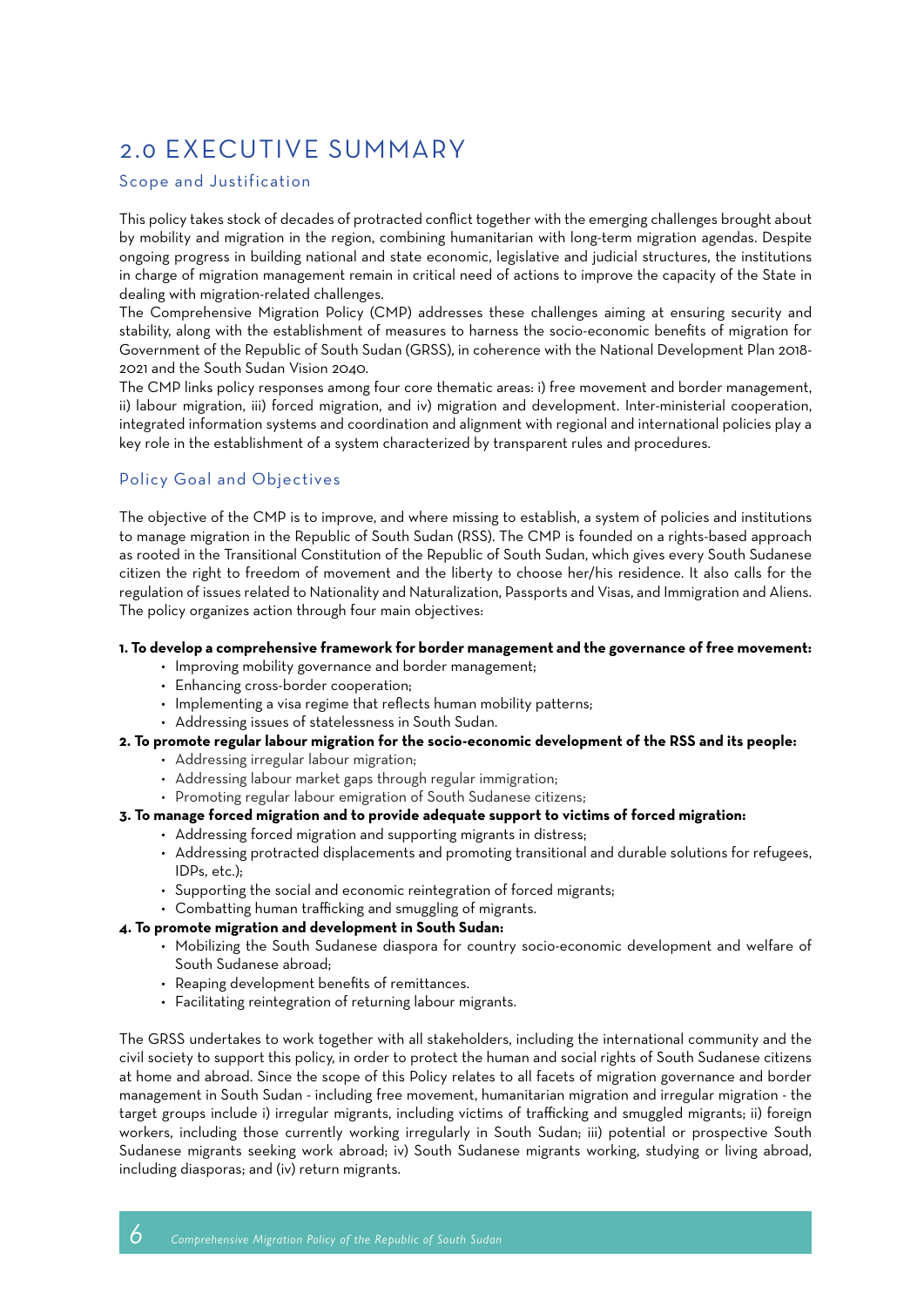Cross-cutting issues are addressed through the four policy areas, notably i. a system of basic services for South Sudanese in mobility, as well as required data needed for effective delivery; ii. migration dynamics caused by environmental degradation<sup>1</sup>; iii. issues related to migration health and education; iv. migration and gender.

The Policy is conceived as a living document which is expected to adapt to emerging migration challenges, trends, opportunities and dynamics at the national, regional and global levels, also identified through the information systems that this policy aims to establish.

#### Policy Area 1: Free movement and border management

While the process of South Sudan's state building advanced quickly, the more than two decades of the Second Civil War have taken a severe toll on the new-born nation not only in terms of the 1.5 million people who lost their life?, but also in terms of the over 4 million displaced persons. South Sudan faces diverse migration and mobility challenges, as it is both a country of origin and destination. It is also a country of transit migration.

As a result of ongoing armed clashes, the country has been unable to establish border posts in the eastern part of the country. In an attempt to address the insecurity caused by the fighting, the GRSS signed the Agreement on the Resolution of the Conflict in the Republic of South Sudan (ARCSS) with the warring parties in August 2015 and the Revitalized Peace Agreement in September 2018. With the continued commitment to bring peace to the country, the government has called for a National Dialogue for Peace in the country, a process that is still ongoing. In 2017, the estimated net annual inflow of migrants reduced to 10,000 individuals, which is primarily due to the deteriorating economic situation and persistent insecurity in some areas of the country. Nonetheless, South Sudan continues to attract humanitarian and economic migrants from neighbouring countries.

Administratively, the number of federal states increased from 10 to 32 state between 2011 and 2017. However, Directorate of Nationality, Passports and Immigration (DNPI) does not have the required capacity to operate in all newly created 32 States. Currently the DNPI is operational in 23 out of 32 States and runs a functional border management system in 10 border points based on a real-time data system that collects vital data on cross-border movements.

Border management is one of the major strategic components of Free Movement within EAC and IGAD. To ensure the stability and development of the Republic of South Sudan, it is instrumental to facilitate the continuous and effective mobility of people, goods and capital while at the same time ensuring the safety and security of South Sudanese people by preventing and combatting illicit cross-border activities. Acknowledging the duality which is inherent to the tasks performed by border officials, the CMP formulates a set of pragmatic strategies to enable coherent and coordinated border management efforts within all borders of South Sudan according to a set of transparent and mutually shared procedures and standards.

Key challenges related to the management of free movement and border management in the RSS are the following:

- a. Insecurity and armed conflict impede territorially comprehensive border security and migration management.
- b. Incomplete demarcation of borders.
- c. Insufficient capacity of the NAC/NCM.
- d. DNPI lacks adequate funding and has limited manpower and infrastructure to ensure comprehensive border management.
- e. Incomplete application of Standard Operating Procedures on migration and border management processes.
- f. Ineffective institutional coordination on free movements and border control.
- g. Data on migration stocks and flows are incomplete.

*<sup>1</sup> The discourse on environment and migration also includes the mitigation of mobility-induced degradation of the environment, for instance issues caused by the crowding of suburban population on access to water. 2 Maru, M. T. (2018). Rapid Migration Trends Analysis for South Sudan*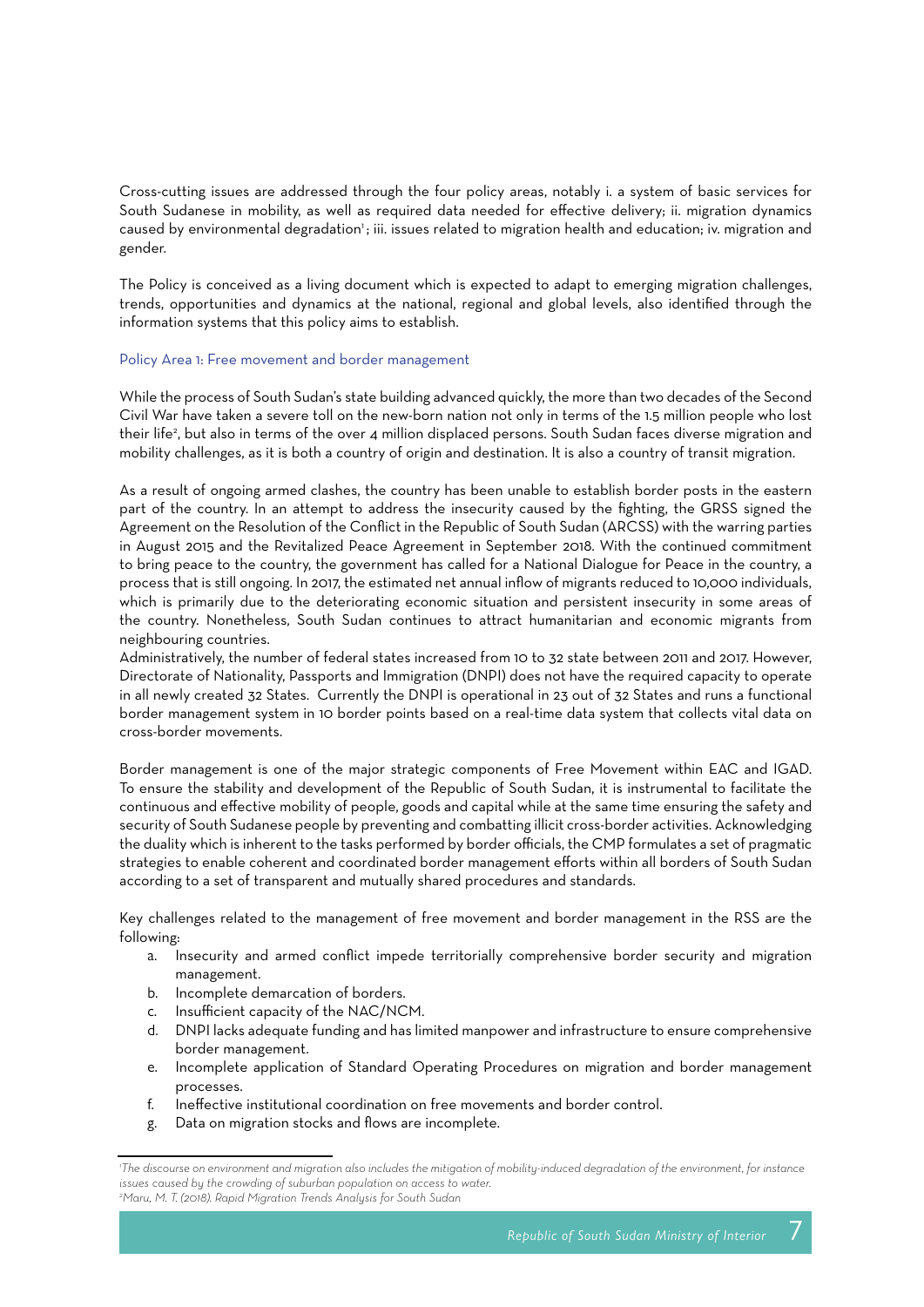- h. The visa system does not respond to border management needs.
- i. Corruption negatively affects migrants and hinders the functioning of border management.
- j. Feminization of migration requires institutions to make their recruitment and workflow of operations gender-sensitive.
- k. Cross-border cooperation with neighbouring countries is inadequate.
- l. Transhumance and pastoralist movements are not currently supported by instruments of national and regional governance.
- m. Cross-border populations lack awareness about free movement requirements.
- n. Effective procedures to screen and naturalise stateless persons are inadequate.
- o. Lack of collaboration between policy making and academic research.
- p. Lack of clear border management protocols on preventing the spread of cross-border pathogens and epidemics.

The policy strategy in the area of free movement and border management includes the following interventions:

- Implementing a centralised and integrated information system for border management.
- Reviewing the roles and mandates of institutions involved in migration governance and enhancing inter-ministerial coordination. Towards this objective, functional assessments of all institutions involved in migration governance in South Sudan will be conducted; the mandate of NAC/NCM will be reviewed in line with the responsibilities outlined in the CMP; a Migration Partners Forum will be established to enhance partnerships for effective migration governance; and a National Fund for Migration (NFM) will be established to encourage resource mobilization.
- Building the capacity of institutions involved in migration governance, based on capacity assessments of all NAC/NCM members. Capacity building of NAC/NCM and DNPI will be prioritised with a view to establishing one-stop border posts in all border crossings of South Sudan, define suitable visa categorizations for entry into South Sudan, mainstream health-sensitive procedures into the practices of all DNPI border posts, and implementing comprehensive anti-corruption measures.
- Fostering cross-border cooperation with neighbouring countries, by developing common border management objectives; exploring the creation of a regional border communities' platform; developing a strategy for the sustainable governance of transhumance and pastoralist movements; and developing information campaigns to sensitize border-adjacent population groups.
- Addressing issues of statelessness, by: including in national legislation specific provisions on prevention of statelessness; revitalising efforts to implement the Civil Registration developing law, reducing and harmonizing fees for the issuance of nationality certificates; streamlining standard operating procedures for Directorate of Nationality, Passports and Immigration on dealing with issues of statelessness; reforming procedures of administrative appeals and judicial redress in nationality and civil status documentation application procedures.

#### Policy Area 2: Promoting regular labour migration

Prior to the outbreak of armed conflict in 2013, South Sudan was a major country of destination for migrant workers from the region and beyond. However, after renewed conflict broke out in South Sudan in December 2013 and escalation of conflict in 2016, the inflow of migrant workers to South Sudan slowed and large numbers of Ugandans, Kenyans, Burundians, Rwandese, Ethiopians, Eritreans and western migrant workers were evacuated to their countries of origin.

Decades of conflict have left large parts of the South Sudanese population with low levels of education and skills. The low capacity and quality of the public education system constitutes a structural barrier to the substitution of high-skilled foreign workers by South Sudanese nationals in the formal economy. This problem is further compounded by the absence of effective on-the-job skills transfer schemes. Consequently, most South Sudanese continue to live in rural settings and engage in subsistence agriculture and livestock rearing.

 *<sup>3</sup> According to qualitative assessments, Ugandans and Somalis are active in hotel services, fuel transport and selling, water and sanitation, machine mechanics, traders fuel industry, logistics and NGOs. Sudanese are engaged in trade and shops, while Eritreans and Ethiopians are predominantly engaged in hospitality, construction and logistics sectors. Kenyans are mostly active in banking and service sectors.*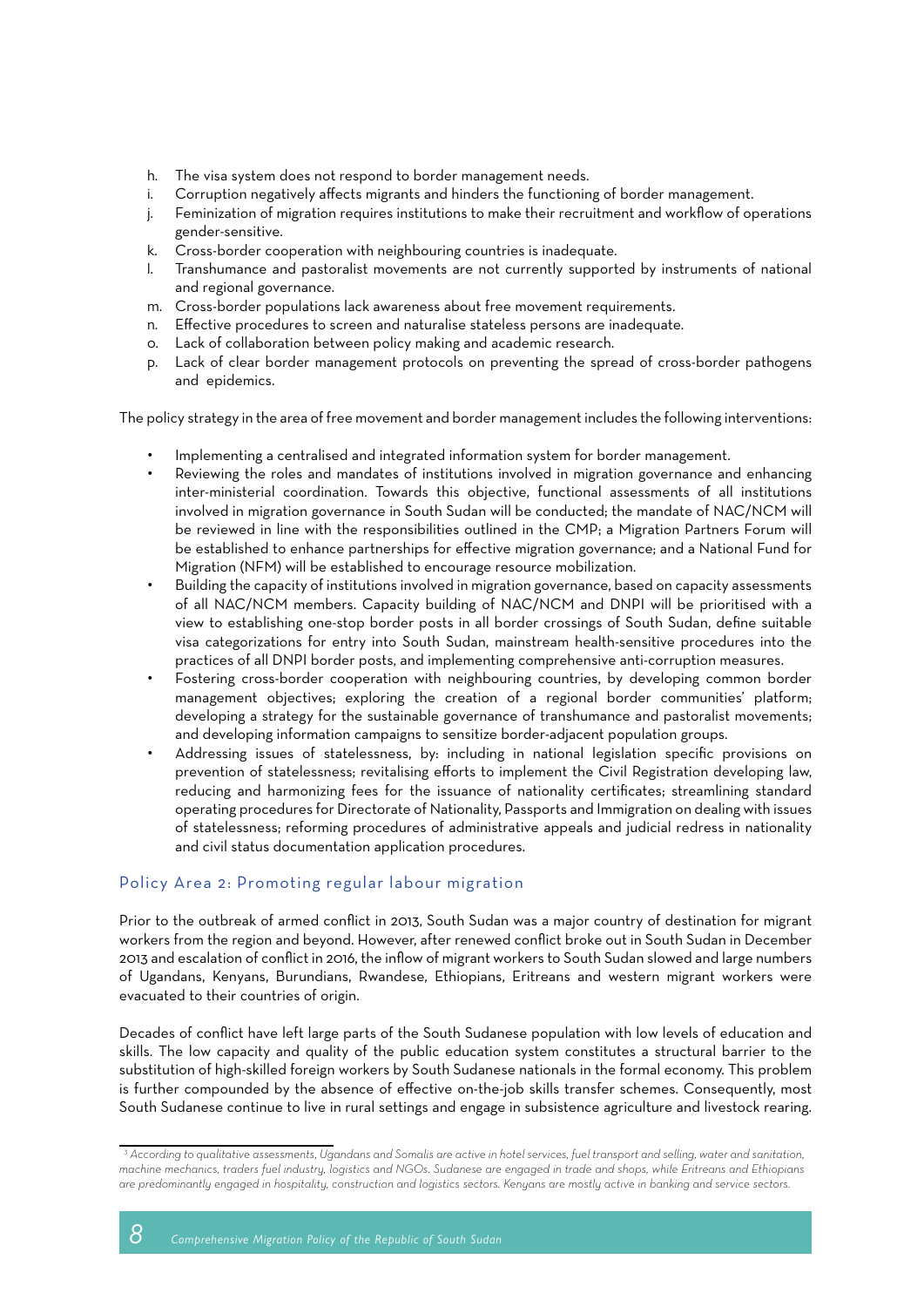South Sudan features one of the most oil-dependent economies in the world. However, while 98% of the government's annual operating budget and 80% of its gross domestic product (GDP) is based on oil revenues, the majority of jobs in this high-income sector is performed by high-skilled foreign workers<sup>3</sup>.

Since South Sudan does not produce regular statistics on international labour migration, data is often outdated and misrepresentative of the population. According to the UN Department of Economic and Social Affairs (UNDESA), there were 845,239 international migrants in South Sudan in 2017, while actual number of international migrants in the RSS is estimated to be significantly higher. Only a marginal fraction of foreigners works legally in South Sudan, with severe consequences for the country's labour market and economic development as a whole.

Data on labour emigration from South Sudan is equally scarce. Existing information suggests that the main destination countries of South Sudanese migrant workers coincide with those countries hosting large South Sudanese diaspora, including Sudan, Egypt and some countries beyond the region, notably United States and Australia.

Key challenges related to the governance of foreign labour and labour emigration include:

- a. Lack of capacity of the Ministry of Labour and relevant line ministries and agencies impedes effective management of labour migration.
- b. Essential Labour Market Information is not available, including key information on foreign workers.
- c. Information on the labour and skills needs of the South Sudanese labour market is missing.
- d. Technical cooperation with international partners on labour migration governance is insufficient.
- e. Education and vocational training pathways are not responsive to national and local labour market demands.
- f. Shortages of skilled South Sudanese workers for key sectors in the South Sudanese economy.
- g. GRSS requires an effective framework for skills transfers from high-skilled foreign workers to South Sudanese nationals.
- h. The coverage and capacity of Employment Service Centres is insufficient.
- i. The Labour Act of 2017 has not yet been followed up with effective regulations.
- j. The majority of migrant workers in South Sudan do not have a valid work permit.
- k. Cooperation between DNPI and Ministry of Labour is ineffective.
- l. Demand for migration services is becoming increasingly diverse.
- m. GRSS lacks a strategy and policy direction for the import of skilled labour.
- n. A strategy for the promotion of regular labour migration of South Sudanese nationals is missing.
- o. GRSS lacks a migration intelligence that monitors labour and skills needs in countries of destination.
- p. GRSS requires the creation of additional formal mobility frameworks with migrant-sending and migrant-receiving countries.

Interventions specified in the management of labour migration aim to create a comprehensive, coherent and transparent governance framework for labour migration that principally comprises two pillars:

- 1. The regularisation of labour immigration, aiming at promoting regular, orderly and skills-sensitive labour immigration to the RSS in accordance with assessed labour market needs;
- 2. The promotion of regular labour emigration of South Sudanese citizens for the socio-economic development of the RSS and the safeguarding of the welfare of migrant workers abroad and their families at home.

Specific measures in labour migration policy area include:

- Establishing a Labour Market Information System (LMIS) based on new SOPs for data producers (Ministry of Labour, ESCs, TVET institutes and other stakeholders) and the integration off Regular Labour and Skills Needs Assessments.
- Improving the roles and mandates of institutions involved in labour migration governance and enhancing inter-ministerial coordination, by conducting functional assessments of relevant stakeholders, developing a unified Operations Manual to streamline inter-institutional cooperation between MoL, DNPI and other relevant stakeholders, and reviewing inter-agency data sharing procedures.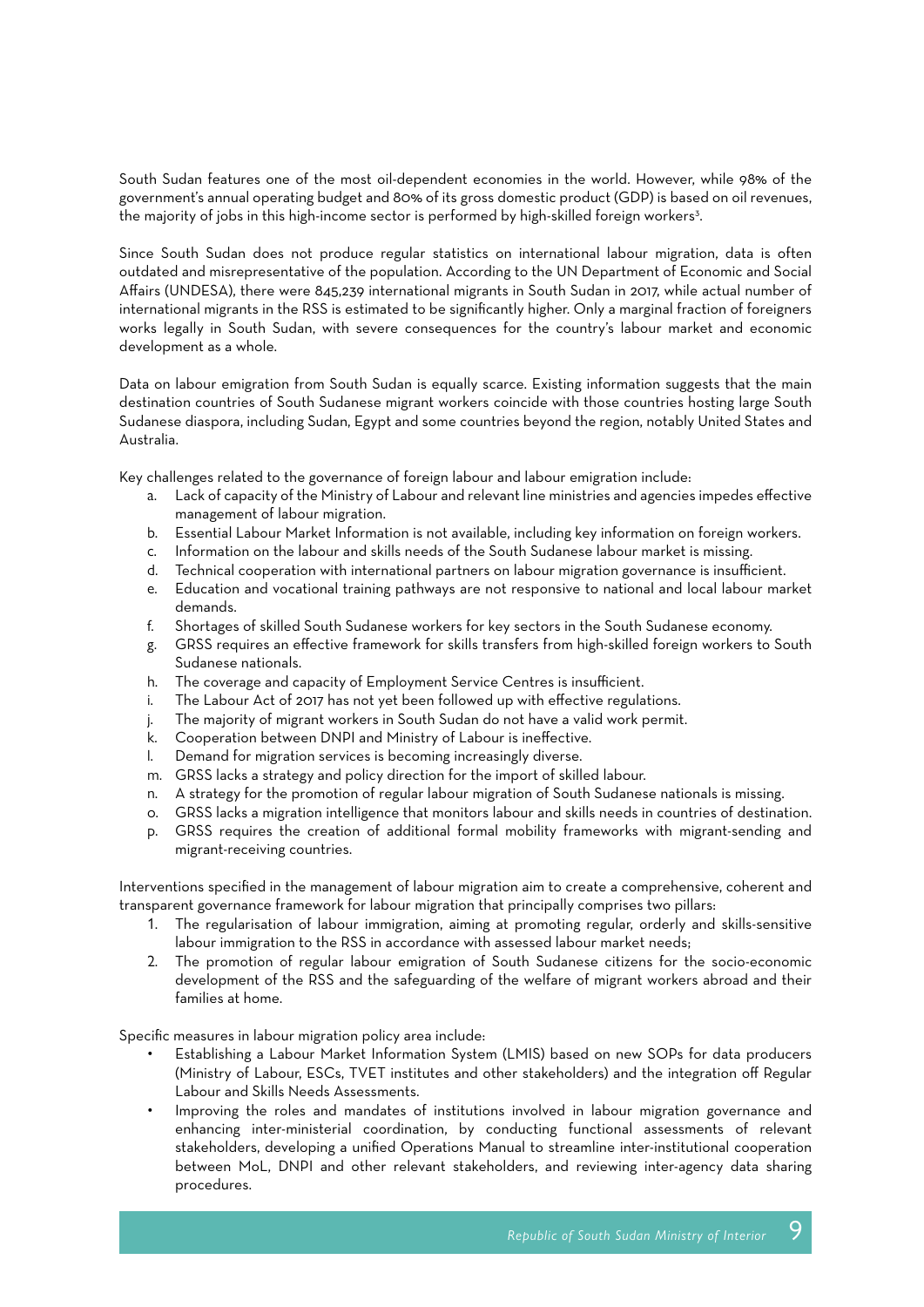- Building the capacity of institutions involved in labour migration governance and broadening the technical cooperation with partner governments, international organisations, donors and NGOs.
- Establishing an effective system of vocational training and jobseeker support, by developing TVET curricula that are linked to the assessed skills needs of South Sudan's labour market; establishing business development programmes and building the capacity of ESCs and TVET institutes through strengthened cooperation with international organisations.
- Developing a skills-sensitive labour immigration strategy, based on ethical recruitment of skilled labour and on the development of an effective skills transfer strategy aiming to close the domestic skills gap. Skills transfer mechanism will be piloted, best practices will be identified and effective skills transfer mechanisms will be upscaled.
- Promoting regular labour migration of South Sudanese nationals, by establishing within MoL a Migration Intelligence Unit; and developing and implementing Bilateral Labour Agreements and MoUs with current and potential labour destination countries.

#### Policy Area 3: Forced migration

South Sudan is at the same time an origin and destination country of forced migrants. According to UNHCR estimates (March 2018), 4.68 million individuals are affected by displacement within and outside South Sudan, including South Sudanese refugees in the region, internally displaced people (IDPs) and refugees in South Sudan from other - mainly neighboring - countries.

Around 2.3 million South Sudanese refugees – predominantly women and children - have fled to neighboring countries, mostly to Uganda, followed by Sudan, Ethiopia, Kenya, the Democratic Republic of the Congo (DRC) and the Central African Republic (CAR). Some 1.91 million South Sudanese are internally displaced, with the majority of them being concentrated in Central Equatoria, Unity, and Western Bahr el Ghazal. Only 12% are living in Protection of Civilian (POC) Sites, while 88% of IDPs are living with host community or elsewhere without protection. Since the signing of the Comprehensive Peace Agreement (CPA) in 2005, over 2 million South Sudanese have returned to South Sudan mainly from Sudan and settled across a small number of key areas across the Greater Bahr el Ghazal region, as well as the country's main urban centers. At the same time, as of February 2019, South Sudan hosts around 300,000 refugees and asylum seekers from neighbouring countries and beyond.

Identified key challenges for GRSS to manage forced migration involve:

- a. Lack of protection for the most vulnerable among forced migrants, such as children and **WOMEN**
- b. Lack of economic opportunities for refugees and IDPs.
- c. Mounting land disputes among returning IDPs, refugees, and residents is leading to further displacement.
- d. Social cohesion threatened by conflict over resources between host communities and forced **MIGRANTS**
- e. Lack of adequate institutional arrangements and policies to counter TiP (trafficking in persons).
- f. Lack of prevention, assistance and protection to victims, with particular attention to women and children, and information exchange and cooperation measures with neighbouring **COUNTRIES.**
- g. Lack of prosecution measures for the perpetrators of TIP.

The policy strategy in the area of forced migration addresses as main sectors of intervention:

- Strengthening the institutional and technical capacities of the South Sudanese government in the displaced migration management, by: developing GRSS capacity to assess and address protection needs of refugees and IDPs; enhancing the national Refugee Status Determination registration and formal refugee status determination system; building a coordination mechanism for a harmonized forced migration response strategy at a national, regional and international level.
- Promoting refugees' local integration of displaced populations and facilitating sustainable return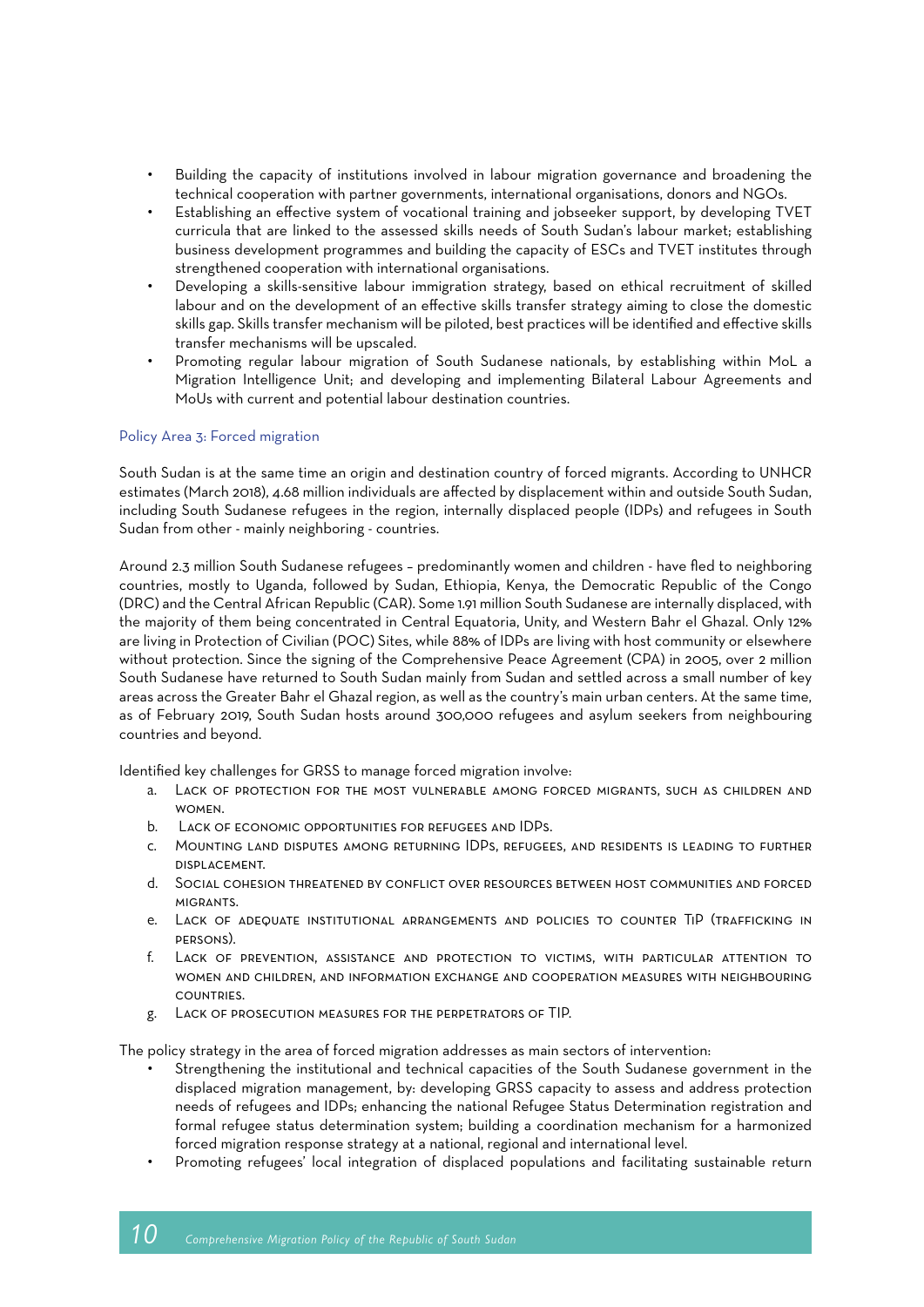of refugees and IDPs, by: enhancing efforts aimed at promoting access to sustainable livelihoods for IDPs and refugees; promoting social cohesion mechanisms among host communities and forced migrants.

• Combatting human trafficking and forced labour, with particular attention to women and children and to victims of trafficking.

#### Policy Area 4: Migration and development

The international experience shows that the diaspora and returning migrants can have a strong impact on countries recovering from crisis, by playing a significant role not only in transferring knowledge and skills, sending remittances back to family members and investing in various sectors of the South Sudanese economy, but also by supporting efforts of institution building. Available evidence on the characteristics and distribution of the South Sudanese diaspora is scarce. Estimates of the number of South Sudanese abroad vary between 830,000 and 1.2 million individuals abroad, mainly settled in "nearby" African states such as Uganda, Kenya, Sudan, and Egypt, as well as in Western countries, such as Australia, Canada, US, UK, the Netherlands and France, where many refugees were resettled. Some left South Sudan more recently whereas others have been members of long-standing diaspora communities established ten and even twenty years ago.

Despite the little available data, evidence exists on the engagement of South Sudanese abroad in diaspora associations and of continued activity to support state-building efforts by raising funds and sending collective remittances to South Sudan such as for the building of schools and health clinics or deploying shipments of used equipment for schools and hospitals.

Current key challenges related to the diaspora engagement in South Sudan include:

- a. Lack of government agency dealing with diaspora affairs.
- b. Weak consular seutystem.
- c. Lack of appropriate management and planning skills both within the consular system and the diaspora.
- d. Limited financial resources to engage diaspora.
- e. Difficulty of reaching out to the diaspora.
- f. Lack of records and statistics of diaspora populations.
- g. Poor data available on remittances.
- h. Limited information on diaspora associations.
- i. Low opportunity cost for diaspora communities to invest in South Sudan.
- j. Disconnection between the diaspora strategy and the development plan.
- k. GRSS lacks a system for profiling and targeting South Sudanese return migrants.

Key measures to mobilize and engage diaspora for socio-economic development of South Sudan involve:

- Enhancing information on GRSS diaspora at the individual and collective level, by conducting a diaspora mapping and a mapping of remittance corridors.
- Setting up the key institutional dialogue and cooperation mechanisms dealing with diaspora engagement, by establishing key diaspora governance institutions, an umbrella diaspora organization and policy coordination on migration and development and mechanisms for dialogue and institutionalized communication between the GRSS and diaspora representatives.
- Strengthening technical know-how and capacity to build effective partnerships of government authorities, international organizations, non-state actors and diaspora organizations. At this aim a capacity building programme for government authorities, international organizations and non-state actors will be delivered and a training program will be launched for diaspora organisations' leaders, activists and volunteers.
- Establishing Outreach and Information Dissemination strategies through the embassies and consulates network and the Diaspora Directorate.
- Facilitating Diaspora virtual and temporary return, by implementing a pilot program of temporary and virtual returns targeting the health sector will be implemented, with specific measures addressing diaspora youth.
- Developing a system for the socio-economic reintegration of return migrants.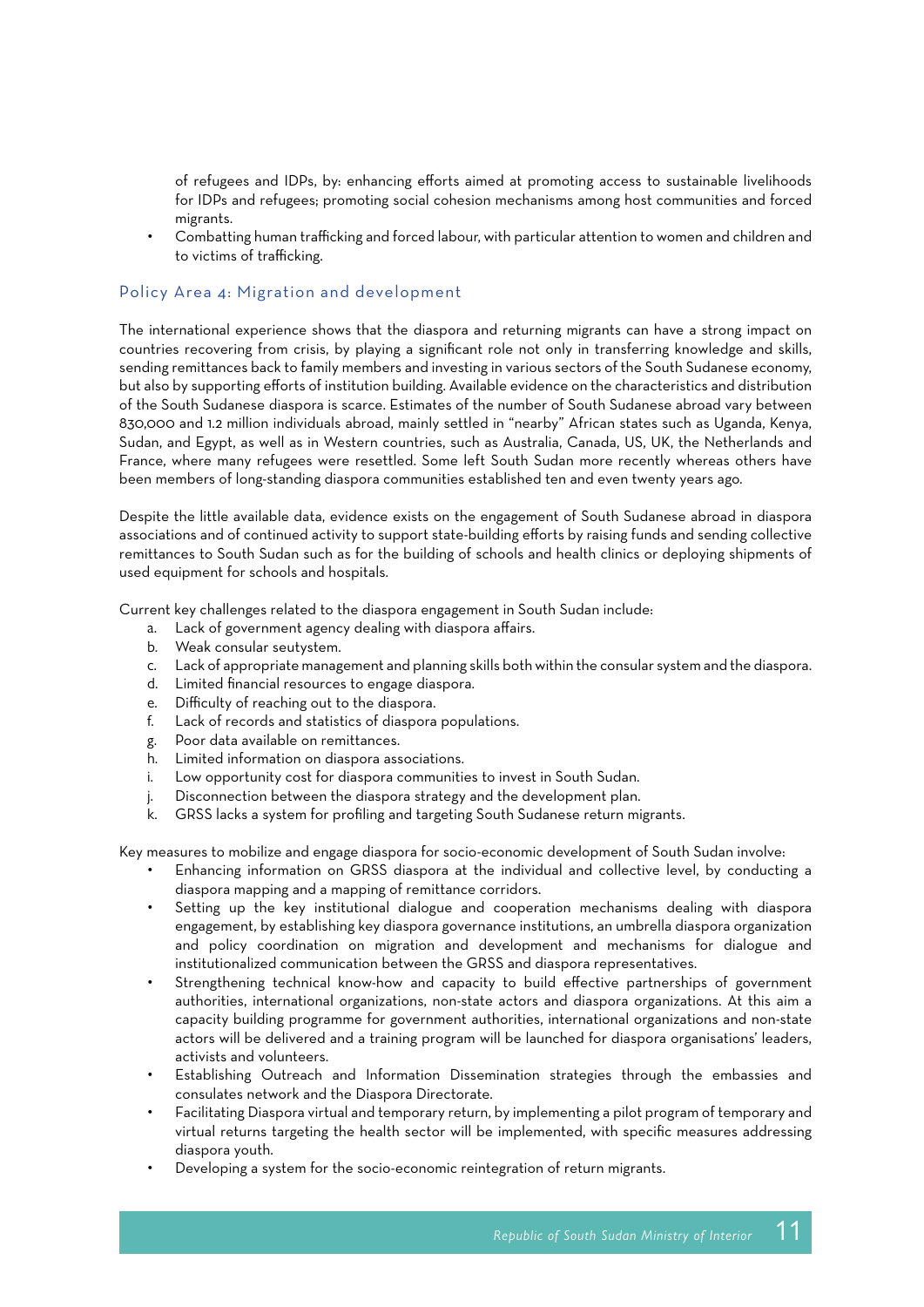### 3.0 INTRODUCTION- INSTITUTIONS FOR MIGRATION AND ITS REFORM

#### 3.1 Scope and justification

The overall objective of the Comprehensive Migration Policy (CMP) is to improve, and where missing to establish, a system of policies and institutions to manage migration in the Republic of South Sudan (RSS). Challenges brought about by irregular migration are addressed to ensure security and stability, along with the establishment of measures to harness the benefits of migration for the socio-economic development of the GRSS. Inter-ministerial cooperation is the overarching principle for transparent rules and procedures set out by the CMP.

The Comprehensive Migration Policy links policy responses among four core thematic areas: i) free movement and border management, ii) labour migration, iii) forced migration, and iv) migration and development. Issues that cross-cut different challenges are addressed through tools of inter-institutional coordination and integrated information systems. The CMP is developed in accordance with the National Development Plan 2018-2021 and the South Sudan Vision 2040.

The objectives and strategies of the Comprehensive Migration Policy of South Sudan is aligned with the regional and continental frameworks, i.e. with the regional policies of the Intergovernmental Authority on Development (IGAD), the East African Community (EAC), and the Common Market of Eastern and Southern Africa (COMESA) and with the objectives and strategies of the AU (African Union) Protocol to the Treaty Establishing the African Economic Community Relating to the Free Movement of Persons, Right of Residence and Right of Establishment, as well as with the AU Migration Policy Framework for Africa (MPFA)4 . Finally, the CMP strategy is consistent with the Global Compact for Safe, Orderly and Regular Migration (GCM) and the Global Compact on Refugees (GCR), with the 2030 Agenda for Sustainable Development and with MiGOF, the IOM Migration Governance Framework.

#### 3.2 Legal and institutional framework

The institutional framework for migration governance in South Sudan is shaped by decades of protracted conflict. Despite ongoing progress in building national and state economic, legislative and judicial structures, the institutions in charge of migration management remain fragile and have insufficient capacity and limited resources. The leading institution for migration governance in the GRSS is the Ministry of Interior, Directorate of Nationality, Passports and Immigration, while Interagency collaboration on migration in government is coordinated through the National Aliens Committee/National Coordination Mechanism (NAC/NCM), which was mandated by the Passports and Immigration Act, section 29 and the subsequent regulations of the National Aliens Committee Procedures Regulations, 2013, amended in 2016. These Acts and Regulations give NAC/NCM the authority and mandate to develop and formulate migration-related policies and strategies.

The NAC/NCM furthermore has the important function to coordinate the actions of the more than 20 different government institutions with mandates related to aspects of migration. These include the Ministry of Justice; Ministry of Labour and Public Service, Ministry of Foreign Affairs and International Cooperation, Ministry of Interior as the lead agency, and its Department of Nationality, Passport and Immigration, Ministry of Security, South Sudan National Police Service (SSNPS), National Bureau of Statistics, Commission for Refugee Affairs, Ministry of Humanitarian Affairs and Disaster Management, Ministry of Wildlife Conservation and Tourism, and the National Human Rights Commission<sup>5</sup>.

The Nationality Act, 2011, and the Passports and Immigration Act, 2011, and their associated regulations established that the Minister for Interior may make any regulation relating to the nationality, passports and

*<sup>4</sup> Other institutions include the Ministry of Trade Industry and East Africa Affairs, the Ministry of Health, the Ministry of Environment and Forestry the Judiciary, Parliamentary sub- Committees, the Central Bank of South Sudan, University of Juba (UoJ), the Diaspora Desk/ Office, as well as civil society stakeholders including Diaspora Associations and Migrant Associations.* 

*<sup>5</sup> Other institutions include the Ministry of Trade Industry and East Africa Affairs, the Ministry of Health, the Ministry of Environment and Forestry the Judiciary, Parliamentary sub- Committees, the Central Bank of South Sudan, University of Juba (UoJ), the Diaspora Desk/ Office, as well as civil society stakeholders including Diaspora Associations and Migrant Associations.*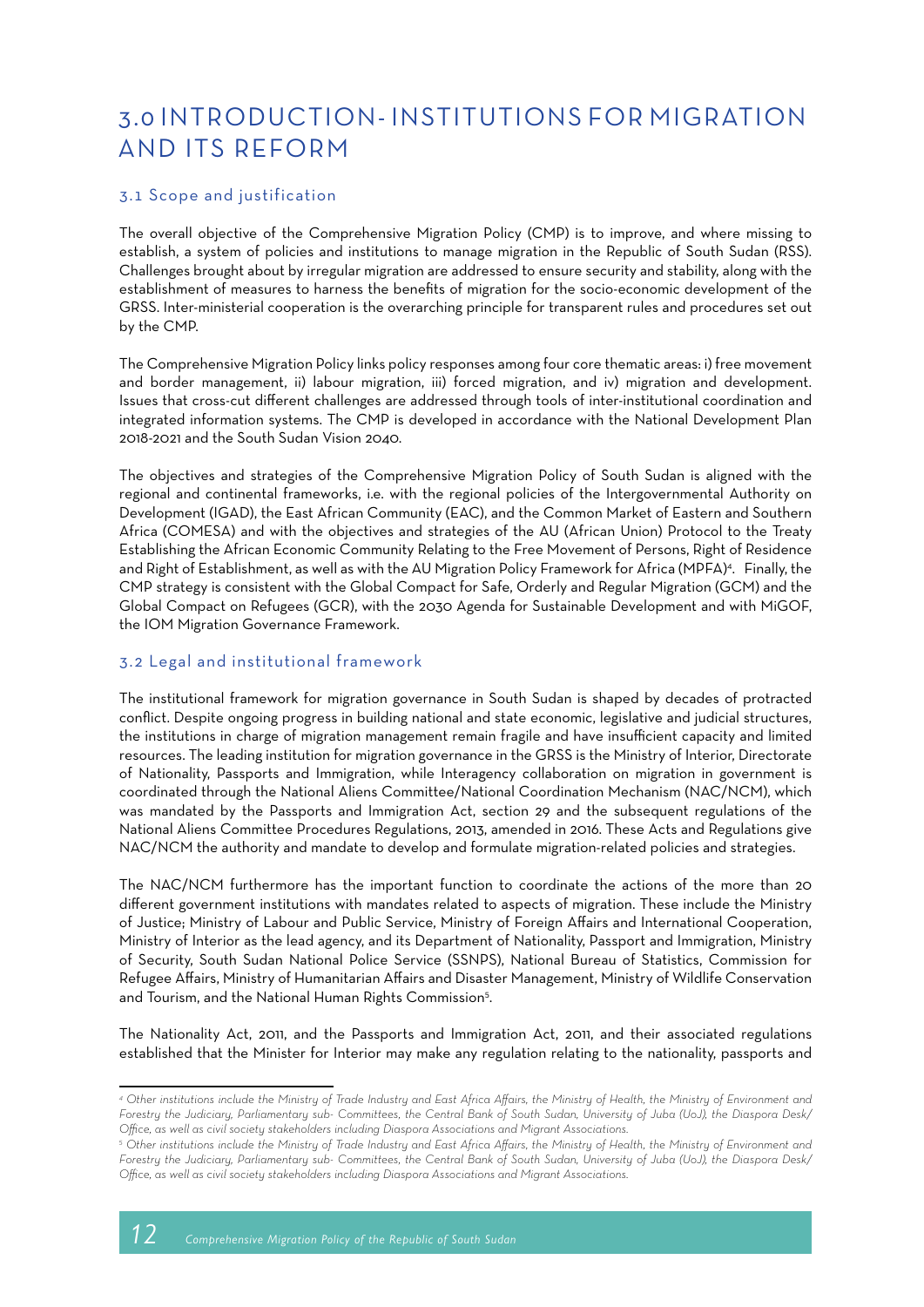immigration policies. The law stipulates that the Minister may delegate such authority to the Directorate of Nationality, Passports and Immigration (DNPI), which was created by the preceding Acts. The DNPI is the principal government agency responsible for the administration and enforcement of immigration, passport and nationality laws and has full executive authority over nationality, passports and immigration policy.

In addition to the above Acts, the Government of the Republic of South Sudan (GRSS) has developed and ratified numerous national, regional and international normative instruments that are directly related to different aspects of migration governance. The Transitional Constitution of the Republic of South Sudan and the August 2015 Agreement on the Resolution of the Conflict in the Republic of South Sudan, revitalized in 2018 are the foundational two instruments on migration governance. In addition, the GRSS has enacted 19 national laws, policies and strategic documents related to migration management and has ratified over 20 international and regional treaties and conventions directly dealing with migration<sup>6</sup>.

South Sudan has a complete and comprehensive legal framework for refugee protection. In 2012, the GRSS adopted its national asylum law, the Refugee Act No. 2012, which incorporates the refugee definition established in 1951 Convention and 1969 OAU Convention, and in addition, grants asylum due to persecution on the grounds of tribe belonging and gender discriminating practices; guarantees the enjoyment of rights as set out in Part Two (the "bill of rights") of the 2011 Transitional Constitution of the GRSS. In June 2017 the Minister of Interior signed the "Refugee Status Eligibility Regulations" to the 2012 Refugee Act which should further facilitate development of national asylum procedures. The Refugee Eligibility Committee (REC) is the authority granted by the Refugee Act to carry out Refugee Status Determination (RSD).

In 2018, South Sudan ratified the 1951 Convention on the Status of Refugees and its 1967 Protocol without reservations. With the support of UNHCR, international and national organisations, host communities, the Government of South Sudan will ensure that refugees have access to territory and are effectively protected, live in safety, dignity and harmony with host population, and progressively attain lasting solutions through local integration, repatriation when viable and individual resettlement of those with urgent or emergency medical or protection needs.

The national institution in charge of regulating the presence of refugees and their legal status in the GRSS is the Commission for Refugee Affairs (CRA). The Commission was established in May 2013 by a presidential decree in accordance with the South Sudan's Refugee Act, 2012, in response to the fast increasing number of refugees. Furthermore, Assistant Commissioners were appointed in Unity, Upper Nile, Central Equatoria and Western Equatoria to maintain close relations with the host community and government/police officials.

The South Sudan regional Refugee Response Plan (RRP) 2019-2020 is the inter-agency response strategy to articulate the protection and humanitarian needs of South Sudanese refugees by the end of 2018 and to outline financial requirements of 74 partners<sup>7</sup> responding across five countries<sup>8</sup> of asylum for South Sudanese nationals. The existing coordination mechanisms, in place for four years from 2018, will be complemented by evolving Comprehensive Refugee Response Framework (CRRF) governance structures. The RRP Supplementary Appeal presents UNHCR's specific financial requirements and an overview of its related activities for advocacy and resource mobilization purposes concerning its response to the South Sudan situation.

The National Framework on Return, Relocation & Reintegration of IDPs, released by the Ministry of Humanitarian Affairs and Disaster Management (MHADM) in February 2017 guides the Government's response towards achieving durable solutions to the problems of IDPs. It provides a coherent and comprehensive guidance for the Return, Relocation & Reintegration of IDPs in South Sudan. The framework is also aimed at strengthening coordination with national and international partners on IDPs issues and efforts to mitigate the plight of IDPs. Those national laws and regulations which are most relevant to the development of the Comprehensive Migration Policy are outlined in Annex 1.

*<sup>6</sup> In addition, GRSS adopted more than 10 official UN, AU and IGAD documents indirectly dealing with migration, including the IGAD RegionalMigration Policy Framework and the Migration Action Plan (2015-2020).*

 *<sup>7</sup> Governments, UN agencies, local and international NGOs, and host communities in the six asylum countries.*

*<sup>8</sup> DRC (Democratic Republic of the Congo), Ethiopia, Kenia, Sudan, Uganda.*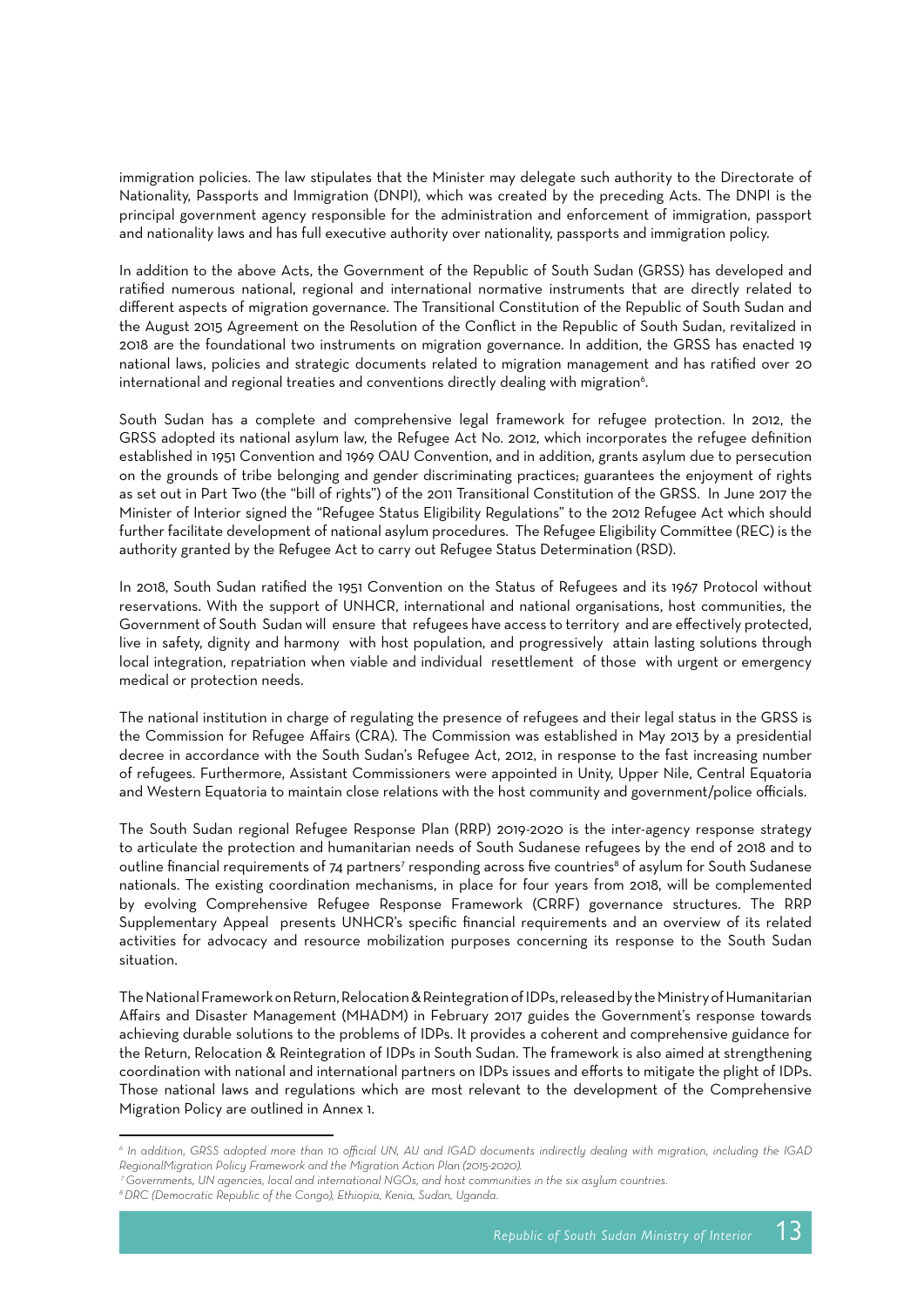### 4.0 SITUATION OVERVIEW

#### 4 Situation overview

Following a peaceful secession from the Sudan through a referendum in January 2011, the Republic of South Sudan became a new nation on July 9, 2011. As a new state, South Sudan faces the challenge of institution building as the country deals with the legacy of over half a century of conflict and continued instability. Hence, the capacity of the GRSS to formulate (design, monitor and evaluate) and implement public policy affecting migration and mobility remains limited. The process of national institution building takes place along the integration with regional and international frameworks and protocols.

#### 4.1 Free movement and border management

South Sudan's history has been shaped by decades of conflict, poverty and war. The establishment of the Republic of South Sudan is the result of a long process of revolts and armed conflict between Southerners who were discontent with their northern counterparts following a continuous denial of their demands, including federalism9 . The First Sudanese Civil War started with the Torit mutiny in 1955 and ended in 1972 through an agreement signed between the Sudanese government and the South Sudanese Anyanya movement<sup>10</sup>. Driven primarily by continued ethno-religious conflict over administrative, religious and cultural autonomy, the Second Sudanese Civil War broke out in 1983 between the central Sudanese government and the Sudan People's Liberation Army. Ending in 2005, the Second Sudanese Civil War lasted for 22 and resulted in the independence of South Sudan six years after the war ended".

The Republic of South Sudan gained independence from Sudan following a referendum on succession in 2011. On July 9th, 2011, independence was declared, and South Sudan became the fifty-fourth state in Africa and 193rd member of the United Nations. In 2011, over two decades of civil war between the South and the North culminated in the signing of the Comprehensive Peace Agreement (CPA) which paved the way for the referendum on the independence of the Republic of South Sudan (RSS).

While the process of South Sudan's state building advanced quickly, the more than two decades of the Second Civil War have taken a severe toll on the new-born nation not only in terms of the 1.5 million people who lost their life<sup>12</sup>, but also in terms of the over 4 million displaced persons<sup>13</sup>. The impact of the Civil War was aggravated by natural disasters such as floods and drought. Following independence, national authorities had to deal with large numbers of undocumented foreign nationals, which are difficult to count and administer due to the absence of a functional administrative and registration system.

South Sudan faces diverse migration and mobility challenges, as it is both a country of origin and destination. It is also a country of migration-transit, as some people enter South Sudan only temporarily with the prospect of moving to other final destinations. Evidence suggest that migrants pass through South Sudan as part of the Southern route to Ethiopia as well the western route to Libya. The country has borders with Ethiopia, Uganda, Sudan, Democratic Republic of Congo, Kenya and Central African Republic.

Despite the manifold challenges of state-building in a post-conflict context, the South Sudanese economy was booming during the early post-independence period (2011-2012) due to foreign direct investments (FDI) and external aid. Growth coupled with labour shortages attracted migrant workers from Kenya, Uganda, Ethiopia, Eritrea, Somalia, the DRC and Sudan's Darfur region both in high and low skilled occupations. Estimates of the total stock of migrant workers in South Sudan during these years range between 500,000 and 1.2 million individuals<sup>14</sup>.

*11 Johnson, D.H. (2007). The Root Causes of Sudan's Civil Wars. Oxford, Kampala, Nairobi: International African Institute.*

*<sup>9</sup> Apach, G.M. and Geng, G. (2018). An Overview of the Legal System of South Sudan. Retrieved on 26 March from: www.nyulawglobal.org/ globalex/South\_Sudan1.html*

*<sup>10</sup> Poggo, S. (2008). The First Sudanese Civil War: Africans, Arabs, and Israelis in the Southern Sudan, 1955-1972. Springer.*

*<sup>12</sup> Maru, M. T. (2018). Rapid Migration Trends Analysis for South Sudan* 

*<sup>13</sup> UNICEF. (2018). Crisis in South Sudan. Retrieved March 25, 2019, from https://www.unicefusa.org/mission/emergencies/conflict/south-sudan*

*<sup>14</sup> MGSoG (2017). South Sudan Migration Profile. Most recent observation makes reference to the years 2011-2013.*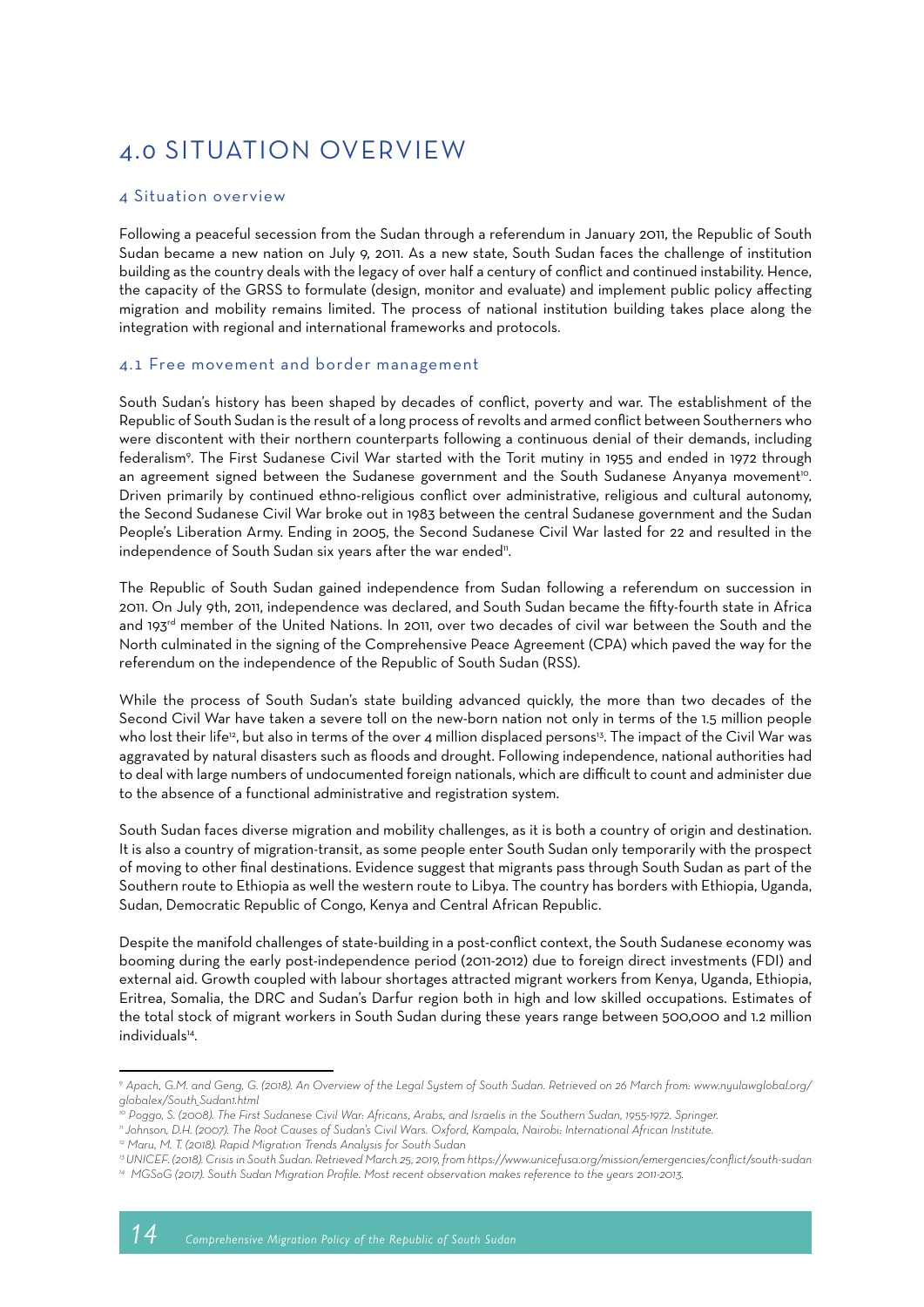However, the country was soon after hit by multiple shocks that adversely affected its economy and development, with devastating impact on the population. Following the 2012 oil shutdown, two major waves of armed conflict in 2013 and 2016 have negatively affected the operations of the South Sudanese border management, which is carried out by DNPI. In December 2013, the worst crisis in the short history of the RSS erupted following an outbreak of violence between the Sudan People's Liberation Movement (SPLM) and SPLM-in opposition (SPLM-IO). While the ensuing South Sudan Civil War was temporarily halted by a succession of intermittent ceasefire, armed clashes are continuing between the government and various opposition factions<sup>15</sup>. Setbacks suffered during the renewed waves of conflict included failure by the DNPI to make state enrolment systems , the shutting down of nine border posts and the loss of all DNPI equipment at those posts as a direct consequence of armed conflict.

As a result of ongoing armed clashes, the DNPI is unable to establish border posts in the eastern part of the country. In an attempt to address the insecurity caused by the fighting, the GRSS signed the Agreement on the Resolution of the Conflict in the Republic of South Sudan (ARCSS) with the warring parties in August 2015 and the Revitalized Peace Agreement in September 2018. With the continued commitment to bring peace to the country, the government has called for a National Dialogue for peace in the country, a process that is still ongoing. In 2017, the estimated net annual inflow of migrants reduced to 10,000 individuals, which is primarily due to the deteriorating economic situation and persistent insecurity in some areas of the country<sup>16</sup>. Nonetheless, South Sudan continues to attract humanitarian and economic migrants<sup>17</sup> from neighbouring countries.

Administratively, the number of federal states increased from 10 to 32 state between 2011 and 2017. However, DNPI has not received the capacity building and resource allocations required to match the growing complexity of operating in all newly created 32 States. Currently the DNPI is operational in 23 out of 32 States and runs a functional border management system in 10 border points based on a real-time data system that collects vital data on cross-border movements<sup>18</sup>.

Regional integration with EAC, IGAD and COMESA protocols requires improved governance of free movement and border management. The DNPI Strategic Plan 2017-2021 acknowledges the immediate and urgent need to upgrade staff competencies and skills, ICT, delivery systems and a modern staff compensation plan<sup>19</sup>.

Building on a set of comprehensive stakeholder consultations with GRSS counterparts and an in-depth review of existing evidence, the following section specifies the key challenges related to the management of free movement and border management in the RSS in a concise and prioritised manner:

- I. Feminization of migration requires institutions to make their recruitment and workflow of operations gender-sensitive. Feminization of migration is one of the main trends witnessed by practitioners throughout the world over the past ten years. With growing numbers of women in mobility, DNPI needs to take into account emerging possibilities for increasing the safe migration of women.
- II. Insecurity and armed conflict impede territorially comprehensive border security and migration management. Protracted armed conflicts in various states of South Sudan continue to negatively affect the operations and capacity of the Directorate of Nationality, Passports and Immigration (DNPI) staff in border regions, hampering a territorially comprehensive border management across the territory of South Sudan. Armed conflict persists in particular in the border areas with Sudan and

*<sup>15</sup> Schlein, L. (2019, February 12). New Violence in South Sudan Sends Thousands Fleeing to DR Congo. Retrieved March 26, 2019, from https:// www.voanews.com/a/new-violence-in-south-sudan-sends-thousands-fleeing-to-dr-congo/4783305.html*

 *<sup>16</sup> According to UNDESA estimates, the total stock of international migrants in South Sudan increased by 600,000 between 2010 and 2015. 17 Migrants comprise any person who is moving or has moved across an international border or within a State away from his/her habitual place of residence, regardless of (1) the person's legal status; (2) whether the movement is voluntary or involuntary; (3) what the causes for the movement are; or (4) what the length of the stay is.*

*<sup>18</sup> DNPI Strategic Plan 2017-2021*

*<sup>19</sup> Funded by the Japanese Government and IOM, the directorate has just operationalized the Immigration Training Center in Rambur to offer specialized training to immigration officers in their areas of operation.*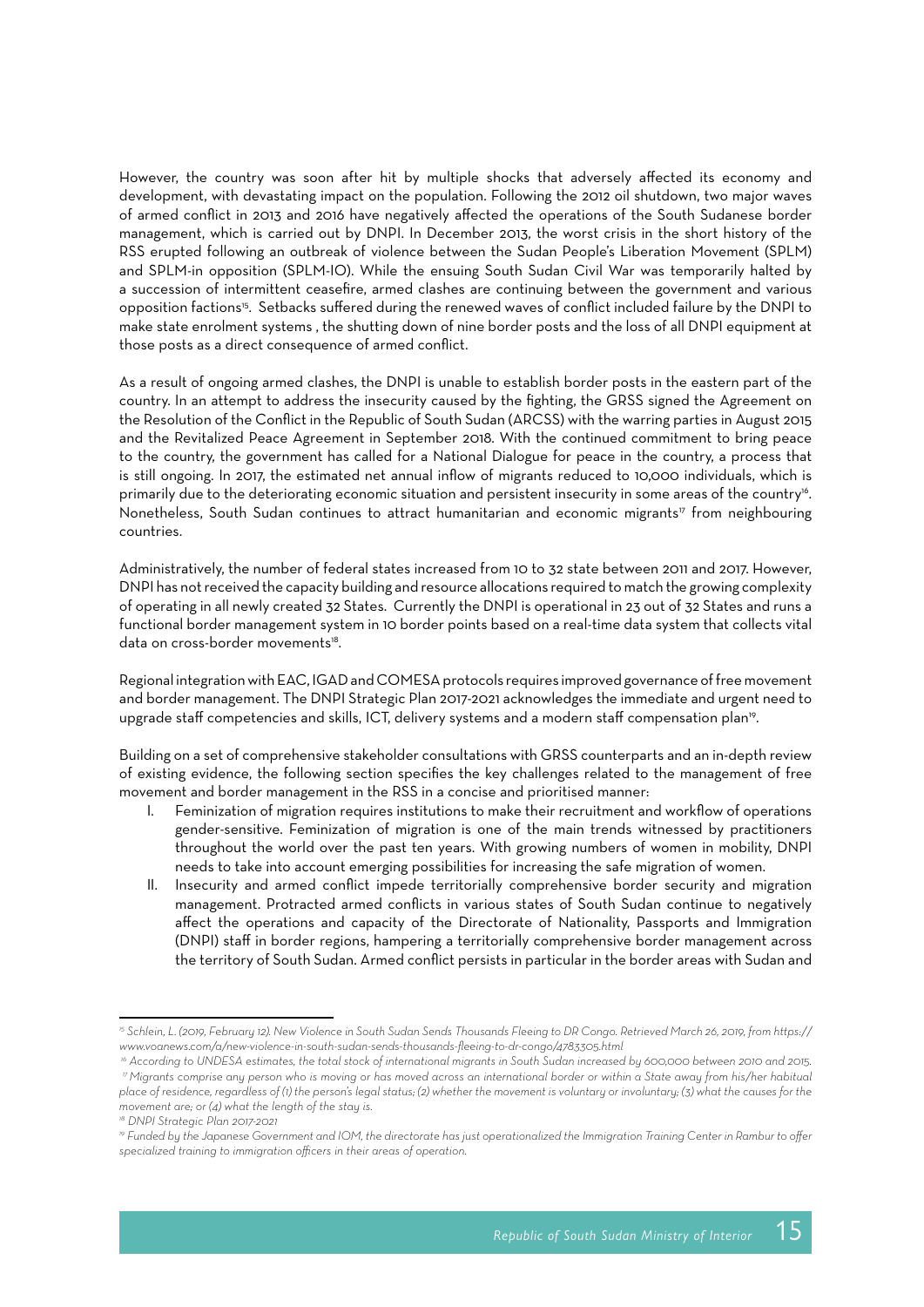Ethiopia, which has led to shutting down of nine border posts and the loss of all DNPI equipment at those posts.

- III. Incomplete demarcation of borders. The borders between South Sudan and several neighbouring countries are not yet clearly demarcated, especially with Sudan and Ethiopian borders. The territory of Abyei, which is a disputed area between the two countries, experiences recurrent conflict, displacement and human rights violations. It furthermore functions as an illicit transit hub for irregular migration to and from South Sudan.
- IV. Insufficient capacity of the NAC/NCM. The government of South Sudan has established a National Aliens Committee/National Coordination Mechanism (NAC/NCM) with the mandate to develop a national migration policy, and act as the lead implementation agency to deliver against this mandate, the Committee requires adequate staffing and capacity building. Furthermore, NAC/NCM lacks required coordination and cooperation from key line ministries to effect inter-institutional coordination and joint operations with international agencies and non-governmental partners.
- V. Directorate of Nationality, Passports and Immigration lacks adequate funding and has limited manpower and infrastructure to ensure comprehensive border management. As per the findings of the 2017 DNPI Strategic Plan, DNPI's operations are negatively affected by outdated physical infrastructure and insufficient operational budget<sup>20</sup>.
- VI. Incomplete application of SOPs on migration and border management processes. While the DNPI's Immigration Policies and Procedures Manual provides a comprehensive operational tool for DNPI staff on migration and border management processes, its procedures are not effectively implemented, due to financial constraints. Border management data may prove useful to provide better services for returnees and other categories of international migrants.
- VII. Ineffective institutional coordination on free movements and border control. The government of South Sudan has over 20 institutions with mandates related to different aspects of migration management<sup>21</sup>. Lack of proper understanding of each other's mandates leads to suspicion and lack of cooperation.
- VIII. Data on migration stocks and flows are incomplete. Effective evidence-based migration policy requires accurate, up-to-date and disaggregated data, starting from the number and the characteristics of migrants travelling to and from South Sudan. However, the National Bureau of Statistics (NBS) and the DNPI currently lack capacity to produce and disseminate high-quality migration-related data with counterparts. Lack of data sharing agreements between producers and users of statistics limits the effectiveness of migration services for returnees and other categories of migrants.
- IX. The visa system does not respond to border management needs. Increasing and more diverse patterns of migration require a visas system that controls for the purpose of entry and enforces its abuses<sup>22</sup>. Furthermore, the e-visa system is not yet operational.
- X. Corruption negatively affects migrants and hinders the functioning of border management. Lack of compliance with applicable South Sudanese laws, as well as corruption, has demonstrated to favour irregular migration and facilitate the trafficking of human beings and other criminal crossborder activities. Allegations suggest that government officials at various levels have been involved in corruption facilitating irregular migration, smuggling and trafficking, with only rare incidences of accountability and prosecution of corrupt officials<sup>23</sup>.
	- a. Cross-border cooperation with neighbouring countries is inadequate. The Republic of South Sudan currently lacks a cross-border cooperation strategy with neighbours setting out goals in terms of border demarcation, security and conflict resolution mechanisms, land management and the facilitation of free movement and transhumance<sup>24</sup>. Border management protocols to prevent the spread of cross-border pathogens and epidemics are also missing<sup>25</sup>.
	- b. Transhumance and pastoralist movements are not currently supported by instruments of national and regional governance. Pastoralist movements and transhumance between the GRSS and

*<sup>20</sup> The DNPI's Strategic Plan 2017-2021 requires border management operations to be aligned with migration policy.* 

*<sup>21</sup> These include the Ministry of Justice; Ministry of Labour and Public Service, Ministry of Foreign Affairs and International Trade, Ministry of Interior, Ministry of Security, Police, National Bureau of Statistics, Commission for Refugee Affairs, Ministry of Humanitarian Affairs and Disaster Risk Management, Ministry of Wildlife Conservation and Tourism, the Judiciary, National Human Rights Commission, among others.* <sup>22</sup> In practice DNPI is currently only issuing single-entry and multiple-entry visas. Despite ongoing efforts, the Ministry of Interior has not yet *finalised the process of categorising a diversified visa regime for South Sudan.*

*<sup>23</sup>The incidence of corruption and low levels of prosecution of criminals are also linked to the irregular payment of salaries to low- and midlevel officials in border management.*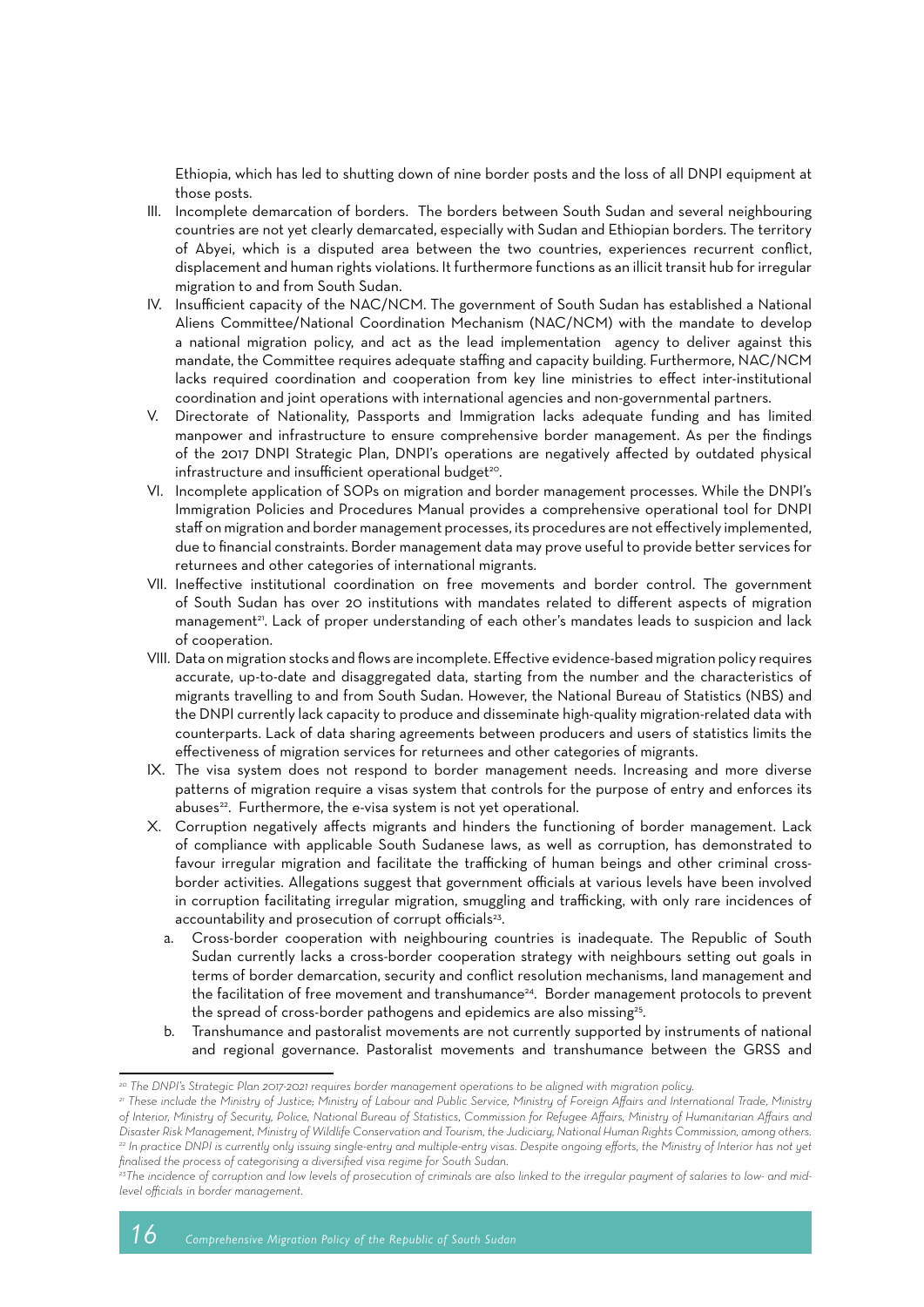neighbouring countries are both cause and consequence of displacement<sup>26</sup>.

- c. Cross-border populations lack awareness about free movement requirements. In addition, DNPI staff and other government officials occasionally have inadequate capacity to implement existing mobility provisions effectively. In order to facilitate cross-border mobility and to prevent clashes between pastoralists, farmers and other cross-border populations, it is essential to raise awareness on the processes and legal documents that are necessary to cross borders and to get established in South Sudan. Also, national border authorities require adequate capacity building and training to better distinguish legitimate trans-border movements from illicit cross-border activities.
- d. Effective procedures to screen and naturalise stateless persons are inadequate. Under current DNPI procedures, applicants seeking to obtain a nationality certificate need to undergo a timeintensive and costly registration process. While applicants should nominally be able to apply for the nationality certificate in any of the 32 states, the DNPI's limited capacity de facto means that the majority of applicants from rural locations find themselves obliged to travel to DNPI headquarters in Juba in order to process their application, often at significant financial cost. This prevents the majority of stateless individuals residing on the territory of South Sudan to gain the South Sudanese nationality and leaves them in a legal and social vacuum, hindering their access to basic services, legal protection and regular employment and increasing their vulnerability to abuse and exploitation<sup>27</sup>.
- e. Lack of collaboration between policy making and academic research. Collaboration between NAC/ NCM and research and academic institutions is not well established and needs to be enhanced in the areas of research, analysis and policy support. Migration governance is highly dependent on evidence-based policy and decision making. Data generated by research and surveys can improve the information system that should exist on migration. Policy options should also be examined to explore the contributions of such collaborations on good governance of migration.
- f. Lack of clear border management protocols on preventing the spread of cross-border pathogens and epidemics. The recent Ebola pandemics have highlighted the linkages between migration, border governance and public health concerns. The GRSS currently lacks clear SOPs for the screening of health of migrants and for minimising the considerable public health risks associated with cross-border pathogens and epidemics.

#### 4.2 Labour migration

The majority of migrants entering South Sudan immigrate for economic purposes. Prior to the outbreak of armed conflict in 2013, South Sudan was a major country of destination for migrant workers from the region and beyond. However, after renewed conflict broke out in South Sudan in December 2013, the inflow of migrant workers to South Sudan slowed and concurred with the evacuation of large numbers of skilled migrant workers who returned to their countries of origin. When the conflict escalated in 2016, many countries evacuated their migrant workers by July of the same year. While estimates are likely to be inaccurate, more than 56,000 migrants are deemed to have been evacuated since 2013, the majority of them Ugandans, but also Kenyans, Burundians, Rwandese, Ethiopians, Eritreans and westerners such as British, Americans, Canadians and Australians. While the ensuing armed conflict has engendered large-scale evacuations of migrant workers, South Sudan nonetheless continues to witness net immigration, although flows are decelerating<sup>28</sup>. It is safe to assume that the currently strained security and economic situation of South Sudan continues to affect labour migration trends, but in the absence of reliable data, not clear correlations can be drawn.

Decades of conflict have left large parts of the South Sudanese population with low levels of education and

*<sup>24</sup> Fostering cross-border dialogue is particularly urgent with neighbouring Sudan and Ethiopia.* 

*<sup>25</sup>The recent Ebola pandemics have highlights the linkages between migration, border governance and public health concerns. The GRSS currently lacks clear SOPs for the screening of health of migrants and for minimising the considerable public health risks associated with cross-border pathogens and epidemics.*

*<sup>26</sup> Conflict arises both as a consequence of long-standing inter-community conflicts about traditional resources such as grazing lands, and more recent armed conflicts over resources such as oil, minerals and gum arabica. More details are presented in the IOM MCOF.* 

*<sup>27</sup> However, there is limited prevention of statelessness project with UNHCR based in Juba, Warrap and Northern Bahr El Ghazal states that assist individuals who are unable to afford the cost for nationality documents.*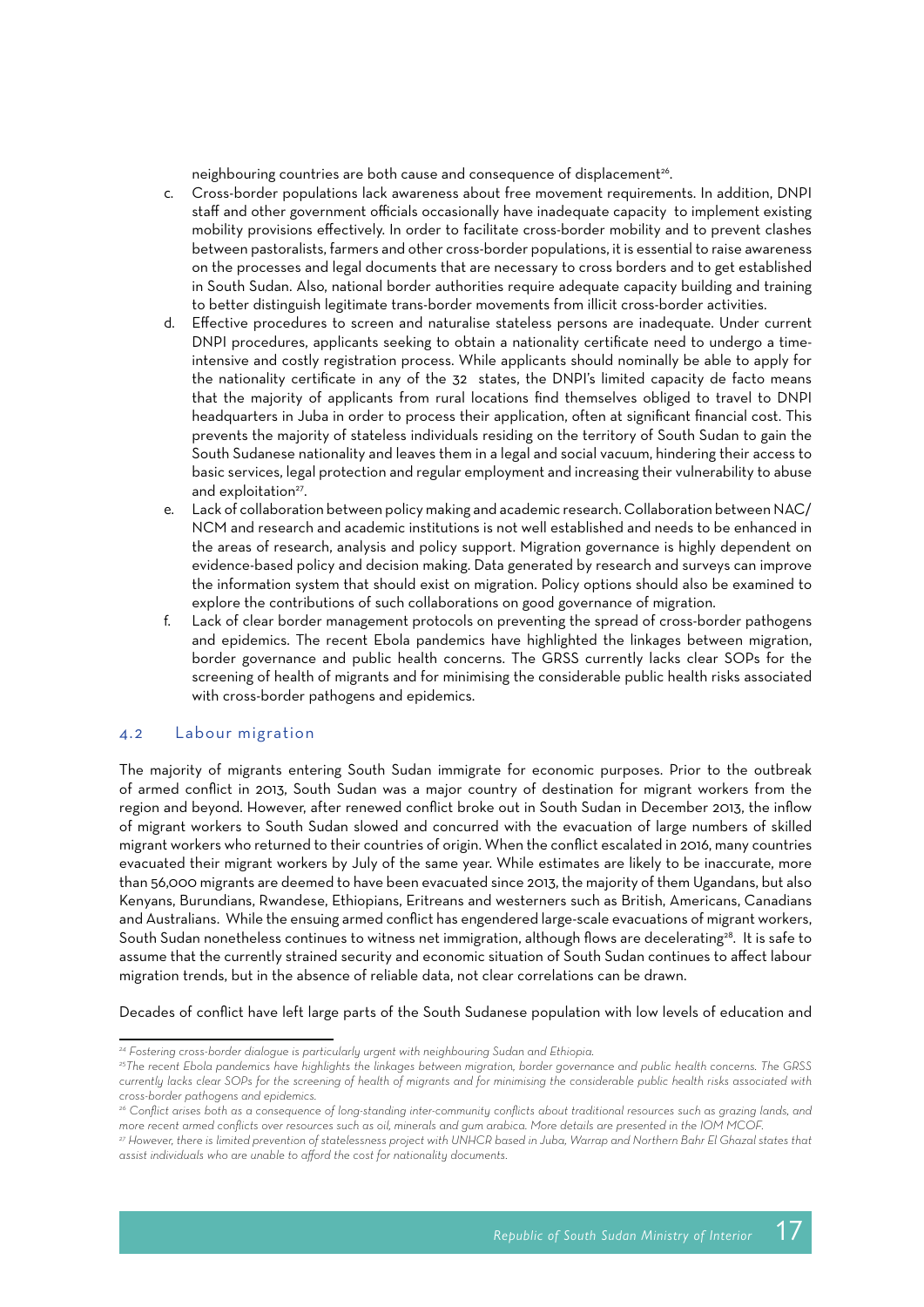skills. The low capacity and quality of the public education system constitutes a structural barrier to the substitution of high-skilled foreign workers by South Sudanese nationals in the formal economy. This problem is further compounded by the absence of effective on-the-job skills transfer schemes. Consequently, most South Sudanese continue to live in rural settings and engage in subsistence agriculture and livestock rearing. The country's agriculture sector comprises predominantly small-scale agriculture and livestock-raising, with market production remaining marginal. While the sector accounts for less than 15% of GDP, it engages 87% of the labour force and constitutes the most important source of income for most of the population<sup>29</sup>. South Sudan features one of the most oil-dependent economies in the world. While 98% of the government's annual operating budget and 80% of its gross domestic product (GDP) is based on oil revenues, the majority of jobs in this high-income sector are performed by high-skilled foreign workers<sup>30</sup>.

South Sudan does not produce regular statistics on international labour migration, and thus data is often outdated and misrepresentative of the population. According to the UN Department of Economic and Social Affairs (UNDESA), there were 845,239 international migrants in South Sudan in 2017<sup>31</sup>. However, officials from Ministry of Interior, believes that the actual number of international migrants present in the RSS is significantly higher than these estimates. The Association of Ugandans in South Sudan estimates that there are alone more than 1.5 million Ugandan citizens in South Sudan. By comparison, Ministry of Labor, Public Service, and Human Resource Development (MoL) data indicates that only 4,661 work permits were issued in 2017 to foreign migrant workers, out of which 249 were issued to Ugandan nationals. And 4,339 work permits for 201832.

This large numerical discrepancy suggests that only a marginal fraction of foreigners works legally in South Sudan. The large number of migrants working informally in South Sudan has severe consequences for the country's labour market and economic development as a whole. The high incidence of migrant workers in the informal economy reduces migrants' potential to contribute to the tax base and to foster the economic development of host communities. Moreover, high-skilled foreign workers who do not have regular work permits are beyond the reach of the government's ongoing and forthcoming skills transfer initiatives and do therefor not contribute to the skills development of South Sudanese nationals.

As is true for immigration, data is equally scarce on labour emigration from South Sudan. Existing information suggests that the main destination countries of South Sudanese migrant workers coincide with those countries hosting large South Sudanese diaspora, including Sudan, Egypt and some countries beyond the region, notably United States and Australia<sup>33</sup>.

Building on a set of comprehensive stakeholder consultations with GRSS counterparts and an in-depth review of existing evidence, the following section outlines the key challenges related to the governance of foreign labour and labour emigration:

a. Lack of capacity of the Ministry of Labour and relevant line ministries and agencies impedes effective management of labour migration. The MoL has limited capacity both for an effective governance of foreign labour in South Sudan and for the promotion of regular labour migration of South Sudanese nationals. The limited capacity of MoL and relevant line ministries is further compounded by high absenteeism among ministry staff caused by irregular payment of salaries to civil servants.

*<sup>28</sup> UNDESA, Migration Stock Mid-Year 2017, available from source: http://www.un.org/en/development/desa/population/migration/data/ estimates2/estimates17.shtml (accessed 20 November 2018).*

*<sup>29</sup> Due to the country's fertile soils and abundant water supplies, the agricultural sector has a high potential to become an engine of economic growth and foster the diversification of the South Sudanese economy in order to achieve transformational development and reduce poverty and food insecurity.*

*<sup>30</sup> According to qualitative assessments, Ugandans and Somalis are active in hotel services, fuel transport and selling, water and sanitation, machine mechanics, traders fuel industry, logistics and NGOs. Sudanese are engaged in trade and shops, while Eritreans and Ethiopians are predominantly engaged in hospitality, construction and logistics sectors. Kenyans are mostly active in banking and service sectors. 31 Ibid.*

*<sup>32</sup> International migrant workers tend to concentrate in cities and towns, particularly in Juba, Yambio, Wau, Nimule, Renk, Raja, Aweil, Malakal, Rumbek, Nassir, kuajok, and palouch. The main origin countries of the migrants who obtained work permits in 2017 are from China, Kenya, India, Pakistan and Uganda. 86 per cent of holders of work permits were men. Ministry of Labour (2018). Work Permit Statistics Report specifically issued for the development of the CMP.*

*<sup>33</sup> World Bank (2016).*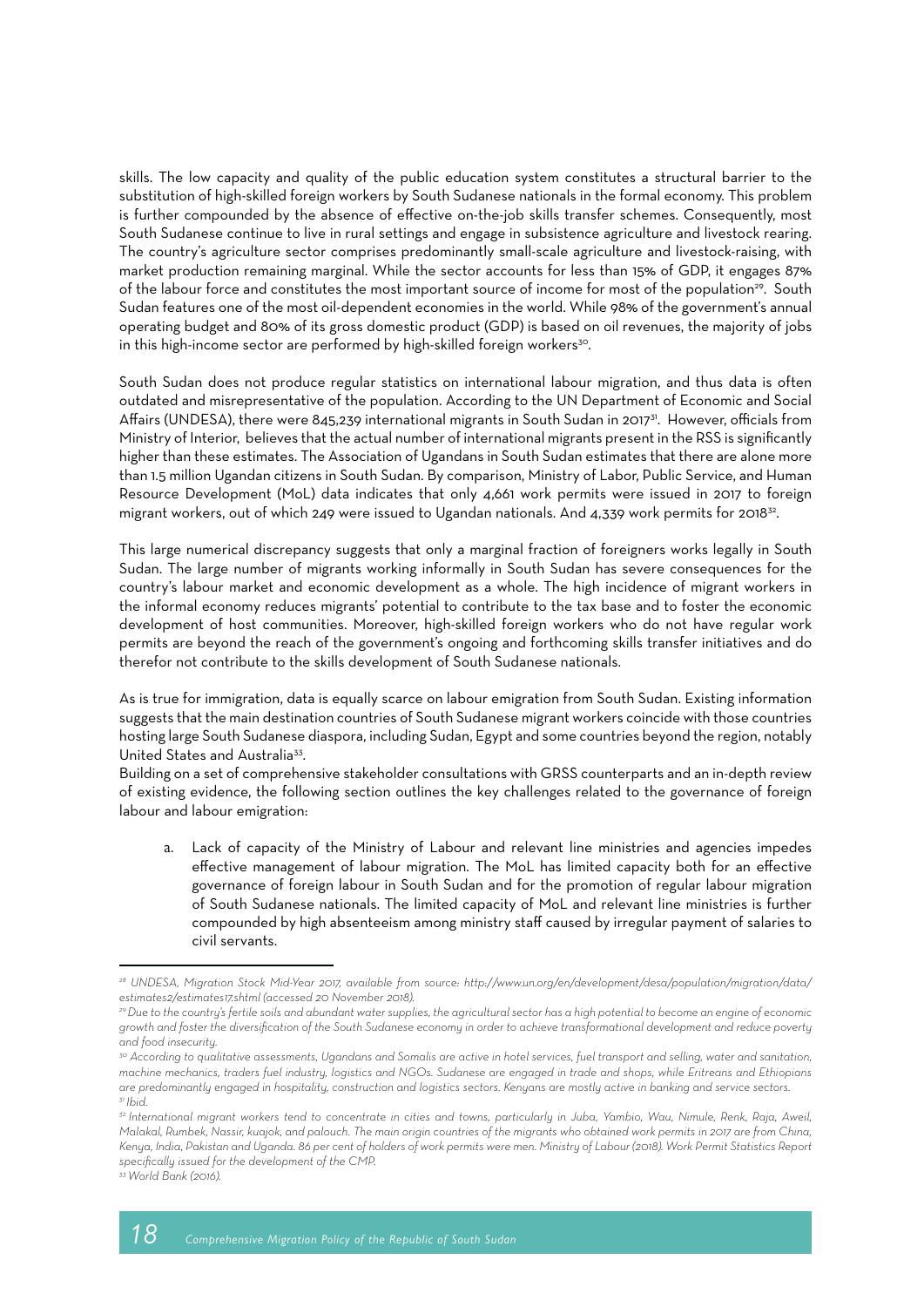- b. Essential Labour Market Information is not available, including key information on foreign workers. Good labour market and migration governance requires comprehensive, disaggregated and up-to-date information on the domestic labour market. However, the MoL does not produce any systematic labour market information (LMI), which is due to a combined lack of resources, expertise and accountability. For many Decent Work Labour Market Indicators on South Sudan, the most recent available data is based on the decade-old 2008 Population and Housing Census. Data on unemployment is currently only available for one out of 32 states (Jubek state). There is no reliable data on the number and basic characteristics of migrant workers working in South Sudan. Information on migrants' skills, the sector and duration of employment and the nature of the work contract is not available.
- c. Information on the labour and skills needs of the South Sudanese labour market is missing. The MoL has not yet conducted any assessments of the labour and skills needs assessments of the South Sudanese labour market. In the absence of information on domestic skills demand, it is impossible for the MoL and Ministry of Education to develop education and vocational training pathways which are tailored to current and future labour market needs. As such, the lack of knowledge on skills demand is one of the key reasons of the high degree of skills mismatches generated by the national technical vocational education and training (TVET) system.
- d. Technical cooperation with international partners on labour migration governance is insufficient. MoL and relevant line ministries require more sustained technical support from international organisations, partner governments, donors and NGOs to establish relevant institutions for the labour market. Support is required in particular for developing a system for the production of Labour Market Information required for migration-sensitive labour market governance.
- e. Education and vocational training pathways are not responsive to national and local labour market demands. TVET institutes are inadequately equipped and have low rates of enrolment. Due to the absence of regular Labour and Skills Needs Assessments, linkages between TVET curricula and local and international labour market needs is weak, while low salary levels in TVET make it difficult to recruit teachers with the necessary qualifications and professional experience.
- f. Shortages of skilled South Sudanese workers for key sectors in the South Sudanese economy. Decades of conflict have left substantial parts of the South Sudanese population with low levels of education and skills. The low capacity and quality of the public education system constitutes a structural barrier to the substitution of high-skilled foreign workers by South Sudanese nationals in the formal economy. This problem is further compounded by the absence of effective on-the-job skills transfer schemes.
- g. GRSS requires an effective framework for skills transfers from high-skilled foreign workers to South Sudanese nationals. Despite promising government initiatives, evidence suggests that current skills transfer schemes are not effectively contributing to the transfer of knowledge, skills and experience from high-skilled foreign workers to South Sudanese nationals working for the same employer, leading to the perpetuation of foreign-dominated employment in high-skilled and managerial positions in many sectors of the economy.
- h. The coverage and capacity of Employment Service Centres is insufficient. Only one Employment Service Centre (ESC), located in Juba, is currently operative, leaving 31 out of 32 States of South Sudan without any government agencies providing services to jobseekers. Moreover, the capacity of the existing ESC is inadequate for catering to the population of jobseekers in the capital.
- i. The Labour Act of 2017 has not yet been followed up with effective regulations. Although an important first step for the institutionalisation of labour market governance in the GRSS, the Labour Act lacks requires regulations that better specify the governance of i) foreign labour in South Sudan and the ii) regular recruitment of South Sudanese workers for employment abroad. Furthermore, the Labour Act is not fully aligned with international standards<sup>34</sup>.
- j. The majority of migrant workers in South Sudan do not have a valid work permit. While the Ministry of Labour only issued 4,339 work permits in 2018, the UNDESA estimated that over 845,239 international migrants were present on the South Sudan territory in mid-2017. Migrants working in the informal economy in South Sudan do not contribute to the tax base, do not contribute to the economic development of host communities and place downward pressures on wages for South Sudanese natives.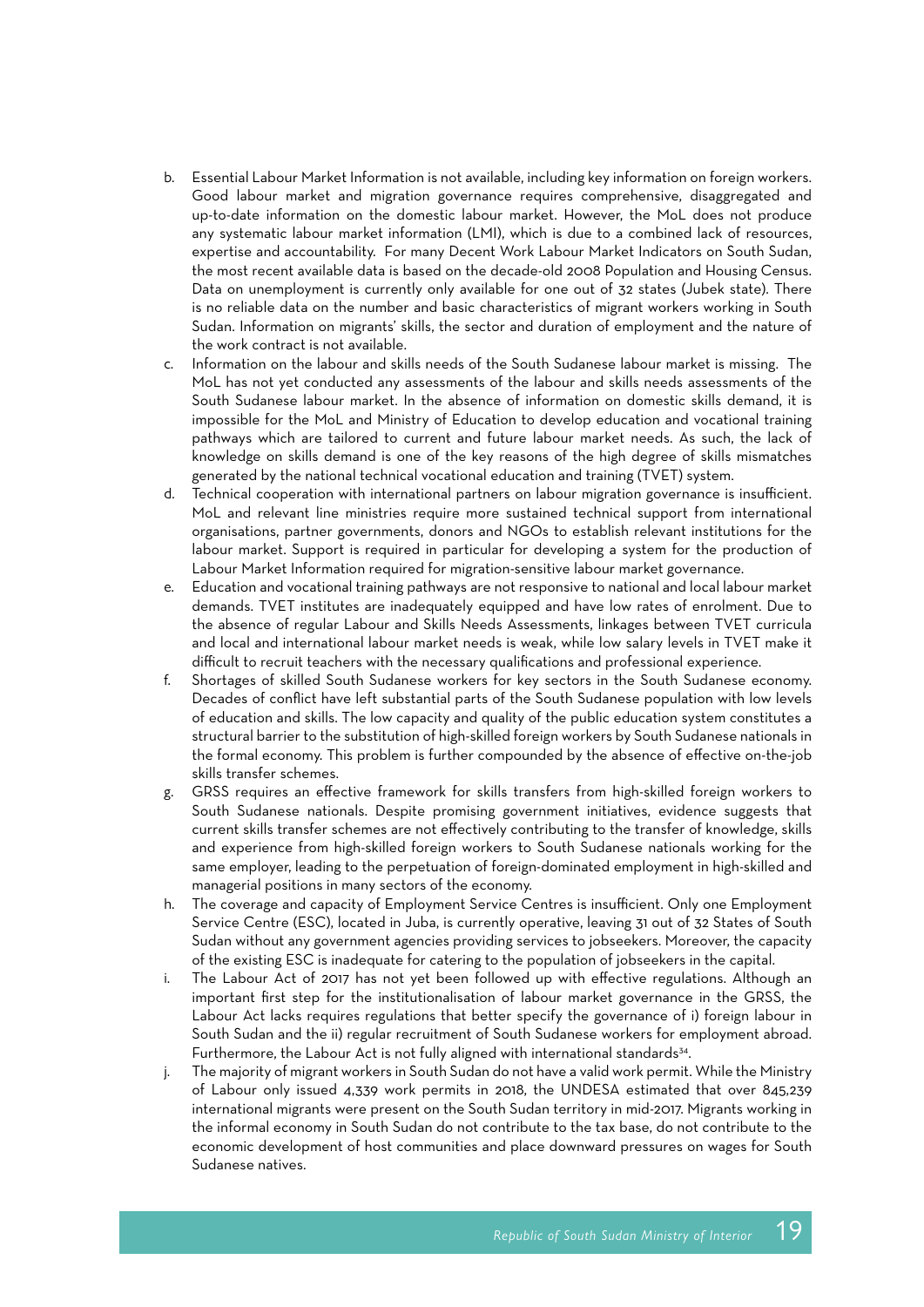- k. Cooperation between DNPI and Ministry of Labour is ineffective. Evidence suggests that the interagency procedures for the issuance and renewal of work permits between DNPI and the MoL are highly ineffective. This is one of the key causes for the very low number of work permits actually issued.
- l. Demand for migration services is becoming increasingly diverse. As South Sudan's economy evolves and its relationships with an increasingly international workforce extends there is a growing demand for immigration-related services. The country's oil, agriculture and mining industries, in particular, necessitate the legal facilitation of entries and exits and the issuance of appropriate work permits to foreign workers. The DNPI must have the capability to anticipate, adapt and thereby cater to the legitimate demands of people in mobility.
- m. GRSS lacks a strategy and policy direction for the import of skilled labour. The majority of highskilled jobs in the GRSS are carried out by skilled migrant workers, particularly in the oil, mining and tourism sectors. Despite Art. 46 of the 2017 Labour Act stipulating clear restrictions on the employment of foreigners, evidence suggests that the majority of high-skilled positions continues to be filled by foreign workers. The lack of a coherent strategy for attracting skilled migrants in high priority sectors is exacerbated by the absence of an effective framework for the transfer of skills from migrant workers to South Sudanese nationals.
- n. A strategy for the promotion of regular labour migration of South Sudanese nationals is missing entirely. Despite significant unemployment and underemployment particularly in rural areas of the RSS, the government does not have a strategy for the promotion of regular labour migration of South Sudanese nationals to countries of destination. The development of such a strategy is principally hampered by i) the scarcity of data on the skills supply of South Sudanese nationals, ii) lack of information on labour and skills demand in potential countries of destination and iii) the low degree of bilateral engagement with countries of destination on issues of regular labour migration.
- o. GRSS lacks a migration intelligence that monitors labour and skills needs in countries of destination. Many migrant-sending countries globally tend to assess the labour and skills demand in potential countries of destination in order to promote vocational skills that enable prospective migrants to find regular employment abroad. However, no government ministry or agency in South Sudan is currently assessing the labour and skills needs of countries of destination.
- p. GRSS requires the creation of formal mobility frameworks with migrant-sending and migrantreceiving countries. GRSS has currently solely concluded a Bilateral Labour Agreement (BLA) with neighbouring Sudan<sup>35</sup>. The lack of Memoranda of Understanding, Framework Agreements and Bilateral Labour Agreements with other countries in the region and beyond hampers the governance of foreign labour in South Sudan and the promotion of regular labour migration of South Sudanese workers to prospective countries of destination.

*<sup>34</sup> Article 12(2) of the Labour Act allows children between ages 14 and 18 to engage in the worst forms of child labor, which is a violation of international standards*

*<sup>35</sup> Cooperation agreements on Separation between Sudan and South Sudan, specifically the Four Freedoms for citizens from other states.*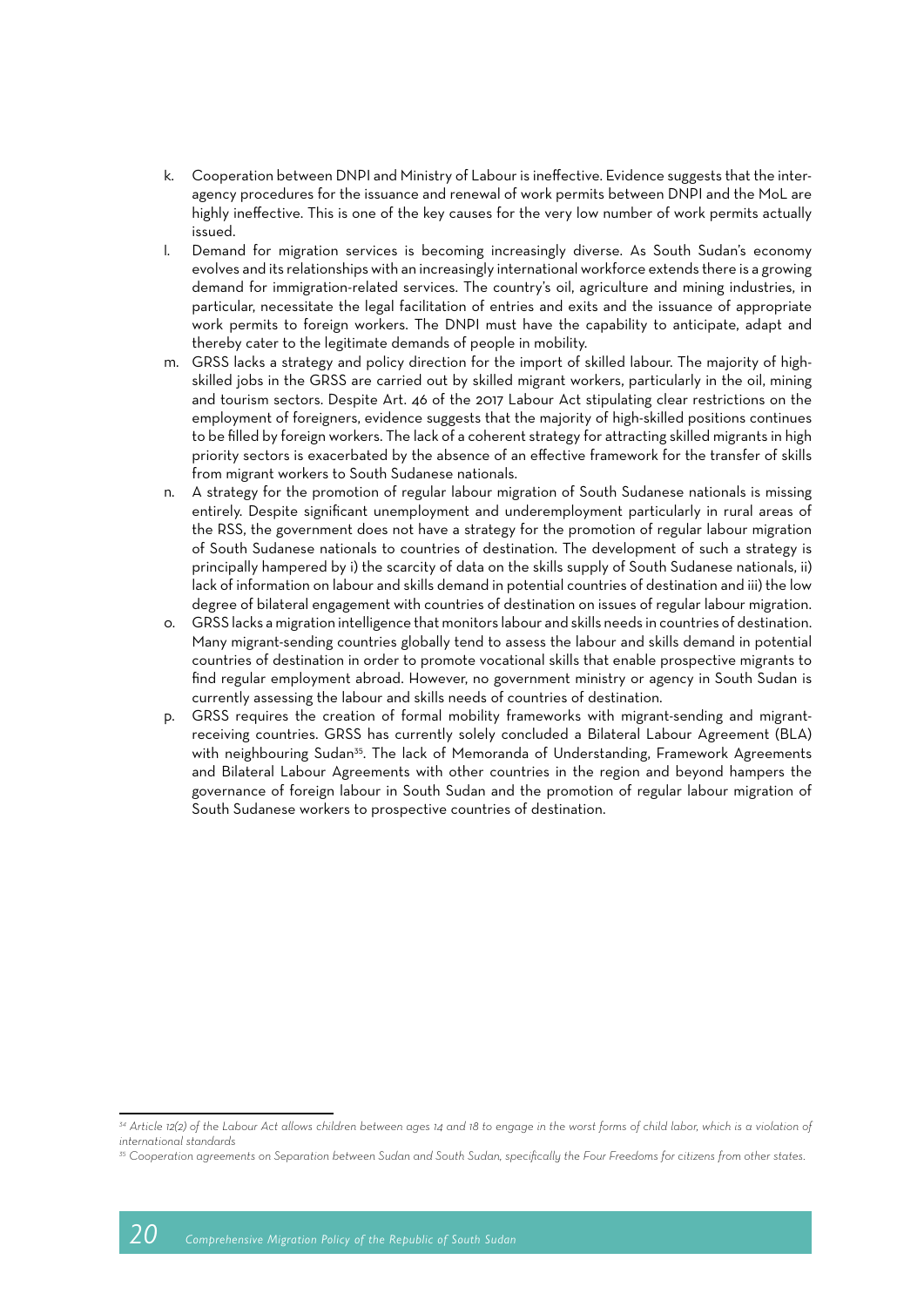#### 4.3 Forced migration

South Sudan is at the same time an origin and destination country of forced migrants, including both South Sudanese forced migrants and forced migrants of other nationalities<sup>36</sup>. Furthermore, migration flows in South Sudan, as well as in the broader IGAD region, are mixed, i.e. include persons with various profiles and levels of vulnerabilities, ranging from migrant workers (both regular and irregular), to refugees<sup>37</sup>, smuggled migrants, trafficked persons, unaccompanied children, environmental migrants, stranded migrants, and victims of exploitation and abuse.

Globally, UNHCR estimated as of March 2018 that 4.68 million are affected by displacement within and outside South Sudan, including South Sudanese refugees in the region, internally displaced people (IDPs)38 and refugees in South Sudan from other - mainly neighboring - countries<sup>39</sup>.

As of 30 September 2018, close to 2.3 million South Sudanese refugees have fled to neighboring countries, mostly to Uganda—the largest host country in sub-Saharan Africa—, followed by Sudan, Ethiopia, Kenya, the Democratic Republic of the Congo (DRC) and the Central African Republic (CAR)<sup>40</sup>. The large majority is composed of women and children, accounting for over 90 percent of South Sudanese refugees in Gambella, Ethiopia, and over 85 percent of latest arrivals in Kiryandongo, Uganda<sup>41</sup>. Over 1.3 million children have fled South Sudan in the past four years, representing 63% of total South Sudanese refugees, including over 75,000 (corresponding to 9%42) who have made the journey across the border unaccompanied or separated from their parents or usual caregivers. Forced displacement exacerbates an already-existing challenge with regard to gender-based violence (GBV), with a significant proportion of women and children in many displacement settings facing a range of severe protection challenges.

As the South Sudanese refugee crisis enters its fifth year in 2018, the country remains the third major country of origin of refugees in the world, after Syria and Afghanistan43, and the largest refugee population on the African continent. Forced displacement in South Sudan is a consequence of internal and external factors. Driven by conflict with Sudan, inter-tribal violence fueled by competition over natural resources and politics, an economic crisis with widespread hunger and malnutrition, and the outbreak of diseases like malaria and cholera, forced migration has become a massive crisis in the country and the region. In 2016, 70 percent of the refugee population in IGAD was from South Sudan.

Inside South Sudan, the humanitarian situation and complex protection crisis continues to deteriorate. As of 30 September 2018, some 1.91 million South Sudanese were internally displaced44, with the majority of new of them concentrated in Central Equatoria, Unity, and Western Bahr el Ghazal. Only 12% are living in Protection of Civilian (POC) Sites while 88% of IDPs are living with host community or elsewhere without protection.

*<sup>36</sup> Forced migration is here defined as "a migratory movement in which an element of coercion exists, including threats to life and livelihood,*  whether arising from natural or man-made causes" (e.g. movements of refugees and internally displaced persons as well as people displaced *by natural or environmental disasters, chemical or nuclear disasters, famine, or development projects). Source: IOM Glossary on Migration, 2011*

*<sup>37</sup> Refugees are defined as people who, "owing to a well-founded fear of persecution for reasons of race, religion, nationality, membership of a particular social group or political opinions, are outside the country of his nationality and is unable or, owing to such fear, are unwilling to avail themselves of the protection of that country. (Art. 1(A)(2), Convention relating to the Status of Refugees, Art. 1A(2), 1951 as modified by the 1967 Protocol). In addition to the refugee definition in the 1951 Refugee Convention, Art. 1(2), 1969 Organization of African Unity (OAU) Convention defines a refugee as any person compelled to leave his or her country "owing to external aggression, occupation, foreign domination or events seriously disturbing public order in either part or the whole of his country or origin or nationality."* 

*<sup>38</sup> Internally displaced persons (IDPs) are "persons or groups of persons who have been forced or obliged to flee or to leave their homes or places of habitual residence, in particular as a result of or in order to avoid the effects of armed conflict, situations of generalized violence, violations of human rights or natural or human-made disasters, and who have not crossed an internationally recognized State border (Guiding Principles on Internal Displacement, UN Doc E/CN.4/1998/53/Add.2.)". IDPs have not crossed a border to find safety. Unlike refugees, they are on the run at home.*

*<sup>39</sup>UNHCR, Regional update, South Sudan Situation, 1-31 August 2018.* 

*<sup>40</sup> Ibid.*

*<sup>41</sup> IDMC (Internal Displacement Monitoring Centre). 2014b. "South Sudan: Greater humanitarian and development efforts needed to meet IDPs' growing needs."* 

*<sup>42</sup> UNHCR, 2018, Global Trends. Forced displacement in 2017.*

*<sup>43</sup> UNHCR, 2018, Global Trends. Forced displacement in 2017.*

*<sup>44</sup> Ibid.*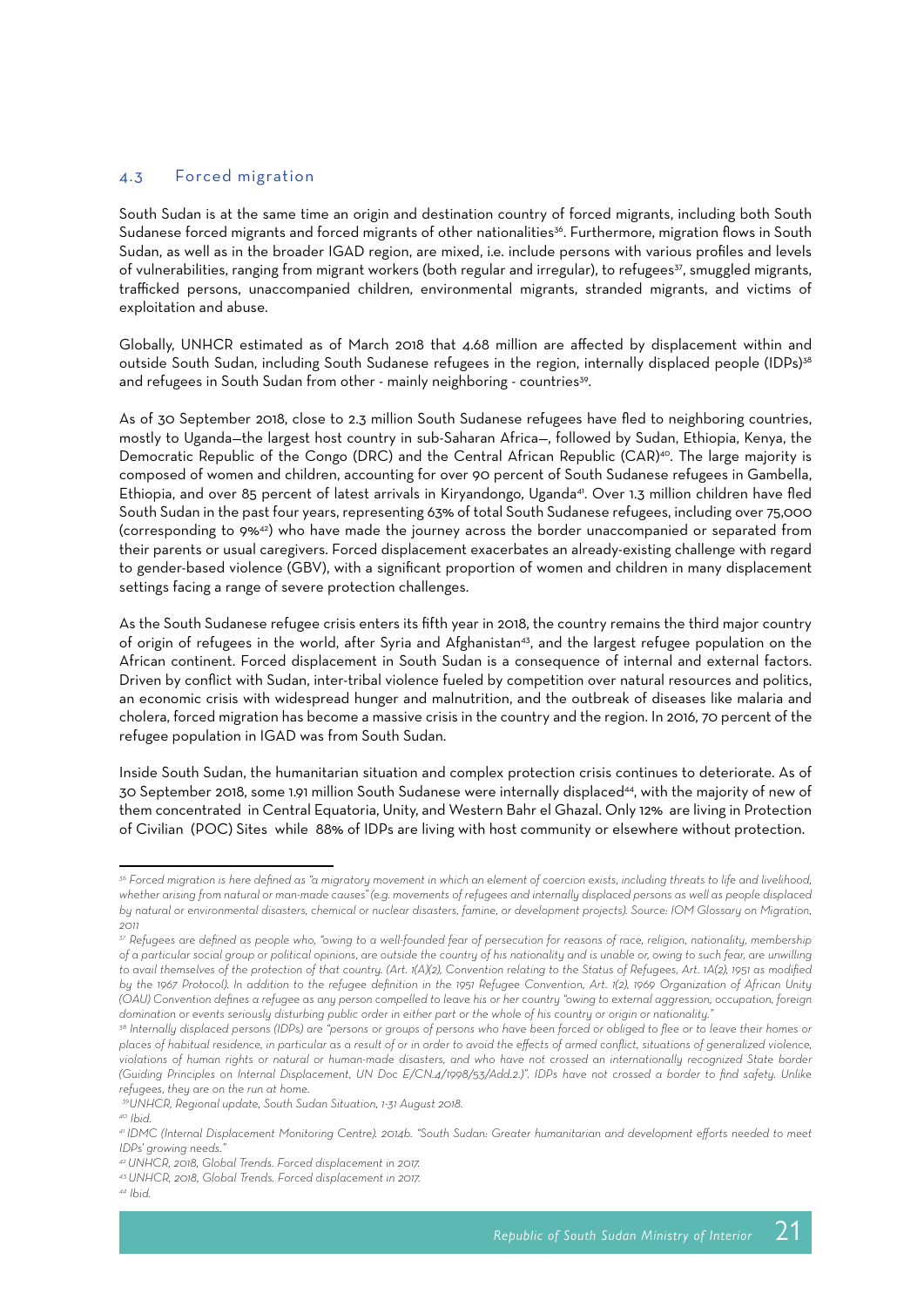Since the signing of the Comprehensive Peace Agreement (CPA) in 2005, over 2 million South Sudanese have returned to South Sudan mainly from Sudan. This has taken place primarily through spontaneous returns, particularly in the years preceding independence, but the International Organization for Migration (IOM) has also led a considerable logistical operation of facilitated returns<sup>45</sup>. The majority of the returnees have settled across a small number of key areas across the Greater Bahr el Ghazal region, as well as the country's main urban centers<sup>46</sup>.

At the same time, as of February 2019, South Sudan hosts around 300,000 refugees and asylum seekers<sup>47</sup> from neighbouring countries and beyond. The majority of them (93 percent) are Sudanese from South Kordofan and Blue Nile, where the conflict continues, with and with over 19,000 new arrivals in 2018. Smaller numbers come from the DRC (5 percent), Ethiopia (2 percent) and the CAR (1.8 percent). The presence of these refugees along with South Sudanese refugees in these nations demonstrates a continuous and bi-directional cross-border population displacement between countries in the region.

When it comes to protecting the rights of forced migrants and the provision of basic services, GRSS has no official government encampment policy. Settlements have been established spontaneously by people who find themselves grouped together based on ethnic affiliation and protection needs. The groupings in northern and eastern states have camp-like characteristics and those in the western and southern states are more akin to settlements in terms of their organizational structure<sup>48</sup>. An estimated 100,000 refugees are living in approximately 28 'open areas'- informal refugee settlements in border areas<sup>49</sup> as people seek to remain close to their properties but within proximity to safety if conflict should escalate. Many of refugees and IDPs have moved to urban areas, and in Juba in particular, in search of greater security, including a degree of anonymity, better access to basic services, and greater economic opportunities<sup>50</sup>.

Over-congestion of some of the refugee camps remains a serious concern with most of the areas currently hosting refugees also having a large IDP population that overstretches the absorption capacity of host communities and exacerbates relationships between host communities and newcomers<sup>51</sup>. Furthermore, malnutrition and exposure to the elements increase the risk of disease outbreaks among the refugees, particularly since access to basic services remains poor<sup>52</sup>. Health services remain stretched far beyond their capacity as funding fails to keep up with health needs on the ground. Likewise, water and sanitation services are often insufficient. Host communities continue to share resources and space but the scale of displacement affects the already limited availability of community services, and natural resources including water.

The displacement is becoming protracted for both refugees and IDPs, given that conditions for safe return are still not in place in many areas, causing tension with host communities, particularly regarding access to and use of natural resources. This is often compounded by cultural and ethnic differences between IDPs and host communities53. Basic service provision, such as access to food, drinking water, sanitation, and hygiene facilities, is inadequate in most return sites. Assistance by the international community is normally provided only at a final destination in order to avoid clustering of people in transitional sites, protracted displacement situations, and aid dependency. This often leaves those who cannot return to their home village without any assistance<sup>54</sup>.

*<sup>45</sup> Including through Assisted Voluntary Return and Reintegration (AVRR) programmes.*

*<sup>46</sup> UNHCR & The Workd Bank Group, 2015, Eastern Africa HOA Displacement Study: Forced Displacement and Mixed Migration in the Horn of Africa.* 

*<sup>47</sup> Asylum seekers are defined as persons who seek safety from persecution or serious harm in a country other than his or her own and await a decision on the application for refugee status under relevant international and national instruments. In case of a negative decision, the person must leave the country and may be expelled, as may any non-national in an irregular or unlawful situation, unless permission to stay is provided on humanitarian or other related grounds.*

*<sup>48</sup>IOM, 2015, Baseline Assessment on Migrant Population in South Sudan.*

*<sup>49 2018</sup> Mid-Year Report of the South Sudan Regional RRP, January - June 2018*

*<sup>50</sup> UNHCR & The World Bank Group, 2015, Eastern Africa HOA Displacement Study: Forced Displacement and Mixed Migration in the Horn of Africa.*

*<sup>51 2018</sup> Mid-Year Report of the South Sudan Regional RRP, January - June 2018*

*<sup>52</sup> South Sudan Regional Refugee Response Plan, January — December 2018*

*<sup>53</sup> UNHCR & The World Bank Group, 2015, Eastern Africa HOA Displacement Study: Forced Displacement and Mixed Migration in the Horn of Africa.*

*<sup>54</sup> IDMC, 2010, Durable solutions elusive as southern IDPs return and Darfur remains tense.*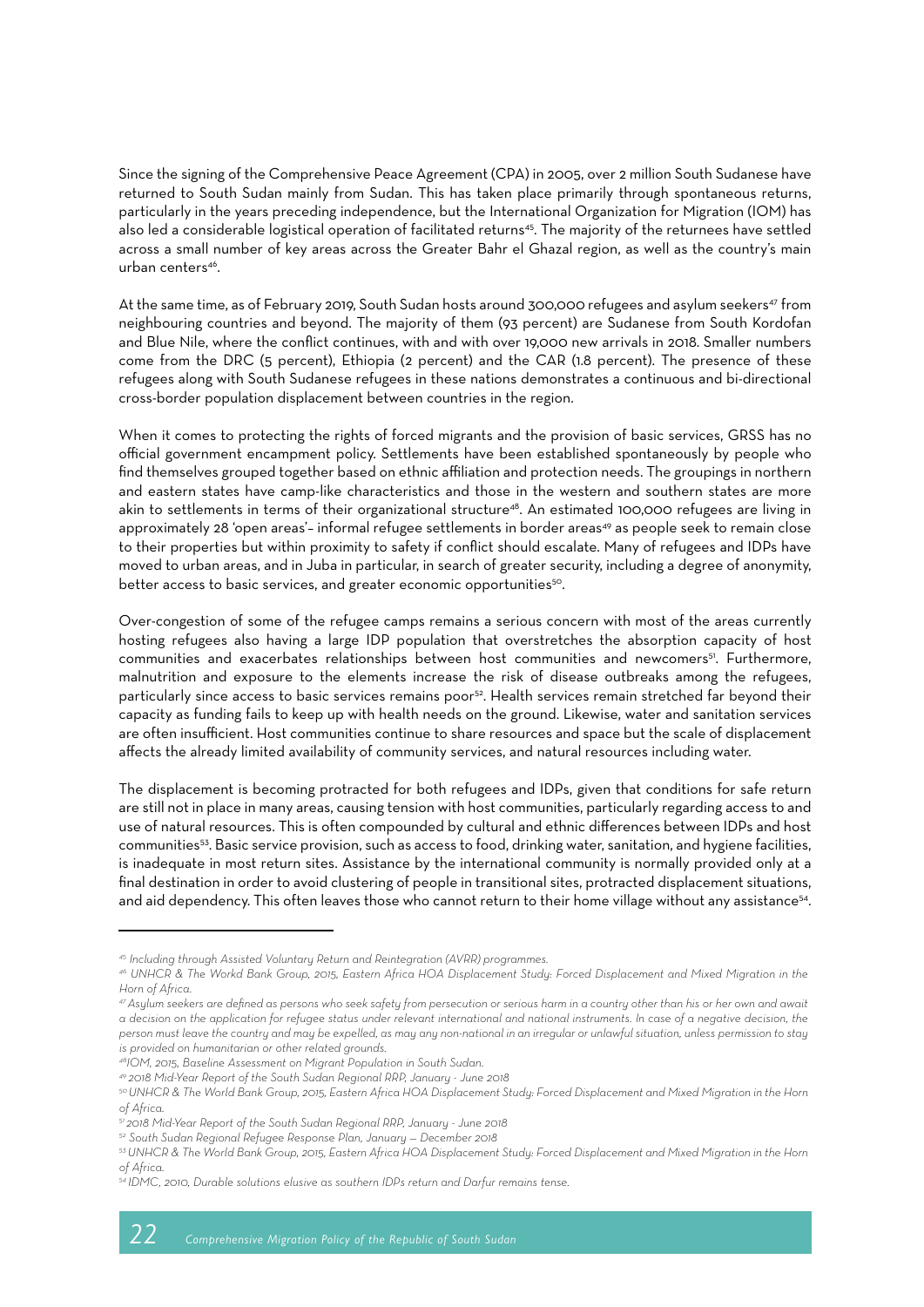In the southern area, some villages have more than doubled in size since the arrival of the returnees, putting tremendous pressure on resources, food, and particularly shelter<sup>55</sup>.

As elsewhere, refugees and IDPs are vulnerable both inside and outside protection sites, while even higher levels of violence are presumed to be experienced by those living in more remote areas away from more formal protection or support networks. The absence of families or community structures exposes displaced women and children to severe protection challenges and to the risk of trafficking<sup>56</sup> and exploitation.

South Sudan is furthermore a source and destination country for men, women, and children subjected to forced labour and trafficking, and is rated as Trafficking in Persons (TIP) Tier 357. Recently, trafficking has become a systematic endeavour with traffickers bringing children into the country, while domestic trafficking has also seen an increase<sup>58</sup>. Victims of trafficking come from Uganda, Kenya, Ethiopia, Eritrea and the DRC and often migrate due to false promises of legitimate work and are then subjected to sex work upon arrival. Trafficked children are found to work in construction, vending, shoe shining, car washing, brick making, delivery cart pulling, and street begging, among others.

Refugees are vulnerable to exploitation by traffickers when fleeing violence and while residing in refugee camps. Unaccompanied minors in camps for refugees or IDPs are particularly vulnerable to abduction for sex or labor trafficking. Inter-ethnic abductions as well as abductions by external criminal organisations continue between some communities in South Sudan, especially in Jonglei, Unity, and Upper Nile states.

Identified key challenges for GRSS to manage forced migration involve the areas of public governance of forced migration; integration of IDPs and refugees in host communities and the reintegration of former refugees and IDPs in origin areas, who face similar challenges, next to specific concerns; and to human trafficking.

- a. Lack of protection for the most vulnerable among forced migrants, such as children and women. South Sudan's refugee population is highly vulnerable, with large numbers of women and children who face specific protection risks, including gender-based violence, forced recruitment, family separation, forced and early marriage. One particular security threat that has disproportionately affected women during both violent conflict and cessation of hostilities is sexual and genderbased violence (SGBV). Refugee children, and unaccompanied and separated minors among them in particular, face serious protection risks such as separation from families, psychosocial distress, abuse and exploitation, including child labour and sexual exploitation.
- b. Lack of economic opportunities for refugees and IDPs. Most refugees originate from agricultural communities, thus they are more likely to be involved in agriculture-based livelihoods. Due to limited portions of cultivated land and tensions between host communities and refugees over land allocation there is inadequacy of viable livelihoods opportunities and refugees are mostly unable to meet basic needs through the available but limited income opportunities. Refugees thus have to depend on host communities to supplement their livelihoods<sup>59</sup>, in a context where the deepening economic crisis has impacted the lives of both refugees and host communities, with approximately 80 per cent of both populations facing food scarcity, limited livelihood options, and gap in food supply<sup>60</sup>. However, while the 2012 Refugee Act provides refugees with the right to seek employment, only few refugees can benefit from formal jobs, due to the acute economic crisis and employers' preferences for the employment of nationals.

*<sup>55</sup> Pantuliano, S., Buchanan-Smith, M., Murphy, P. (2007) 'The Long Road Home. Opportunities and Obstacles to the Reintegration of IDPs and Refugees Returning to Southern (PDF) International Engagement in Fragile States: Lessons from Southern Sudan.*

*<sup>56&</sup>quot;Trafficking in persons" (TiP) is here follows the definition provided by Article 3 of the Palermo Protocol to Prevent, Suppress and Punish Trafficking in Persons, as "the recruitment, transportation, transfer, harboring or receipt of persons, by means of the threat or use of force or other forms of coercion, of abduction, of fraud, of deception, of the abuse of power or of a position of vulnerability or of the giving or receiving of payments or benefits to achieve the consent of a person having control over another person, for the purpose of exploitation".*

*<sup>57</sup> The U.S Department of State defines Tier 3 countries as: Countries whose governments do not fully meet the minimum standards and are not making significant efforts to do so.*

*<sup>58</sup> DAI Europe and EuroTrends (2015). Context assessment to prepare the project "Addressing mixed migration flows in Eastern Africa". Brussels: European Commission.*

*<sup>59</sup> According to a livelihoods study among refugees in Greater Equatoria, a large number of refugees depend on casual labour (23.1%) followed by crop sales (22.7%), alcohol sales (14%) and food assistance (12.3%). Source: FAO, UNHCR, WFP, 2015, South Sudan, Analysis of refugee livelihoods in protracted refugee situations in Central and Western Equatoria.*

*<sup>60</sup> UNOCHA, 2018, South Sudan, Humanitarian Needs & Key Figures.*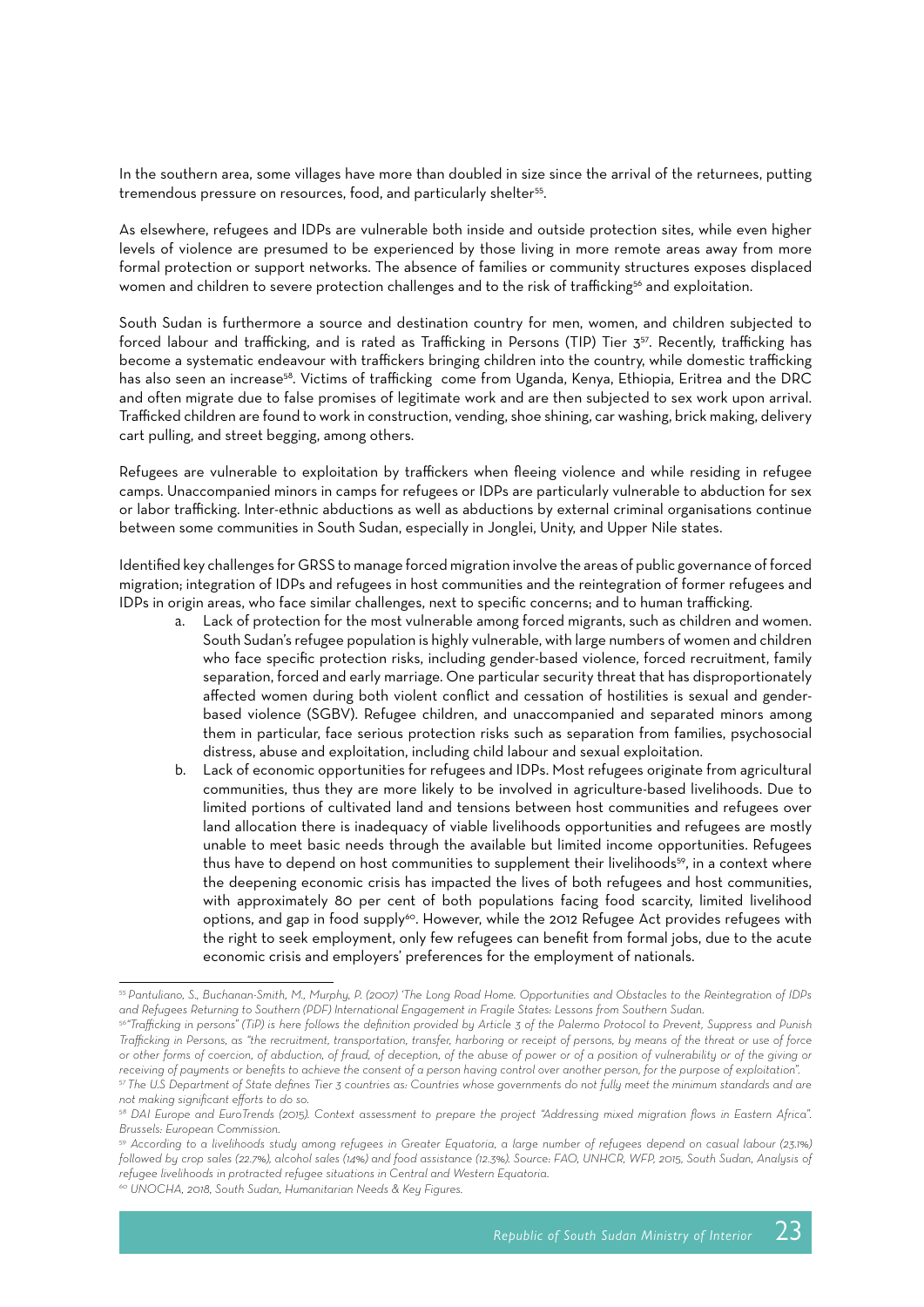- c. Mounting land disputes among returning IDPs, refugees, and residents is leading to further displacement. Lack of regulation, allocation and enforcement of land and property rights poses a serious obstacle to the successful (re)integration of large numbers of IDPs and returnees. Despite the national and state government having provided land to refugees in many refugee locations, the land allocation process is geographically limited and does not ensure the provision of fertile land that would be adequate for subsistence farming. Returnees who previously owned land are often unable to regain ownership, due to the so-called phenomenon of "land-grabbing" and to the lack of a policy environment supporting durable solutions for landless refugees and IDPs. Since women face particular challenges in situations of forced mobility, the fact that women head almost half of all returnee households makes the lack of rights to land and property even more challenging for women.
- d. Social cohesion is threatened by conflict over resources between host communities and forced migrants. Displacements of populations pose significant challenges to host communities due to competition over access to resources and the risk of cultural or inter-ethnic clashes. Host communities stand at risk of becoming distressed by large and sudden demographic influxes, which exacerbate pre-existing vulnerabilities, put pressure on local governments' delivery of basic services and create competition for limited jobs and declining natural resources. Competition over scarce resources exacerbates tensions, particularly in the border areas between Sudan and South Sudan, but also in urban contexts, where refugees and IDPs have been gathering increasingly.
- e. Lack of adequate institutional arrangements and policies to counter TiP. With the exception of the Penal Code 2008, South Sudan needs to improve its fights against trafficking in persons. In particular, main challenges relate to: inadequate harmonization of law and policies and coordination of strategies; absence of mechanisms to monitor and evaluate implementation of laws, policies, plans; lack of training of border management staff and camp management staff in identifying, screening, and adequately supporting victims of TIP.
- f. Lack of prevention, assistance and protection to victims, with particular attention to vulnerable categories to trafficking such as women and children, and information exchange and cooperation measures with neighbouring countries; borders, security and documents. This is linked to the lack of border management capacities and adequate SOPs outlined in chapter 3.1.
- g. Lack of prosecution measures for the perpetrators of TIP. The lack of anti-trafficking law enforcement efforts to investigate, prosecute or make convictions for trafficking crimes, including offenses allegedly committed by government officials, represent an obstacle in the fight against human trafficking.

#### 4.4 Migration and development

The GRSS recognizes the importance of migration for its socio-economic development, both as a country of origin and as a country of destination. This policy sets out a public policy agenda to reap development benefits brought about by migration. The international experience shows that contributions by the diaspora<sup>61</sup> can have a strong impact on countries that are recovering from crisis, with diasporacommunities and returning migrants providing significant human and financial resources towards the reconstruction efforts. Especially for a country that was established only recently, migrants returning home and the South Sudanese diaspora can play a significant role not only to transfer knowledge and skills, send remittances back to family members and invest in various sectors of the South Sudanese economy, but also to support efforts of institution building.

The evidence available on the South Sudanese diaspora is scarce. There is no official record of the number of the South Sudanese abroad, with estimates varying between 830,000 and 1.2 million individuals abroad<sup>62</sup>. While

*<sup>61</sup>The term "diaspora" here refers to emigrants and their descendants who live outside of South Sudan and includes refugees that reside in neighbouring countries, resettled refugees, temporary or permanent migrant workers, students studying abroad. Notably, the above definition of diaspora is roughly in line with the definition used by the African Union, defining the African diaspora as "consisting of people of African origin living outside the continent, irrespective of their citizenship and nationality and who are willing to contribute to the development of the continent and the building of the African Union. 62 IOM, 2018, Rapid Migration Trends Analysis for South Sudan.*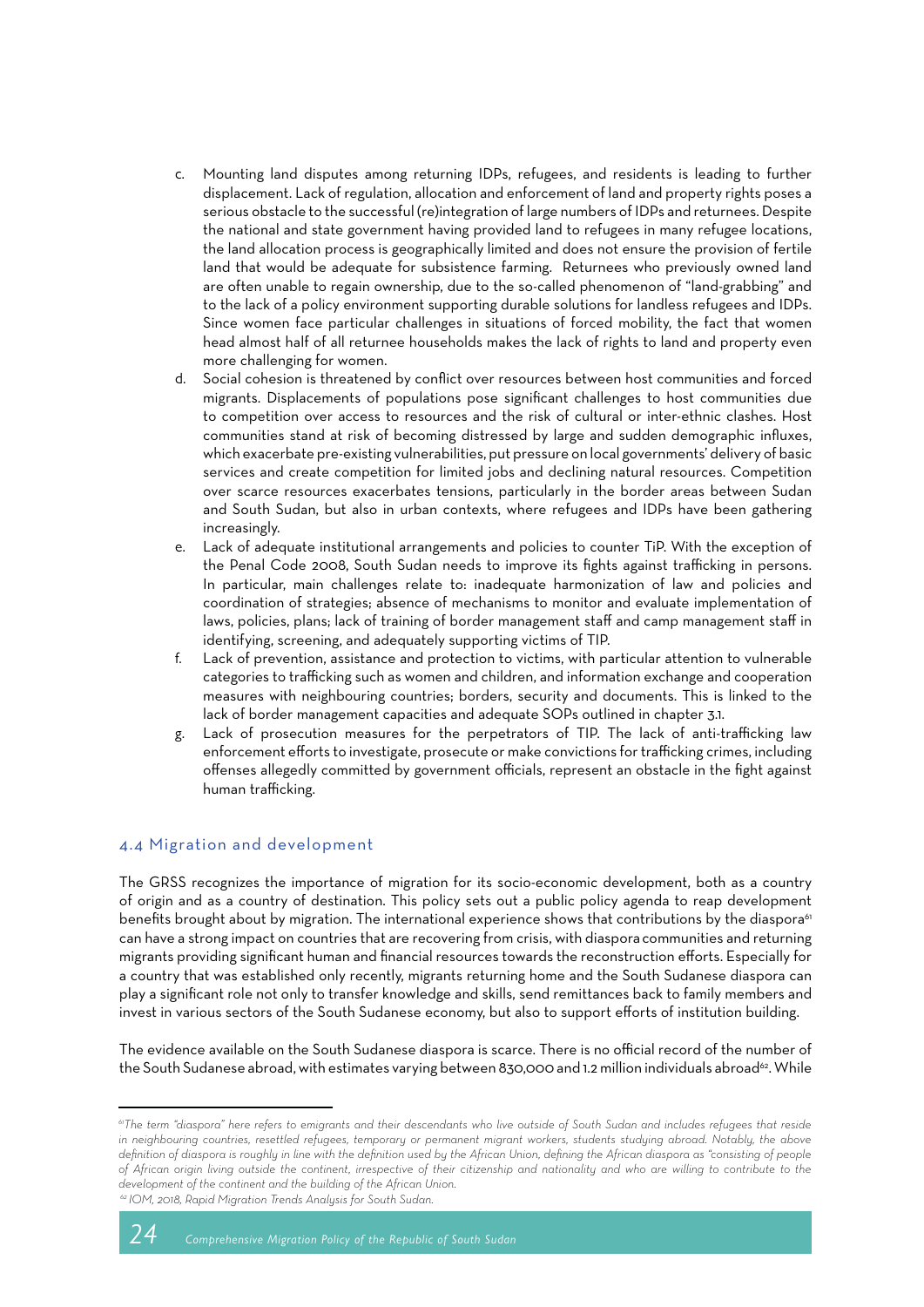conflict in South Sudan has been a major mobilizing factor, with refugees representing the most numerous and vulnerable category, little detailed information is available on diaspora communities, their geographical distribution and their characteristics. South Sudanese students who have pursued tertiary education in the IGAD region and beyond, as well as socio-demographic characteristics of return migrants have not been mapped out so as to understand how to trigger development benefits for South Sudan.

South Sudanese diaspora members are found in larger number in "nearby" communities in African states such as Uganda, Kenya, Sudan, and Egypt, as well as in Western countries, such as Australia, Canada, US, UK, the Netherlands and France, where many refugees were resettled. Some left South Sudan more recently whereas others have been members of long-standing diaspora communities established ten and even twenty years ago. Despite tribal, communal, and political divisions, the struggle for independence served as a rallying force in uniting the different factions of the diaspora. The participation rate in the 2011 Independence Referendum sheds positive light on the willingness of South Sudanese diaspora communities to be engaged with their country of origin, with a total of 60,219 registered people, of which the "near diaspora" turnout in Ethiopia, Kenya, and Uganda accounted for more than half of the results<sup>63</sup>.

South Sudanese abroad strongly engage in diaspora associations. Diaspora groups are not typically homogenous entities and diaspora organisations are diverse by membership composition<sup>64</sup>, affiliation criteria<sup>65</sup> and main objectives<sup>66</sup> and respond to different cultural, social, economic and political needs of their affiliates. IOM's registration exercise of diaspora associations revealed the existence of numerous and small-sized organizations with limited numbers of members. The majority of them exist on the local level and only a few have succeeded in transcending from local to larger networks on a transnational and global scale.

While little detailed information is available about the scope, scale, and patterns of diaspora financial contributions following independence, there is anecdotal evidence of continued activity by organized South Sudan diaspora groups to support state-building efforts by raising funds and sending collective remittances to South Sudan such as for the building of schools and health clinics or shipments of used equipment for schools and hospitals. Despite their heterogeneity and size, the existence of these organizations in countries of destination is a potential strength, enabling mobilization around issues of common concern to both the diaspora and the homeland.

Roughly two years after South Sudan gained independence, a Diaspora Engagement Strategy that focus largely on Health was developed as a direct expression of the Government of the Republic of South Sudan GRSS in their commitment to engage the diaspora in the nation building process. The Strategy focuses on practices and recommendations for engagement of diaspora communities in the development of South Sudan with an emphasis on the health sector and responds to three main aims:

- providing an overview of the range of currently existing public, private and voluntary diaspora ties and transnational connections;
- ii. articulating and enacting a preferred framework as to how these ties might be best developed;
- iii. creating concrete partnership initiatives aiming to mobilize diaspora resources on behalf of South Sudan's health sector.

The accompanying Plan of Action was aimed at covering a period of five-years starting in 2014 and completing in 2018. Following the adoption of the Plan of Action of the Diaspora Engagement Strategy and its strategic focus on the health sector, in 2013 the International Organization for Migration (IOM) in South Sudan, in close collaboration with the Ministry of Health, the Directorate of Consular Services (DCS) of the Ministry of Foreign Affairs, the Diaspora Desk in the office of President and the Ministry of Higher Education with other key stakeholders, has developed a project on "Enhancing South Sudan's Human Resources for Health through Strengthened Engagement of Health Professionals in the Diaspora". However, with the eruption of

*<sup>63</sup> Ibid.*

*<sup>64</sup> Such as workers, students, women, etc.*

*<sup>65</sup> In terms of area of destination, areas of origin, religion, ethnic group, etc.*

*<sup>66</sup> Promoting unity and social cohesion in destination countries, strengthening connection to South Sudan, building communities, and improving health and social services in the country of origin.*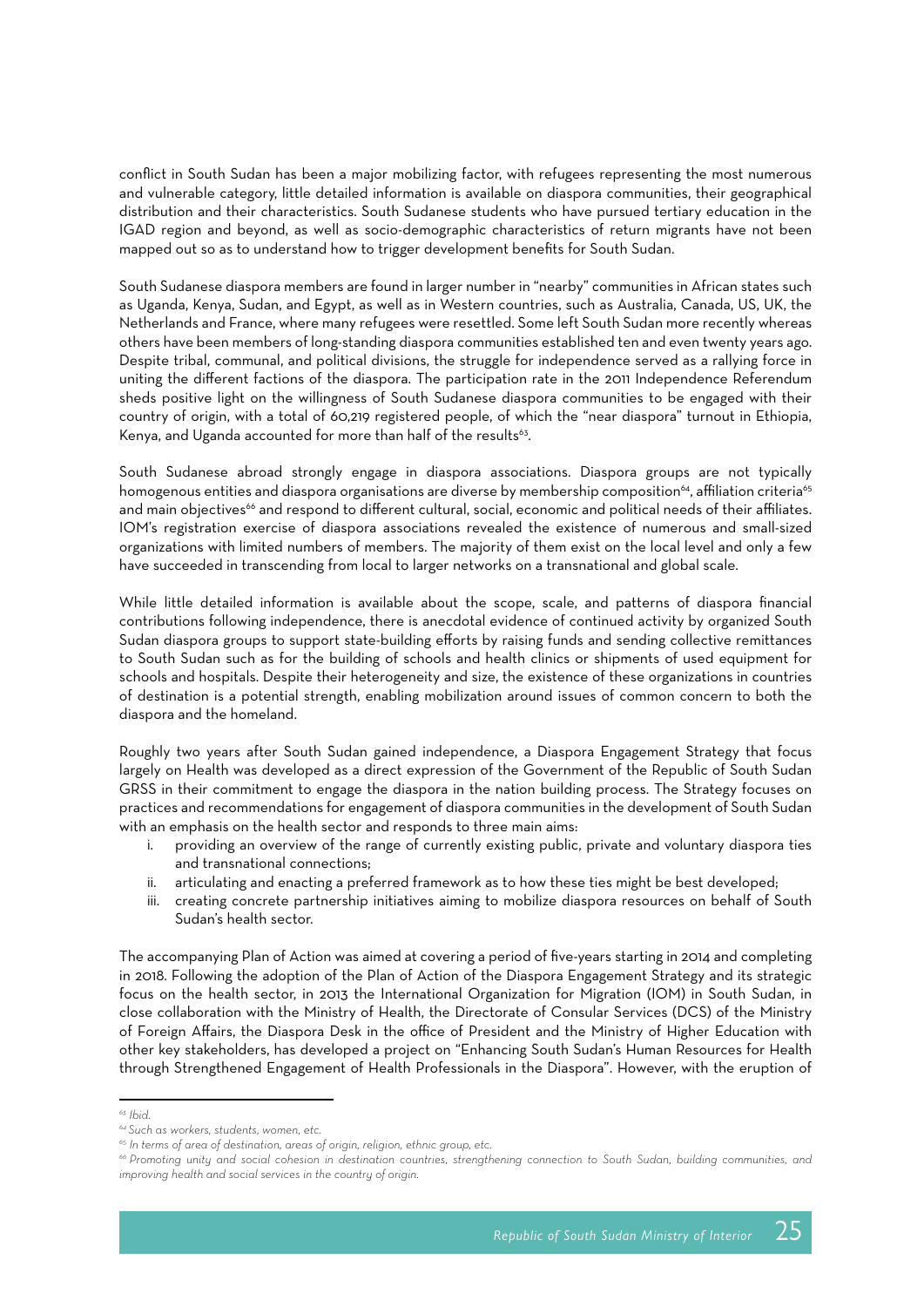the first crisis in South Sudan during December 2013 and the upsurge of armed conflict in 2016, the overall implementation process of the Diaspora Engagement Strategy Action Plan was suspended.

As is true for other categories of South Sudanese in mobility, there is currently no information on the number, profiles and characteristics of South Sudanese return migrants. The individual experiences and assets of South Sudanese returnees do require targeted responses to facilitate an effective re-integration of returnees that benefits individual migrants, their families and communities, and South Sudan's society as a whole.

Given the constraints faced by the country to implement the Action Plan foreseen by the South Sudan Diaspora Engagement Strategy, most of the key challenges related to the migration and development nexus in South Sudan persist and need to be addressed coherently:

- Lack of government agency dealing with diaspora affairs. The responsibility for diaspora engagement was shared in South Sudan between the Directorate for Consular Services under the Ministry of Foreign Affairs and International Cooperation and the Diaspora Desk under the office of the President. The Desk has since closed and there is currently no government agency that deals exclusively with diaspora engagement. The establishment of an administrative structure dealing with diaspora affairs is crucial in the prioritization of diaspora engagement by the GRSS.
- Weak consular system. Consulates remain the most important interlocutors for diaspora populations, since they are in a unique position to gauge diaspora needs and partner with other actors in the private and public sector. However, the network of diplomatic missions of GRSS is still limited, does not cover the countries in which the most important diaspora communities reside and consular officers often do not have the required skills and resources to accommodate diaspora needs and interests. Furthermore, the current unavailability of diaspora mapping prevents from targeting existing diplomatic and consular offices in countries of destination with the largest/most active diaspora communities to build or strengthen their capacity to promote and support diaspora engagement.
- III. Lack of appropriate management and planning skills both within the consular system and the diaspora. While the importance of diaspora engagement in development is increasingly acknowledged, many officials in the new South Sudan diplomatic service have little or no prior experience, skills and know-how in reaching out and engaging such a dispersed and heterogeneous population, building partnerships and delivering services and programs.
- IV. Limited financial resources to engage diaspora. Diaspora institutions, policies, and programs require both technical know-how and adequate funding. One of the most pressing challenges to diaspora engagement is how to bring in critical financial resources through effective partnerships and fund raising to initiate and develop diaspora programs.
- V. Difficulty of reaching out to the diaspora. Communities of South Sudanese abroad differ in size, are relatively dispersed across and within destination countries and in some cases are geographically remote. Finally, those South Sudanese abroad who have changed their citizenship and might have lost connection with GRSS consulates in the destination countries are particularly difficult to target by engagement efforts.
- VI. Lack of records and statistics of Diaspora populations. Current knowledge of the South Sudanese diaspora is based on scattered information collected by project-specific initiatives and is limited to few countries of destinations. As a result, comprehensive baseline information about South Sudanese diaspora communities, giving account of the numbers, distribution, demographic profile, skills, and level of socio-economic integration at destination of diaspora groups, is not currently available. Consular estimates are often based on the analysis of destination-country registration data, but are of variable quality and, often, limited in scope. The lack of a comprehensive data collection system limits knowledge of the diaspora potential to contribute to development in host and origin societies and possibilities for the efficient design of engagement and development programs and policies by the GRSS.
- VII. Poor data available on remittances. Broadly defined as financial flows associated with migration, remittances are important for the new nation's economy and balance of payments. At the microlevel, many families would have difficulty surviving without regular inflows of remittances. Globally, it is clear that remittances played a role in reducing the incidence and severity of poverty. The issue of remittances is a weak starting point for diaspora engagement due to the low level of available data regarding the volume of remittances, recipients, and their use in South Sudan. Before programs can be designed, baseline data on remittance flows to South Sudan must be further examined.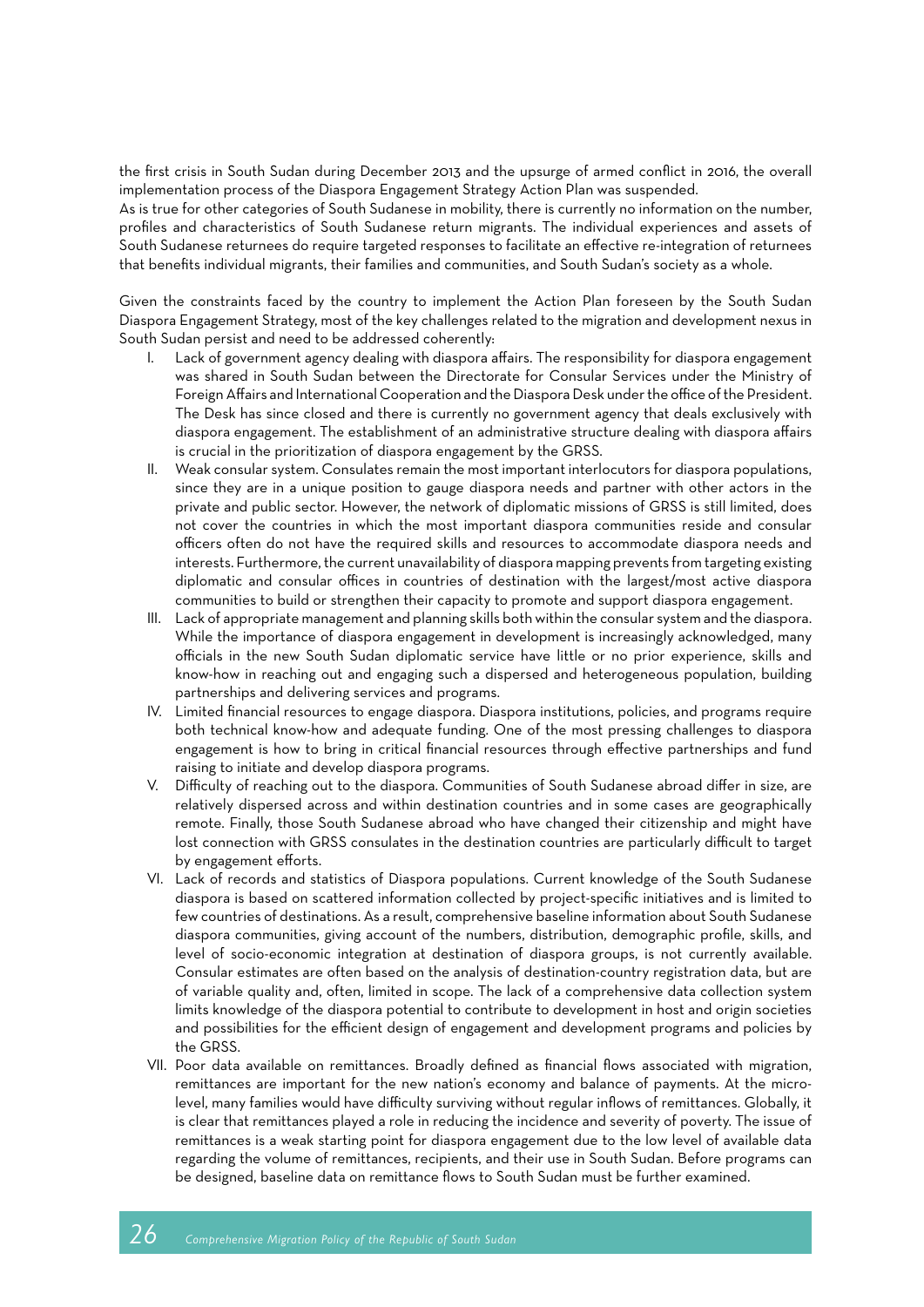- VIII. Limited information on diaspora associations. The latest information available on South Sudanese diaspora abroad was produced by IOM in 2013, in the context of the development of the Diaspora Engagement Strategy and was based on an online registration exercise completed by diaspora community members in Canada, Kenya, and Uganda as well as interviews with key stakeholders in South Sudan, activists in major diaspora communities, and IOM experts.
- IX. Low opportunity cost for diaspora communities to invest in South Sudan. Immediately after independence, the issue of diaspora return was central to GRSS-diaspora relations but the explicit promotion of permanent return became less prominent after integration challenges arose. Although the GRSS initially took the stance that diaspora members should return to support nascent state building efforts, actual returns took place predominantly because of spontaneous private initiatives and push factors from destination countries, not because of a comprehensive GRSS policy for repatriation. The GRSS, with support of international donors, put some measures in place to facilitate the integration of returnees, which have however not shown substantial results, with little use made of the skills and knowledge of highly qualified returnees.
- X. Disconnection between the diaspora strategy and the development plan. Besides the Diaspora Engagement Strategy, several other GRSS national documents refers to diaspora as a key actor for the development of the country. However currently there is a lack of coherence between the government's development strategies and the diaspora engagement strategy. In order to enhance the positive nexus between migration and development, a more coherent policy agenda should be systematically built in order to improve coordination between policies on migration and on development and on different sectoral areas, such as health, education, agriculture, social protection, labour, trade, investment and financial services.
- XI. GRSS lacks a system for profiling and targeting South Sudanese return migrants. A clear registration flow providing modularised humanitarian, labour market and non-labour market assistance components to return migrants is currently not in place. The lack of consistent registration and profiling systems in South Sudan is an obstacle to the needs-based provision of individual assistance to return migrants and impedes the development potential of the skills and assets that migrants have upon their return to the country.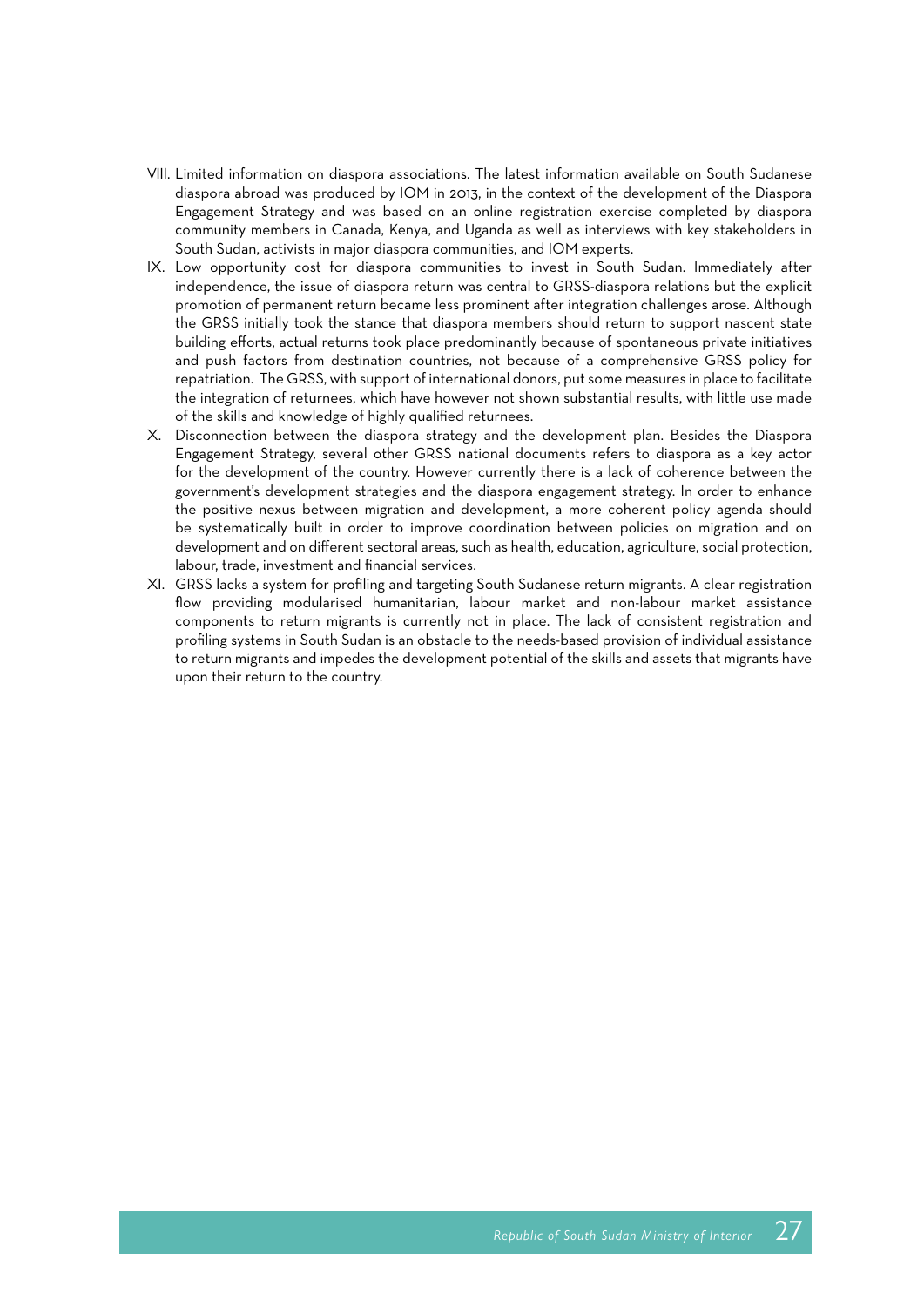### 5.0 A COMPREHSIVE MIGRATION POLICY

#### 5 A comprehensive migration policy for South Sudan

The purpose of the Comprehensive Migration Policy of the Republic of South Sudan is to provide a framework for Government Agencies to coordinate on migration governance, harmonized with regional and international policies.

The framework for the CMP is founded on a rights-based approach as rooted in the Transitional Constitution of the Republic of South Sudan, which gives every South Sudanese citizen the right to freedom of movement and the liberty to choose his or her residence. It also calls for the regulation of issues related to Nationality and Naturalization, Passports and Visas, and Immigration and Aliens.

The objectives of this policy are aligned with those of the South Sudan's Development Plan, the Vision 2040, the Global Compact for Safe, Orderly and Regular Migration (GCM), as well as the Sustainable Development Goals (SDGs) and the Agenda 2030<sup>67</sup>. The CMP also reflects the aspirations of the African Union's Agenda 2063 regarding the objectives of good governance, democracy, respect for human rights, justice and the rule of law. The policy development process furthermore took into due consideration the IOM Migration Governance Framework (MGOF) and the Migration Crisis Operational Framework for South Sudan (MCOF).

As indicated in its vision, the GCM expresses member states' collective commitment to improving cooperation on international migration<sup>68</sup>. Migration has been part of the human experience throughout history, and is recognized as a source of prosperity, innovation and sustainable development in our globalised world, whose positive impacts can be optimised by improving migration governance.

Further, member states acknowledged that the challenges and opportunities of international migration should unite rather than divide them. In this regard, they agreed to unite in purpose recognizing that safe, orderly and regular migration works for all when it takes place in a well-informed, planned and consensual manner. The GCM text calls for cooperation in order to respond to the needs and challenges of migrants in situations of vulnerability.

The GRSS was ably represented and participated at the Conference that took place in Marrakesh, Morocco, where the GCM was adopted on 10 December 2018. The government made a commitment to the 23 Objectives and commitments in the GCM, many of which are reflected in this policy document. This Policy furthermore aligns with the objectives the Global Compact on Refugees (GCR)<sup>69</sup> and promotes a complementary approach to pursuing the GCR and the GCM, in promoting each with the common goal of affording minimum human rights standards to both populations on the move and increasing legal migration channels for South Sudanese. Building on a comprehensive series of consultations with relevant stakeholders from the GRSS, the Comprehensive Migration Policy is elaborated based on the following key policy directions:

- Regional coordination. Establish a coherent framework for migration governance and the free movement of people, goods and services that is harmonized with applicable regional protocols and frameworks of the IGAD, the EAC, COMESA and the African Union (AU)<sup>70</sup>:
- Legal reform. Promote safe, orderly and regular migration through primary and secondary legislation rooted on a rights based approach.
- Institution building and crisis management. Provide mechanisms and procedures for institution building and crisis management, enabling the Directorate of Nationality, Passports and Immigration (DNPI) and National Aliens Committee/National Coordination Mechanism on Migration (NCM) to deliver on core functions<sup>71</sup>:

*<sup>67</sup>The CMP reflects all migration-related SDGs that are part of the sectoral remit, in particular SDGs 10.7, 13b, 16.2, 16.9.*

*<sup>68</sup> UN (2018). Global Compact for Safe, Orderly and Regular Migration. p. 2.*

*<sup>69</sup> UN (2018). Global Compact on Refugees. Final Draft (as at 26 June 2018)*

*<sup>70</sup> This most notably includes the EAC Free Movement Protocol, the IGAD Regional Migration Policy Framework, the AU Common Position on Migration and Development, the Revised Migration Policy Framework for Africa adopted in January 2018, the Agenda 2063, the Joint*  Labour Migration Governance Programme, and the AU process for the continental Free Movement of Persons, Right of Residence and *Establishment.* 

 *<sup>71</sup> Core functions include border management, inter-institutional cooperation and the administration of an integrated Migration Information System (MIS).*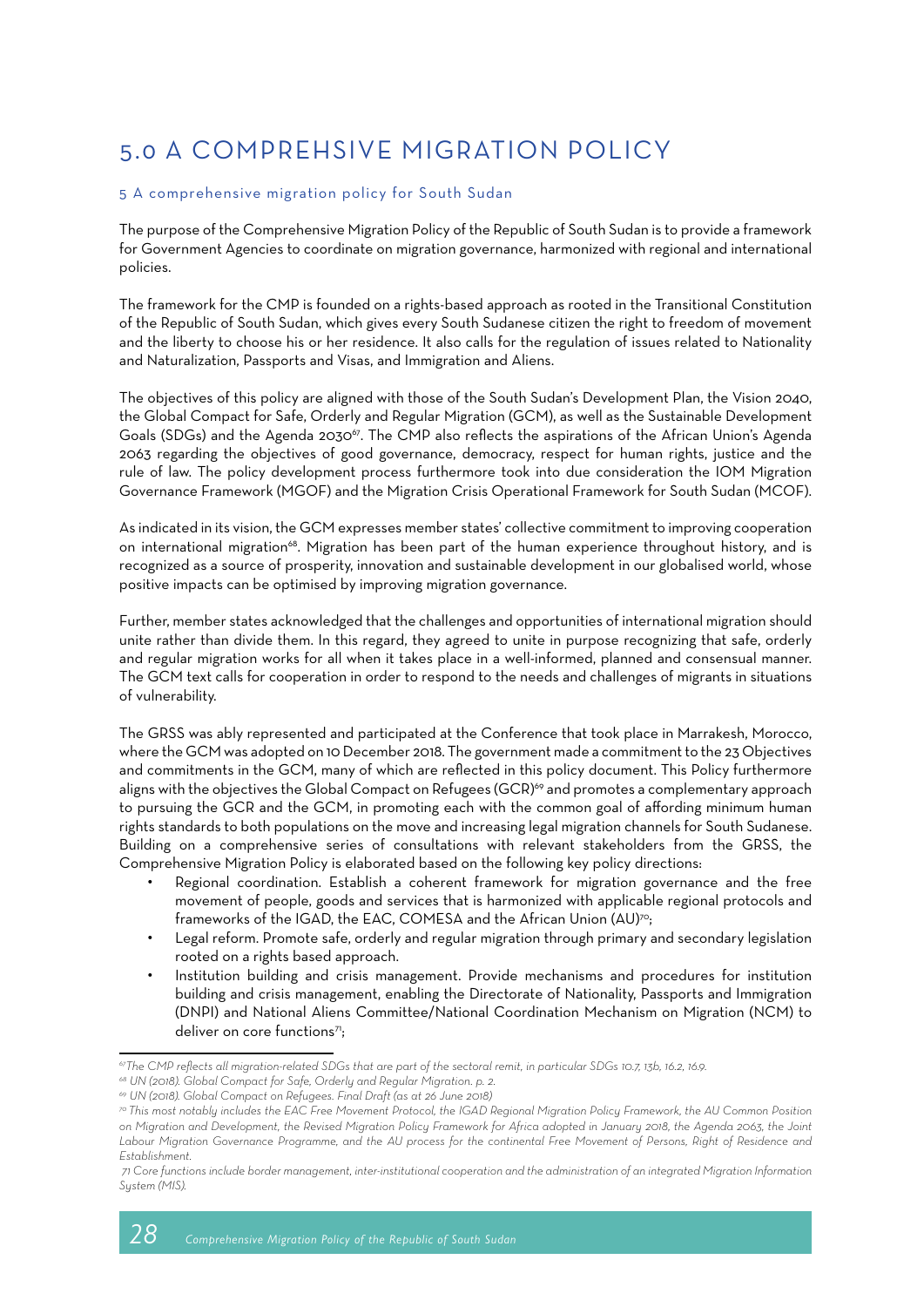• Migration governance for development. Link development and migration processes through a system to reap benefits of remittances, capabilities of South Sudanese in mobility and links with diaspora communities, as well as improve welfare of migrants abroad.

#### 5.1 Policy design and process

The Comprehensive Migration Policy is the outcome of a joint collaboration between the National Aliens Committee/National Coordination Mechanism on Migration chaired by the Inspector General of Police, and the International Organisation for Migration (IOM). NAC/NCM provided the overall guidelines, objectives, scope and outline of the Policy direction, including ownership of the consultation process. IOM provided technical and expert support in the form of a group of three international experts deployed to support the process under the Japanese Support Fund (JSB) and Better Migration Management Programme (BMM)72. The NAC/NCM was instrumental in managing the consultation and validation process enacted for the Policy, as well as providing inputs in key areas of the development process.

The Policy design builds on the Rapid Migration Trends Analysis 2017-2018, which provided valuable evidence guiding the definition of policy objectives. The elaboration of the CMP started with a comprehensive consultation in September 2018, which involved a large number of key government and non-government stakeholders involved in migration management in the RSS. The formal Policy development process ran between September 2018 and tbd.

The methodology used for developing the Policy revolved around a policy gap analysis, consultations with key stakeholders, focus group discussions and qualitative research from existing secondary sources. Specifically, it consisted of the following components:

- a. Policy Gap Analysis. A comprehensive review of pertinent policies and legislations was conducted on all aspects related to migration and security (border management), labour migration, migration and environment, migration data, human trafficking and smuggling, migration and health, and migration and gender. Based on the review, the experts identified existing policy gaps which are to be addressed in the CMP.
- b. Key Informant Interviews. This component added additional ownership and stakeholder involvement in the policy development process, and gathered a large variety of viewpoints to take into consideration. With the help of the NAC/NCM and IOM, key stakeholders were identified for indepth interviews undertaken by the Consultants.
- c. Focus Group Discussions. Four focus groups discussions were organized in Juba, one for each policy component of the CMP. Each focus groups comprised representatives from different government ministries and agencies with a view to i) exchange perspectives on migration governance, to ii) collectively identify and prioritise key challenges and to iii) devise appropriate policy responses for an improved migration governance.
- d. Review of Issues and Lessons Learned. A comprehensive review of existing literature was conducted on the following issues by the team of consultants: i. Current trends and patterns of migration and return migration – in South Sudan, the EAC region and globally; ii. Situation analysis of border management and migration governance in South Sudan, labour migration, forced migration, as well as migration and development. This review was important to set the Policy context and to be able to devise a coherent set of policy guidelines based on existing evidence and past practices. It also helped to define a problem statement within which to frame the Policy document, as well as identify and document the lessons learned.

*<sup>72</sup> BMM is a regional, multi-year, multi-partner programme co-funded by the EU Trust Fund for Africa and the German Federal Ministry for Economic Cooperation and Development (BMZ).*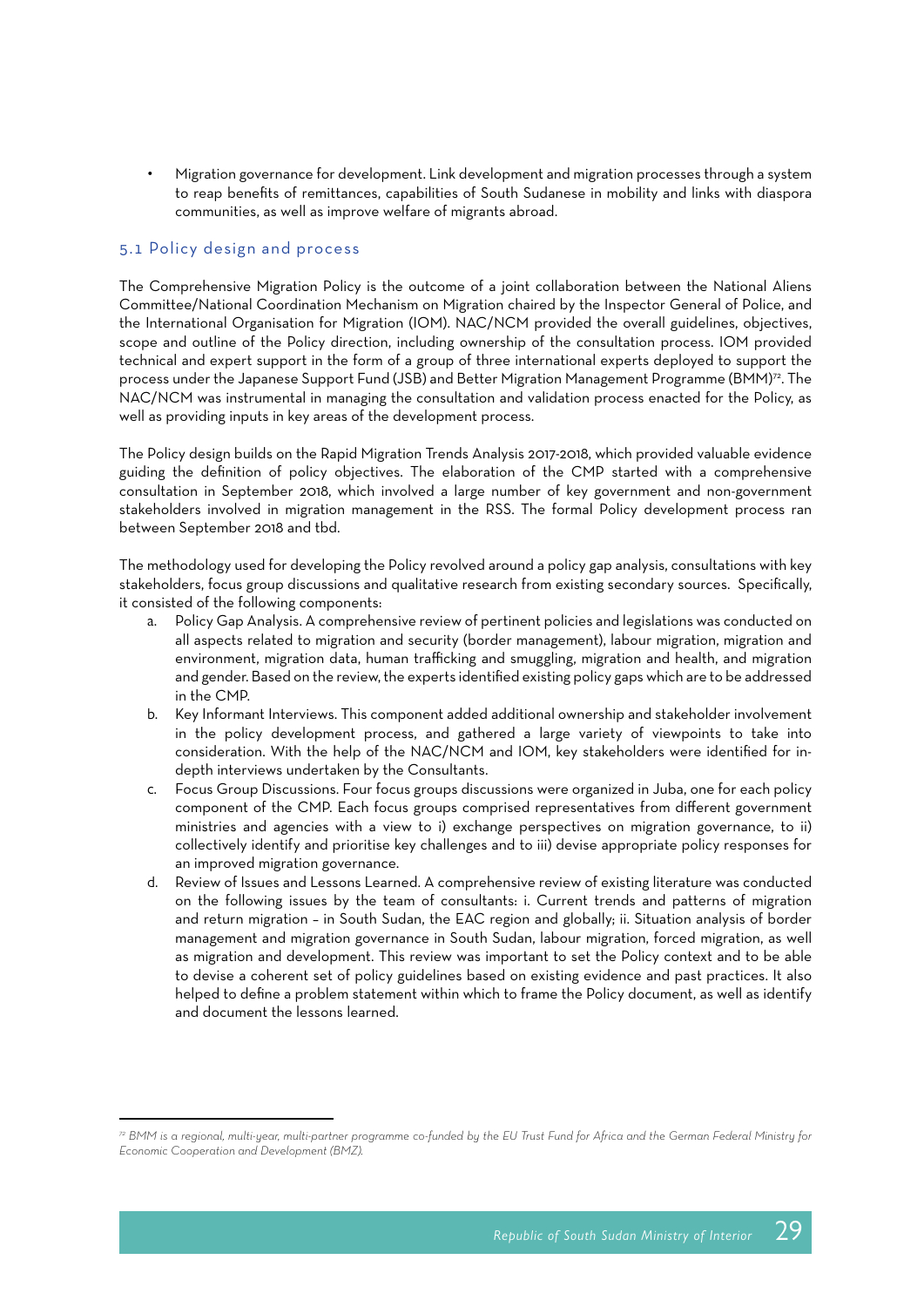#### 5.2 Objectives

The objectives of the CMP reconcile short-term humanitarian responses with a long-term migration agenda. Given the purview of the NAC/NCM and building on the priorities identified during the consultations with all relevant stakeholders, the following four main objectives have been identified for the Comprehensive Migration Policy:

1. To develop a comprehensive framework for border management and the governance of free movement:

- Improving mobility governance and border management;
- Enhancing cross-border cooperation;
- Implementing a visa regime that reflects human mobility patterns;
- Addressing issues of statelessness in South Sudan.
- 2. To promote regular labour migration for the socio-economic development of the RSS and its people:
	- Addressing irregular labour migration;
	- Addressing labour market gaps through regular immigration:
	- Promoting regular labour emigration of South Sudanese citizens;
- 3. To manage forced migration and to provide adequate support to victims of forced migration:
	- Addressing forced migration and supporting migrants in distress;
	- Addressing protracted displacements and promoting transitional and durable solutions for refugees, IDPs, etc.);
	- Supporting the social and economic reintegration of forced migrants;
	- Combatting human trafficking and smuggling of migrants.
- 4. To promote migration and development in South Sudan:
	- Mobilizing the South Sudanese diaspora for country socio-economic development and welfare of South Sudanese abroad;
	- Reaping development benefits of remittances.
	- Facilitating reintegration of returning labour migrants.

The GRSS commits itself actively to this migration policy framework in order to maximize the benefits of migration for the socio-economic development of South Sudan and the well-being of its people. The Government undertakes to work together with all stakeholders, including civil society, to provide pertinent legislative and institutional frameworks and structures for their enforcement, to support this policy, in order to protect the human and social rights of South Sudanese citizens at home and abroad.

Since the scope of this Policy relates to all facets of migration governance and border management in South Sudan - including free movement, humanitarian migration and irregular migration - the target groups include i) irregular migrants, including victims of trafficking and smuggled migrants; ii) foreign workers, including those currently working irregularly in South Sudan; iii) potential or prospective South Sudanese migrants seeking work abroad; iv) South Sudanese migrants working, studying or living abroad, including diasporas; and (iv) return migrants.

In addition to the objectives specified above, this policy addresses a number of challenges cross-cutting the four different priorities, including i. a system of basic services for South Sudanese in mobility, as well as required data needed for effective delivery; ii. migration dynamics caused by environmental degradation<sup>73</sup>; iii. issues related to migration health and education; iv. migration and gender.

The Policy is conceived as a living document which is expected to adapt to emerging migration challenges, trends, opportunities and dynamics at the national, regional and global levels, also identified through the information systems that this policy aims to establish.

*<sup>73</sup> The discourse on environment and migration also includes the mitigation of mobility-induced degradation of the environment, for instance issues caused by the crowding of suburban population on access to water.*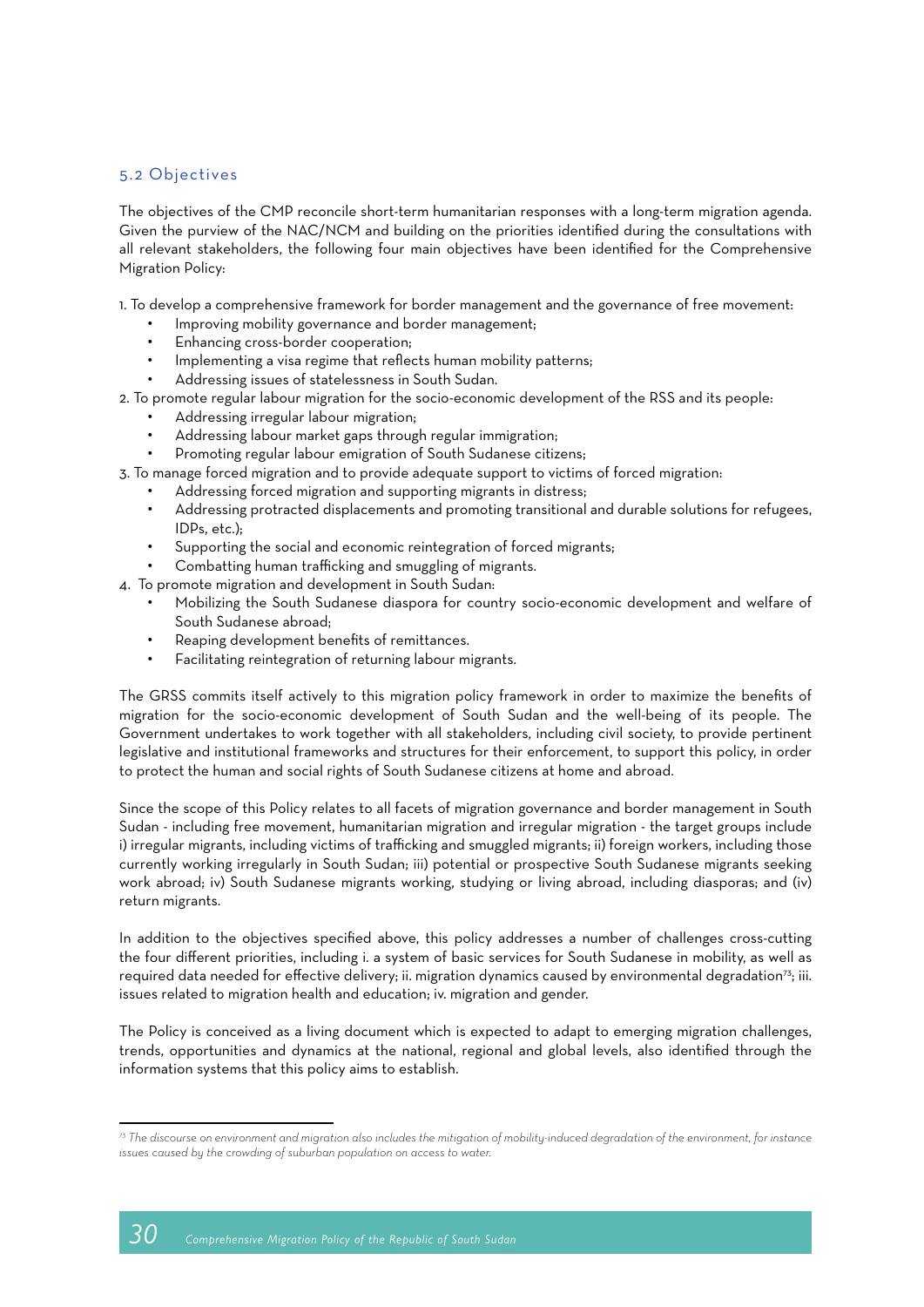#### 5.3 Policy strategy

#### 5.3.1 Free Movement and border management

As a member of IGAD and the EAC, the GRSS is committed to improving migration governance systems at the national level and also to collaborate regionally to address common migration challenges.

Border management is one of the major strategic components of Free Movement within EAC and IGAD. To ensure the stability and development of the Republic of South Sudan, it is instrumental to facilitate the continuous and effective mobility of people, goods and capital while at the same time ensuring the safety and security of South Sudanese people by preventing and combatting illicit cross-border activities. Acknowledging the duality which is inherent to the tasks performed by border officials, the CMP formulates a set of pragmatic strategies to enable coherent and coordinated border management efforts within all borders of South Sudan according to a set of transparent and mutually shared procedures and standards. All border management activities shall be performed in accordance with the fundamental right of freedom of movement, including the right to leave and return to one's country<sup>74</sup>.

The GRSS benefits from a latecomer advantage. Rather than having to retrofit laws and regulations at a later stage, the government aims to adopt regulations and laws that reflect best practices both in the EAC region, the AU, and beyond. This will facilitate regional integration, and increase transparency and conformity of national laws and regulations.

#### Building integrated information systems

An integrated border management system will be implemented in South Sudan. Building on the nascent DNPI data center, a fully automated border management information system on cross-border movements at all airborne and terrestrial borders will be developed and maintained by DNPI<sup>75</sup>. Information on all screened migrants shall be automatically entered into this information system in order to monitor trends in entries and exits. The border management system shall integrate existing visa information systems used in embassies and missions abroad.

- Existing profiling and screening Standard Operating Procedures (SOPs) shall be reviewed. SOPs will be aligned with the interventions specified in the CMP and the Action Plan and a consistent system of registration shall be implemented. The revised Immigration Polices and Procedures Manual shall define procedures for the systematic capture of migrants' characteristics, needs and intentions.
- The updated SOPs shall be streamlined into the practices of all DNPI units. Capacity building and training shall be conducted to enable staff to systematically register and profile individuals in accordance with the SOPs. The application of SOPs shall be continuously monitored in order to ensure that all cross-border movements are registered and that relevant data is systematically entered into the integrated border management information system.
- The border management information system shall transmit relevant data to other branches of the government to improve operations of the police and the judiciary system<sup>76</sup>. Furthermore, automatic data transmission shall be ensured between the border management system and the future Migration Information System.
- Options will be explored to develop and implement a cost-effective system for the fast-track biometric registration of non-documented migrants. The biometric registration system shall ensure that all undocumented migrants are registered and profiled at points of contact in accordance with the revised SOPs. This requires the provision of adequate border management technology to DNPI.
- An integrated and centralised Migration Information System will be designed and implemented. Effective and evidence-based migration policy development requires accurate, up-to-date and disaggregated data on migration-related dynamics. For this purpose, an integrated Migration Information System (MIS) will be developed to consolidate all relevant migration-related information

*<sup>74</sup> Pursuant to the United Nations Universal Declaration of Human Rights, Art. 13.*

*<sup>75</sup> The development of the system will benefit from the newcomer advantage, as South Sudanese government authorities can learn from good practices developed and tested elsewhere, as well as avoid mistakes made by neighbouring countries.*

*<sup>76</sup> This shall include the automatic transmission of monthly information on rejected entry cases by nationality and reason, as well as on the number of hits on the watch list/blacklist as per port of entry because this data can be used in bilateral engagements with identified*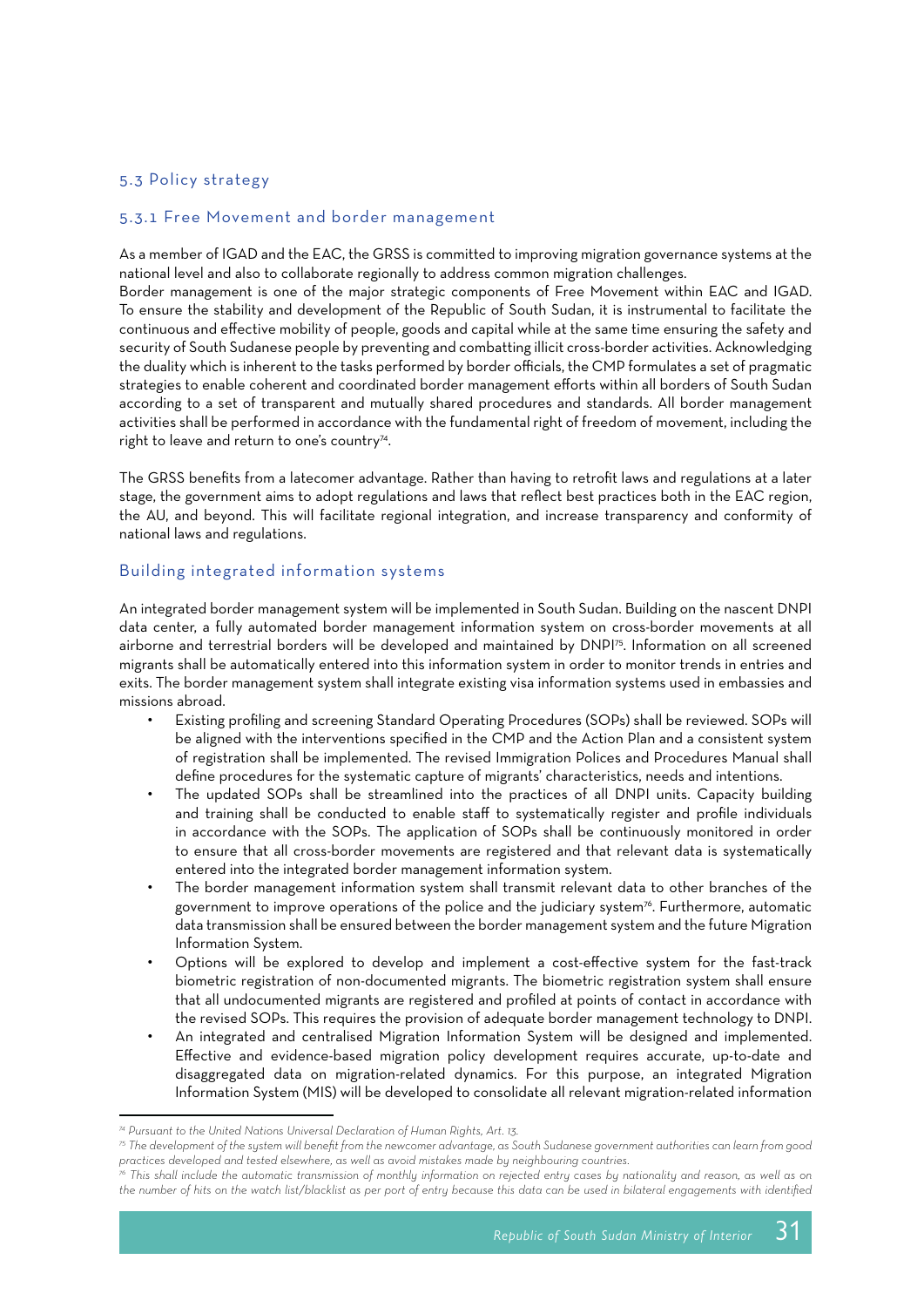from existing data producers. The MIS will ensure the consistency of information collected from the fragmented databases of individual ministries and agencies and provide a one-stop-shop for the National Bureau of Statistics to conduct analyses for NAC/NCM, policy makers and other data users. • Ownership the Migration Information System shall be assigned to the National Bureau of Statistics. The Government of South Sudan (GRSS) shall assign the National Bureau of Statistics (NBS) as the responsible entity for supervising the production and transmission of all migration-related data in South Sudan. The GRSS shall assess and build the capacity of the NBS to ensure that it has the resources and requisite capability to perform its functions according to its new mandate. The NBS shall map all existing databases on migration-related dynamics held by public institutions in South Sudan (data producers)77, including the forthcoming DNPI's integrated border management information system. With support from NAC/NCM, the NBS shall elaborate a data sharing plan that clearly defines each data producer's responsibility in terms of the indicators to be produced; the required format of data; and the required rhythm for the regular data transmission to the designated entity. The system shall furthermore integrate compatible data from international organisations and agencies of third countries hosting South Sudanese citizens through the development of an automatic data transmission system.

- Systematic analysis of migration-related data and reporting will be ensured. As the basis for evidencebased migration policy making and needs-based allocation of resources for effective border management, the National Bureau of Statistics shall have full responsibility for the systematic analysis of migration-related data and the dissemination of regular and ad-hoc reports and analyses that are to be shared with NAC/NCM and other relevant data users.
- MoUs between NAC/NCM and research organisations and external partners will be concluded to create research partnerships on the good governance of free movement. NAC/NCM will identify research organisations and consultancies for long-term partnerships to improve research on mobility governance, border management practices and migration and development.

#### Improving the roles and mandates of institutions involved in migration governance and enhancing inter-ministerial coordination

Functional assessments<sup>78</sup> of all institutions involved in migration governance in South Sudan will be conducted. NAC/NCM shall conduct a functional assessment of all institutions involved in migration governance in South Sudan in order to assess and review the distribution of roles and competencies among the different entities. Building on the functional assessment, NAC/NCM will review existing remits and mandates of institutions with a view to clearly delineate each entity's role and responsibility.

- Mandates and responsibilities of institutions involved in migration governance in South Sudan will be reviewed. As the designated platform in charge of managing the migration governance in the Republic of South Sudan, the NAC/NCM requires a clearly defined mandate, including a specific and transparent set of responsibilities for each of its constituent members. For this purpose, the NAC/NCM shall conduct and supervise the reform processes of the migration governance system. This shall include a review of existing procedures of inter-institutional collaboration in line with the stipulations of the IGAD Migration Action Plan 2015-2020 (MAP). Building on the findings of the functional assessment, NAC/ NCM shall elaborate Operations Manuals to clearly specify the roles, mandates and responsibilities of each ministry and agency involved in migration governance in South Sudan, including the provision of services to migrants. This will serve to improve accountability through a shared understanding of each entity's role and responsibility in migration governance. The review of remits and mandates will furthermore enhance synergies and prevent duplication of efforts and avoidable discrepancies between measures taken by different entities involved.
- A roadmap for inter-institutional coordination between all NAC/NCM members will be developed.

*<sup>77</sup> Including the DNPI, Ministry of Interior, Ministry of Labour, Ministry of Foreign Affairs and International Cooperation*

*<sup>78</sup> Functional Assessments describe a comprehensive assessment of the functions, processes and outputs of an organization or institution*  in direct relation to the entity's stated role and responsibilities as stipulated in formal regulations, laws and mandates. The purpose of *conducting a functional assessment is i) to assess the adequacy of the entity's functions, processes and capacity in the light of achieving the stipulated/required outcomes, ii) to identify expedient targeted interventions aimed at enhancing the functions, processes and capacity of the entity and to iii) establish a baseline from which subsequent analyses can be performed.*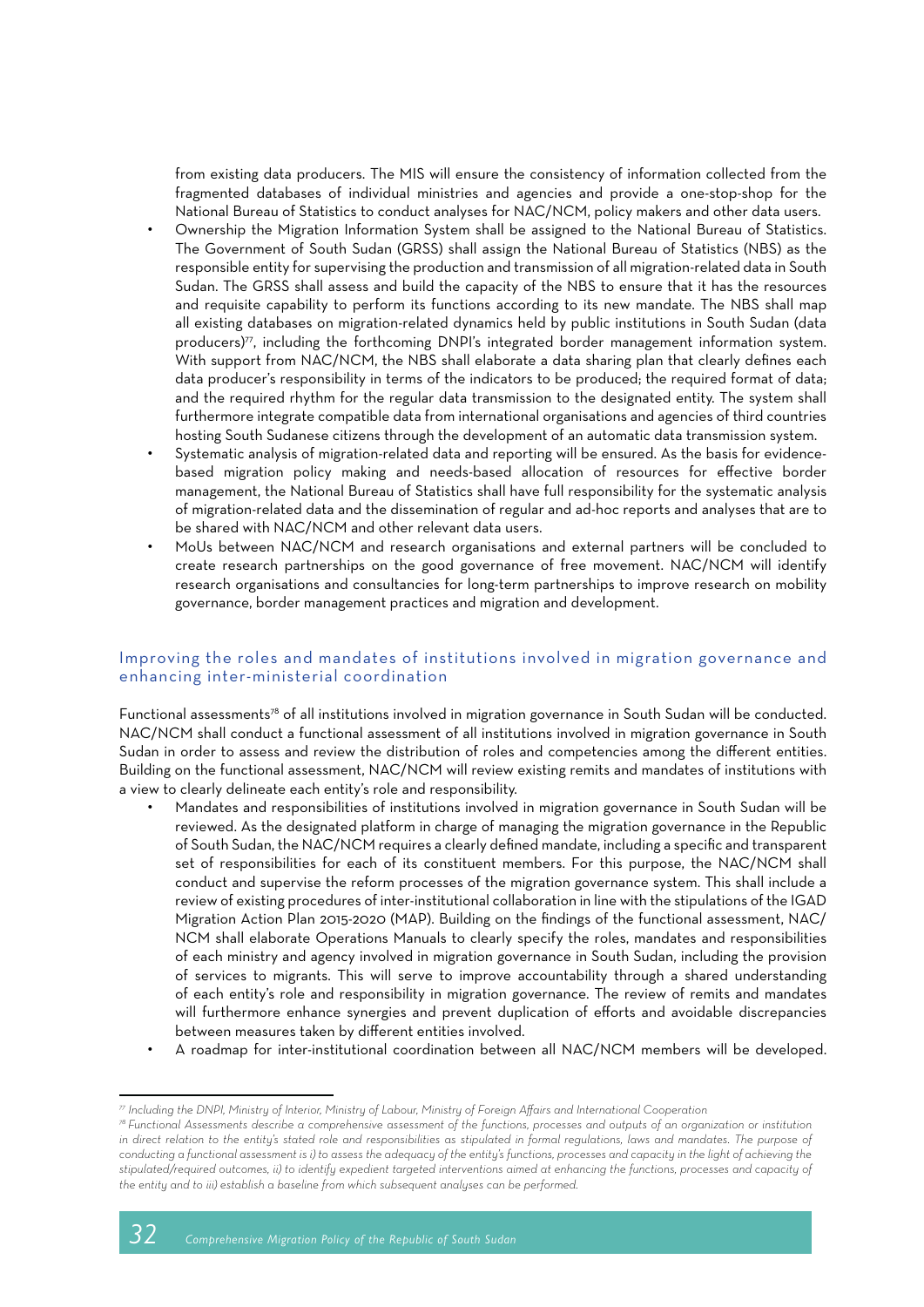Building on the findings of the revised mandates and remits of relevant institutions, NAC/NCM will develop and implement effective inter-institutional mechanisms to improve the coordination and cooperation between all institutions involved in migration governance in South Sudan. NAC/ NCM shall explore the implementation of different coordination mechanisms, including capacitybuilding of staff, appointment of focal points/liaison officers in every line ministry and development of Operational Manuals, SOPs, MoUs and inter-agency agreements. A particular focus shall lie on streamlining and improving the inter-agency procedures deployed by the Ministry of Labour and DNPI related to the issuing work permits for new migrant workers.

- The membership composition of NAC/NCM will be expanded to enable a whole-of-government approach. Building on the findings of the functional assessment, GRSS shall identify additional governmental institutions that should be appointed to the NAC/NCM as permanent members with a view to enable an integrated government approach on migration governance. As a minimum, the reconstitution of membership should include the Legislative Assembly, the Central Bank, the Ministry of Education, the Ministries of Gender, child and social welfare, Ministry of Youth, Sport and Culture. In addition, external and non-state actors - including religious institutions, academic institutions and Civil Society Organizations - shall be invited in a consultative or observing function to relevant NAC/ NCM meetings.
- DNPI's Strategic Plan 2017-2021 will be aligned with relevant policy responses of the CMP. Following a re-assessment of the DNPI's Strategic Plan 2017-2021 in terms of its alignment with CMP objectives, the Strategic Plan shall be implemented rapidly and comprehensively. The guiding principle shall be to rapidly implement effective border governance across the territory of South Sudan to facilitate legal and orderly migration while reducing illegal and irregular migration, trafficking and smuggling.

The mandate of NAC/NCM will be reviewed in line with the responsibilities outlined in the CMP. The National Aliens Committee Procedures and Regulations, amended in 2016, shall be reviewed and amended in line with the findings of the functional assessment and the interventions outlined in this Policy. Specifically, NAC/NCM shall be mandated to perform the following functions:

- Serve as a strategic platform for actors working on migration and related issues to exchange expertise and discuss evidence-based approaches for the good governance of migration and border management in South Sudan;
- Formulate short-, mid- and long-term Action Plans for the implementation of the CMP and ensure the effective coordination of all line ministries and government agencies throughout the implementation of the Action Plans;
- Review pertinent normative, legal and institutional frameworks and adapt policies and action plans over time building on the continuous and systematic review of migration-related dynamic and trends as per the forthcoming Migration Information System.
- Ensure that migration governance is aligned with
- South Sudan National Development Plan 2018-2021;
- Collaborate with government institutions and CSOs with migration-related objectives, programmes and activities and ensure continuous dialogue and cooperation among migration stakeholders;
- Initiate and recommend amendment or legislative reforms with respect to the Passports and Immigration Act 2011 and monitoring the implementation of related regulations;
- Harmonize strategies and policies with the IGAD framework, facilitate the implementation of the IGAD Regional Migration policy framework at the national level and promote collaboration with the AU and IGAD;
- Serve as the focal point for regional undertakings on migration and conduct representational duties in international forums;
- Oversee the work of the borders committee in their respective borders and formulate policy and procedures of the National Border committee.

A Migration Partners Forum will be established to enhance partnerships for effective migration governance. The Migration Partners Forum shall congregate relevant international organisations, external donors and partner governments engaged in South Sudan on a regular basis to discuss key issues and identify possible areas of support for the promotion of effective migration governance in South Sudan. Building on the continuous work of the NAC/NCM, the Migration Partners Forum will update partners on the key needs and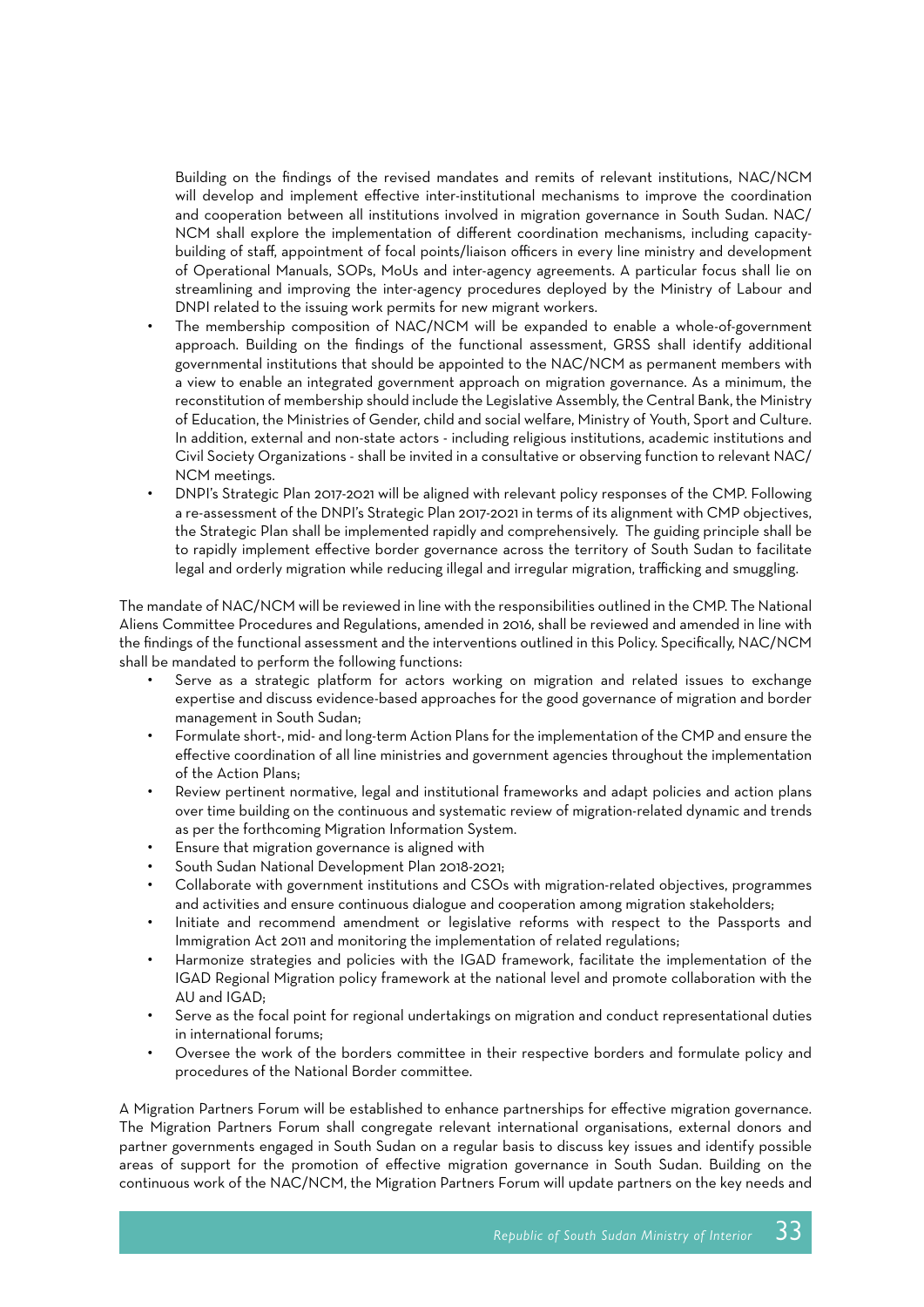priorities of the NAC/NCM and will pursue the creation of technical and development partnerships. A National Fund for Migration (NFM) will be established to encourage resource mobilization. A NFM shall be established to act as a resource mobilization mechanism both for the central government of South Sudan and for international organisations, external donors and partner governments. In close cooperation with the Migration Partners Forum, the NFM shall attract and allocate funding for migration governance under the NAC/NCM.

#### Building the capacity of institutions involved in migration governance

The capacity of NAC/NCM will be enhanced. Building on the findings of the functional and capacity assessment of NAC/NCM members, the capacity of the NAC/NCM shall be strengthened to enable it to fully exert its mandate and to facilitate inter-institutional coordination and regular exchanges with relevant line ministries, agencies and non-governmental partners. At a high level, this will necessitate the allocation of additional human and financial resources for the NAC/NCM, notably including the appointment of a full-time NAC/NCM coordinator.

- Capacity assessments of NAC/NCM members will be conducted and their capacity will be enhanced accordingly. Following the review of NAC/NCM member's mandates and remits, the capacity of all core members of the NAC/NCM shall be assessed to identify capacity gaps and to enable targeted capacity building in line with their clearly defined respective responsibilities and functions<sup>79</sup>. The capacity assessment of all relevant institutions shall be conducted at unit level to assess the adequacy of their present capacity for the implementation of their respective regulatory, administrative, managerial, promotional and other functions and responsibilities. Specific functions and responsibilities shall be assessed and assigned for all areas of the migration governance portfolio. Finally, a baseline assessment shall be performed of GRSS capacity across ministries to inform which capacity building measures shall be prioritized in the context of strained fiscal resources and volatile international financial support.
- Periodic capacity assessments of NAC/NCM members will be performed once the comprehensive Migration Information System is operational. Building on the continuous analysis of flows and characteristics of migratory dynamics, as well as the registered service needs of migrant cohorts, periodic capacity assessments of NAC/NCM members shall be conducted. Capacity shall be built and resources r-allocated in accordance with the assessed migration dynamics and registered services demand. This will help to address localised demand peaks for border management services and contribute to mitigate capacity shortages caused by unforeseen large inflows of migration and displacement.

Capacity, manpower and infrastructure of the DNPI will be enhanced. GRSS shall implement targeted capacity building and infrastructure development of DNPI to enable the directorate to manage migration in the national interest and to protect South Sudan against irregular migration. Capacity building measures shall be designed and implemented to ensure the sustained provision of border management services across the entire sovereign territory of the RSS and to effectively counter transnational threats and international crimes related to migration. In close alignment with concurrent stabilisation and peacebuilding measures, DNPI presence at borders shall be strengthened, particularly with Sudan, Ethiopia and Uganda. Capacity building and training activities of border management staff shall furthermore aim to curtail instances of malpractice, misconduct, corruption and excessive use of force. Options shall be explored to constitute an independent supervisory body to facilitate the harmonisation of practices within the DNPI. The supervisory body shall ensure the effective implementation of legislation including through the provision of adequate yearly governmental budgets to safeguard the DNPI's sustained operations. Capacity building activities shall take into account previous findings, in particular the 2017 DNPI Human Resource Capacity Assessment Report.

*<sup>79</sup> This exercise shall also take into account existing up-to-date capacity assessments on migration management, such as that recently conducted by the AU. See AU (2018). Assessment of the Capacity Building Needs of Member States and Regional Economic Communities to Manage Migration. Validation Workshop. 13 – 14 December 2018 Victoria Falls, Zimbabwe.*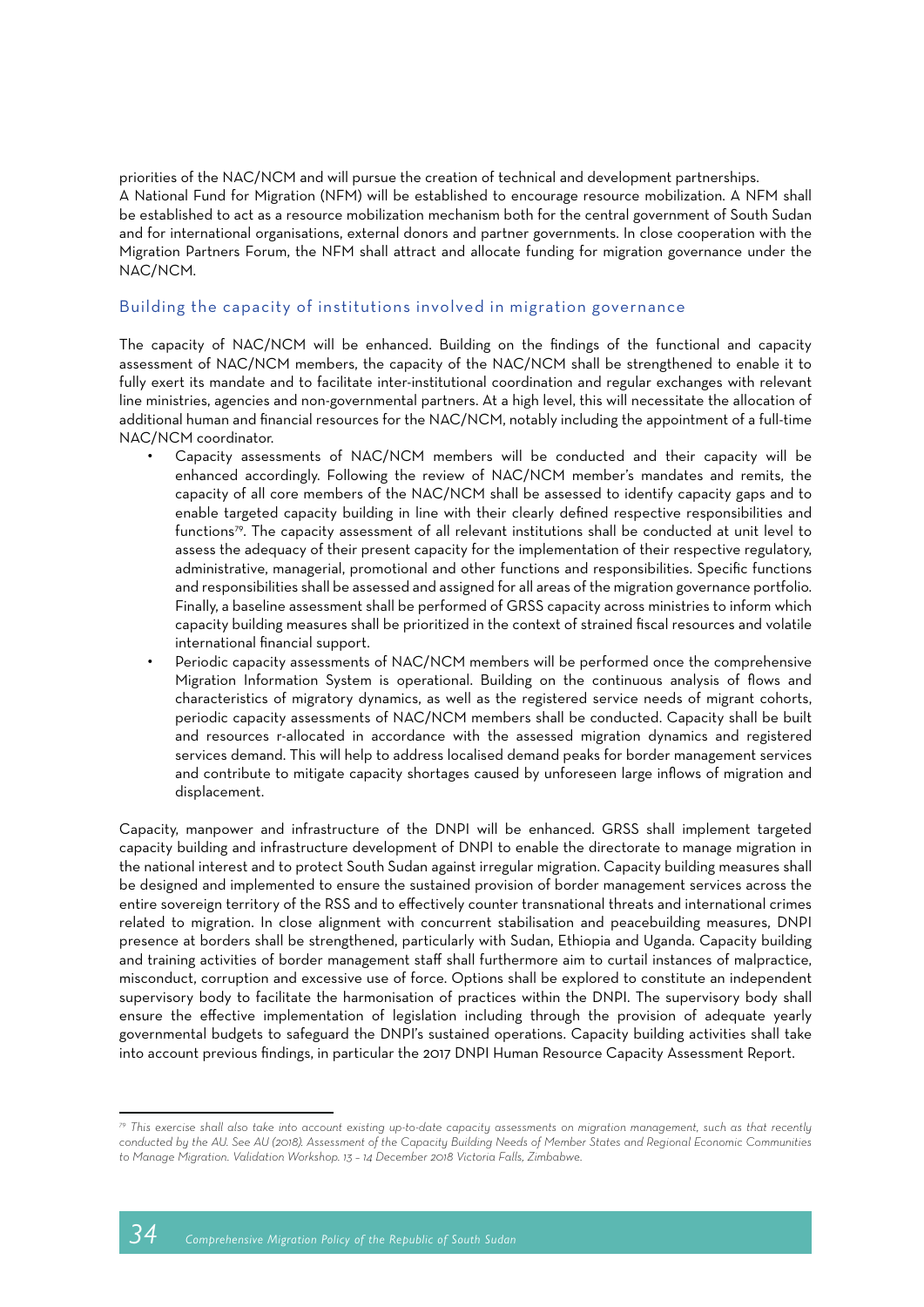- One-stop border posts will be established in all border crossings of South Sudan. The expansion and establishment of DNPI border posts shall ensure full compliance with the EAC One Stop Border Post (OSBP) concept and forthcoming initiatives elaborated in the African Union Border Programme (AUBP). All border posts shall be provided with internet connectivity and ICT in order to ensure that staff can systematically enter data of screened migrants into the integrated border management information system according to the revised SOPs.
- Suitable Visa Categorization for entry into South Sudan will be defined and the e-visa system will be implemented accordingly. The e-visa categories shall be harmonized with the reviewed classification of visas as stipulated in the DNPI Action Plan 2017-2021, building on the Immigration Act and its regulations. DNPI officers will be adequately trained on the usage of the e-visa system to ensure a consistent and country-wide accessibility of the system. The e-visa system shall be integrated with the DNPI's centralised database and shall be available to all relevant line ministries in accordance with applicable data privacy regulations.
- Adequate provision of funding and resources to DNPI's Department of Nationality will be ensured. GRSS shall ensure adequate funding and resources to DNPI in the state budget in order to enable DNPI structures to effectively implement nationality legislation and related procedures in all states of the RSS.
- Health-sensitive procedures will be mainstreamed into the practices of all DNPI border posts. DNPI will review existing SOPs for the screening of cross-border pathogens and other public health threats in line with national health priorities and applicable regional initiatives such as the Health and Social Development Section at the IGAD Secretariat.
- Increase the number of female border operatives to work with female migrants and vulnerable persons. This shall be linked to the development of support measures that promote protection and welfare of woman migrants, including female domestic workers.
- Comprehensive anti-corruption measures will be implemented at all levels of migration and border management. Options shall be explored on how to root out corruption of border personnel and other staff exposed to incentives to corruption. Measures shall include the creation of monitoring mechanisms in the form of ad-hoc and routine checks, the establishment of a dedicated anticorruption hotline and training of relevant staff on what constitutes corruption.

#### Fostering cross-border cooperation

A cross-border cooperation framework with neighbouring countries will be developed. Cross-border cooperation is an essential approach to achieve progress in various areas such as peace and security, food security or health and to improve the governance of regional migration. Building on this insight, a cross-border cooperation framework will be developed in accordance with the applicable EAC frameworks<sup>80</sup> and the African Union Border Programme (AUBP). The cross-border cooperation framework shall build regional and bilateral cooperation with neighbouring countries, enhance the free movement of people, goods and services and improve the living conditions of cross-border populations.

- Interconnections between border-adjacent populations will be assessed. Border-adjacent populations have been inter-connected throughout the past centuries. The high dependence on trans-border social and economic ties require that any efforts to combat illicit trade need to diligently assess the impact of such measures in terms of the broader economic and social effects on cross-border trade. For this purpose, a comprehensive assessment of cross-border interactions, particularly those between border populations, shall be conducted.
- Border management objectives shall be developed that take into account existing cross-border interactions. Rather than creating layers of bureaucratic compliance that impede legitimate cross-border exchanges, specific border management objectives shall be defined, building on the assessment of existing dynamics of cross-border interactions. The objectives shall be defined with a view to reconcile the facilitation of legal cross-border exchanges of labour, goods and capital with

*<sup>80</sup> Key treaties and protocols include the Treaty Establishing the East African Community, the EAC Single Customs Territory, and the revised EAC Rules of Origin, 2015.*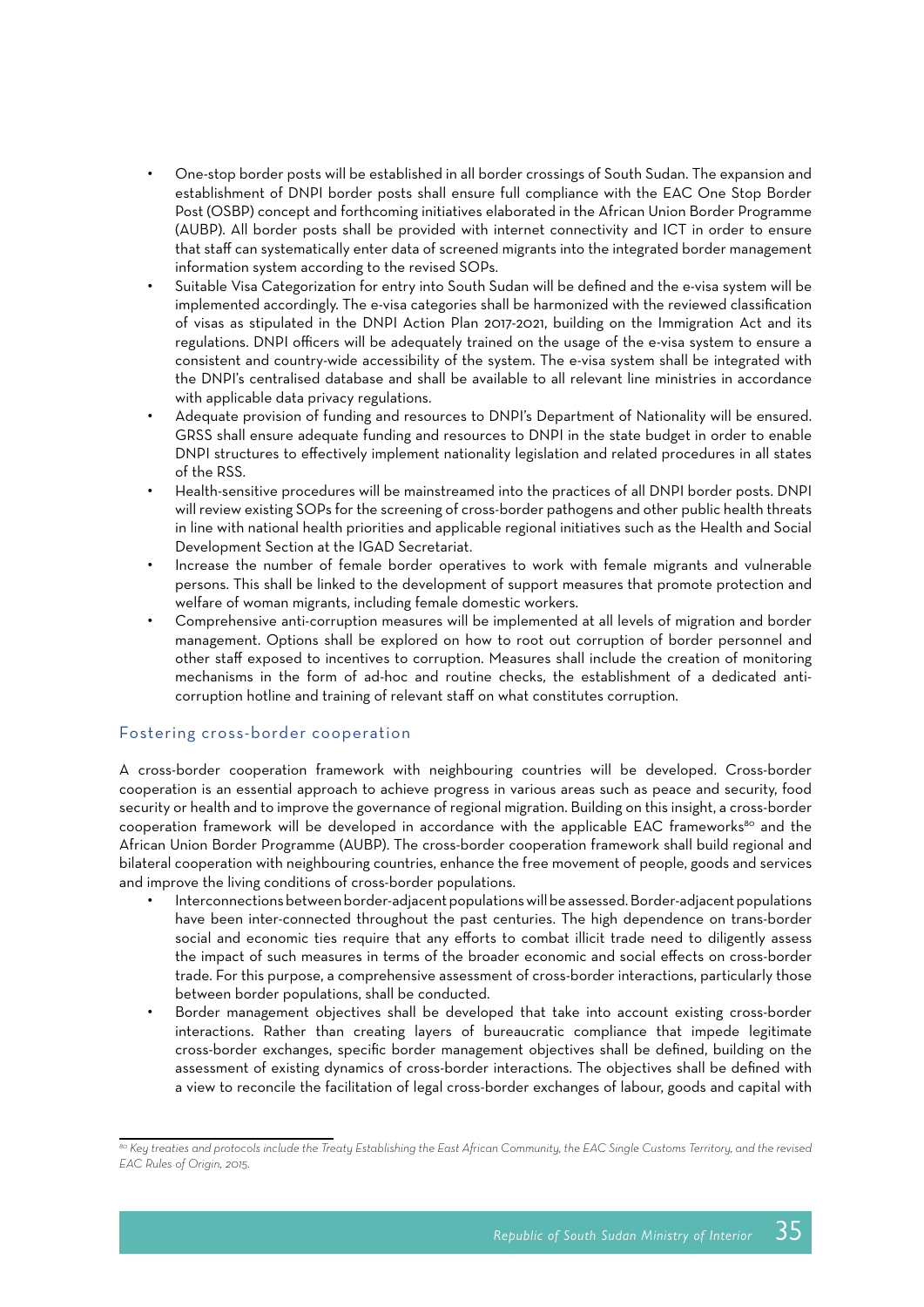measures to combat illicit trade, smuggling and other criminal activities. A further key objective shall be to reduce inter-community conflicts in the pastoralist and border communities about traditional resources; and inter-state war over modern resources such as oil, minerals and gum Arabica.

- A dedicated committee will be established to discuss the feasibility of new border management objectives with neighbouring countries and to provide advice to the NAC/NCM. The committee shall engage in a dialogue with neighbouring countries to pursue the development of shared and mutually accepted border management objectives and procedures. Cross-border dialogue with neighbouring countries, in particular Sudan and Ethiopia, shall be pursued on crucial issues including demarcation of border, common security and conflict resolution mechanisms, land management, the facilitation of free movement and transhumance, as well as cooperation on the prevention of the spread of cross-border pathogens and other health threats. The border committee shall provide expertise and advice to the NAC/NCM on all matter related to border management and cross-border cooperation. • Options shall be explored to create a regional border communities' platform. The platform shall serve to exchange experiences, opportunities and challenges, chaired on a rotation basis and to establish a cross-border cooperation fund to finance common projects and initiatives. The platform shall build on existing initiatives, in particular the valuable work of the Joint Border Commission (JBC) between Sudan and South Sudan. Communities in border regions shall be identified and registered and the development of mutually accepted border community identification documents shall be pursued with neighbouring countries, building on existing EAC initiatives. Options shall be explored to facilitate free movement through cross border facilities, including the creation of joint border posts, border markets, joint health centres and shared schools. Rules and procedures on land security and transhumance shall be developed and implemented in alignment with EAC principles. Existing cross-border initiatives in the region shall be assessed to ensure coordination with existing programs and to avoid duplication.
- NAC/NCM will develop a strategy for the sustainable governance of transhumance and pastoralist movements. In close alignment with on-going peace-building activities, NAC/NCM shall develop a strategy that accommodates and regulates pastoralist movements that is targeted to the Misseriya and Ngok Dinka tribes, as well as other relevant tribes that are determined to be relevant stakeholders in inter-community conflicts<sup>81</sup>. A high-level task force shall be established to foster dialogue between tribal factions and promote the rights-based access to resources, land and grazing territory.
- Information campaigns to sensitize border-adjacent population groups will be developed and disseminated. Information campaigns targeted to specific border populations will be developed and disseminated to sensitise communities for prevailing laws, the applicable mobility framework and the role that they can play in conflict mitigation and border governance regimes. Awarenessraising activities shall be implemented among border communities to facilitate their inclusion into border management activities and to support the fight against cross-border crimes. Mechanisms shall be developed to enhance cooperation between border communities and border law enforcement agencies as well as other state agencies working in border regions.
- Access to asylum and adherence to the principle of non-refoulement will be ensured. In line with South Sudan's accession to the 1951 Convention on the Status of Refugees and its 1967 Protocol, the Ministry of Interior and other line ministries shall ensure access to asylum and adherence to the principle of non-refoulement.
- Relevant IGAD, AU and UN instruments will be ratified and implemented through enactment of relevant laws and policies. GRSS shall ratify and implement relevant IGAD, AU and UN instruments including the 1954 Convention relating to the Status of Stateless Persons, the 1961 Convention on the Reduction of Statelessness, protocols for free movement of persons, the Kampala Convention, the AU Niamey Convention on Cross-Border Cooperation, the UN Convention on Migrants and other pertinent IGAD<sup>82</sup>, AU<sup>83</sup> and UN instruments<sup>84</sup> related to migration.

*<sup>81</sup> Due to the highly sensitive issue of intra-community conflicts along tribal delineations, it is essential that due attention be paid to conflict*sensitive programme management throughout this activity - from the assessment phase, to the strategy development phase up to the *implementation phase.*

*<sup>82</sup> This shall include the forthcoming IGAD Protocol on Free Movement of Persons.*

*<sup>83</sup> This shall include the Protocol to the Treaty Establishing the African Economic Community Relating to Free Movement of Persons, Right of Residence and Establishment*

*<sup>84</sup> This shall include the UN Migrant Workers Convention; Migrant Workers (Supplementary Provisions) Convention, 1975 (No. 143); Domestic Workers Convention (C189); and the Protocol to Prevent, Suppress and Punish Trafficking in Persons, Especially Women and Children (Palermo Protocol).*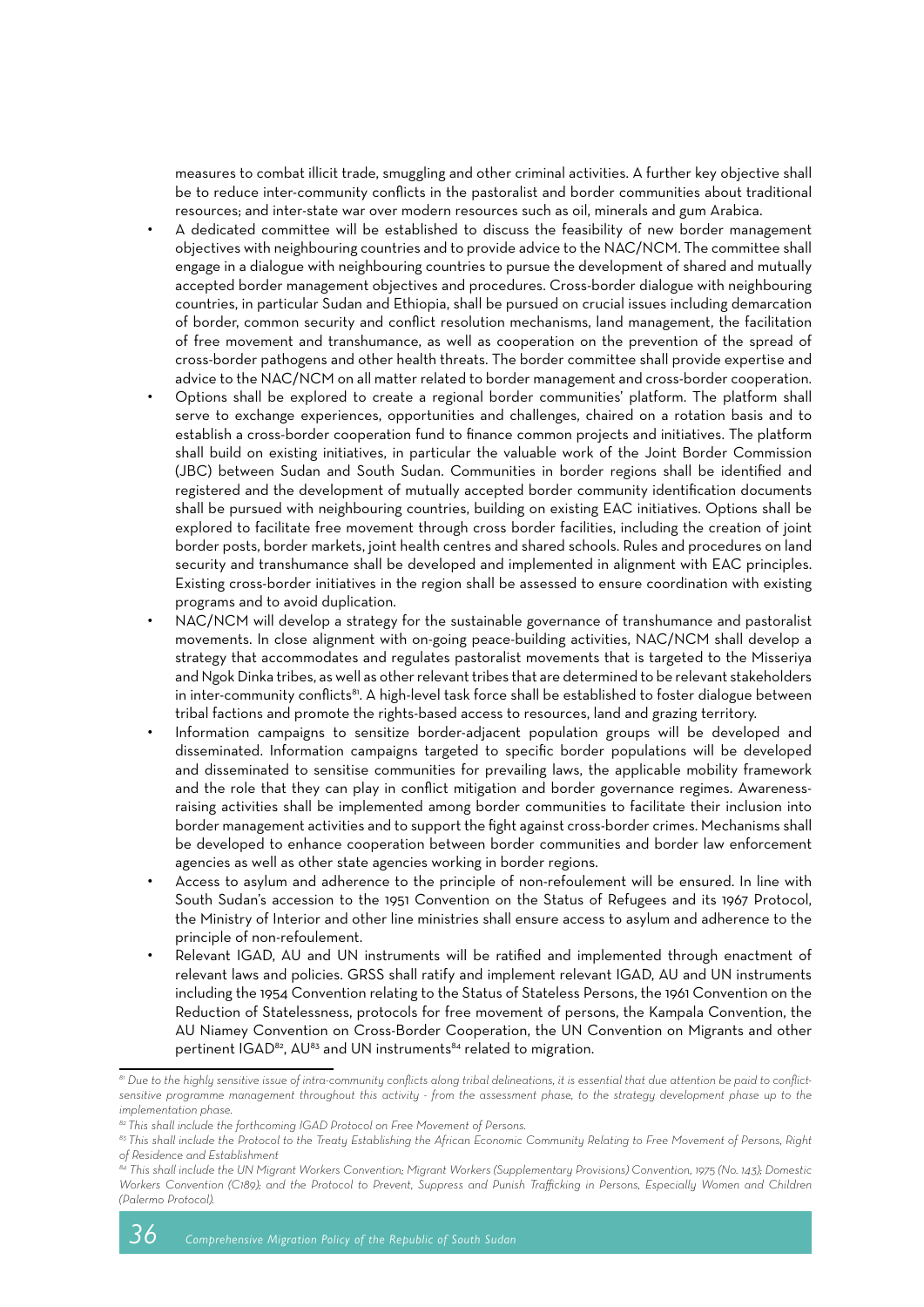#### Addressing issues of statelessness

Specific provisions on prevention of statelessness will be included in national legislation. South Sudan has yet to sign the 1954 Convention relating to the Status of Stateless Persons the 1961 Convention on the Reduction of Statelessness. Following ratification of the Conventions, a set of concrete actions shall be taken to address issues of statelessness in South Sudan. The current Nationality Act and its Regulations do not contain provisions on statelessness and there is a need for legislative changes to address discriminatory provisions and procedures that impede access to nationality to certain ethnic minority communities; harmonize procedures and required fees in the country; ensure adequate state funding to DNPI structures; enhance public awareness on nationality application procedures; and provide legal support to persons at risk of statelessness. Section 3.1.1.4 Chapter III of the R-ARCSS stipulates the right of Refugees and IDPs to citizenship and the establishment of mechanisms for registration and appropriate identification and/ or documentation of affected populations. GRSS shall furthermore reformulate the foundling provision of Section (8)(4) to guarantee the right to nationality of any child born in the territory of South Sudan prior to and after its independence, who would otherwise be stateless, as well as to foundlings whose parentage is unknown.

Efforts to implement the Civil Registration Law will be revitalised. GRSS shall implement the Civil Registration Law that came into effect in September 2018 to accelerate the introduction of formal procedures of birth registration in cooperation with UNICEF, UNHCR and other relevant stakeholders, and ensure the free issuance of birth notification and subsequent birth certificates to children born in the territory of South Sudan by the legally competent authorities.

Fees for the issuance of nationality certificates will be reduced and harmonized. In order to reflect the economic reality of South Sudan and to make the issuance of nationality certificates accessible to all eligible applicants, the fees for the issuance of nationality certificates will be reduced and harmonized throughout the country.

Streamlined standard operating procedures for Directorate of Nationality, Passports and Immigration on dealing with issues of statelessness will be developed. Following the revision of pertinent legislation and regulations, NAC/NCM shall develop SOPs and check-lists on eligibility requirements for DNPI field officers for the adequate, lawful, and consistent implementation of the 2011 Nationality Act and Regulations and other applicable legislation and regulations throughout the country. Adequate state funding to DNPI structures should be ensured and DNPI staff should receive regular training on implementation of nationality legislation.

Procedures of administrative appeals and judicial redress in nationality and civil status documentation application procedures will be streamlined. GRSS shall furthermore ensure that rejected applicants are aware of, and have access to these processes of appeal through the systematic provision of information by Department of Nationality staff. Direct assistance and legal support to persons at risk of statelessness should be provided and mapping of communities at risk of statelessness should be conducted by DNPI in partnership with UNHCR and civil society organisations. Also, the GRSS should ensure that documentation issued by asylum countries and identities established (including those anchored with biometrics) are recognized, and that IDPs and South Sudanese refugees returning from asylum countries have equal access as nationals to national documentation.

#### 5.3.2 Labour migration

Effective management of labour migration, including promotion of regular international mobility of South Sudanese nationals can foster the capacity of the country to utilize migration as a driver of economic growth and social stability of the Republic of South Sudan. Reflecting this vision, the interventions specified in this policy area aim to create a comprehensive, coherent and transparent governance framework for labour migration that principally comprises two pillars:

1. The regularisation of labour immigration, aiming at promoting regular, orderly and skills-sensitive labour immigration to the RSS in accordance with assessed labour market needs;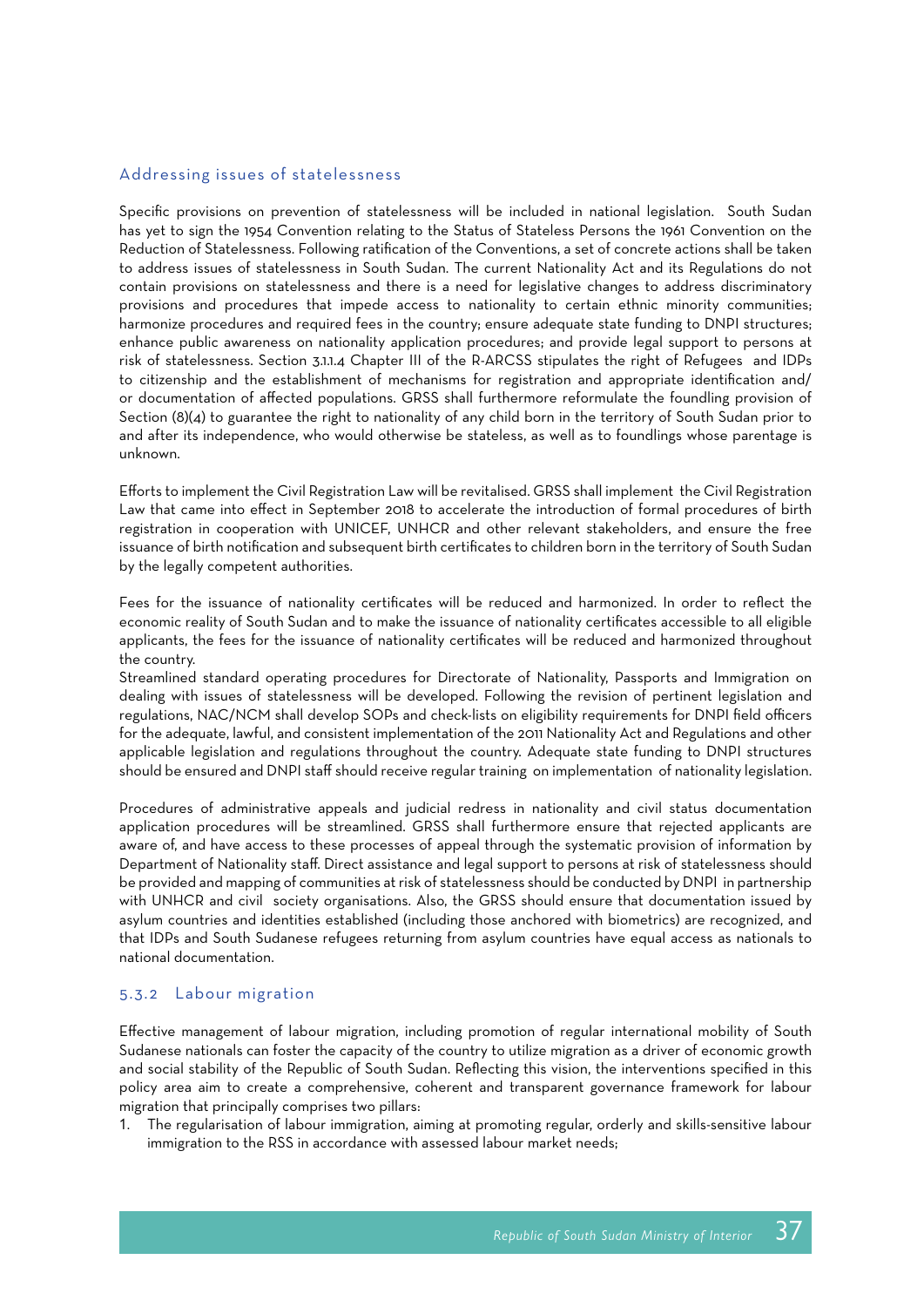- 2. The promotion of regular labour emigration of South Sudanese citizens for the socio-economic development of the RSS and the safeguarding of the welfare of migrant workers abroad and their families at home.
- 3. Four core measures that are cross-cutting both pillars of the labour migration policy areas are the review of existing laws and regulations, the development of data production and sharing systems, the building of relevant institutions and the implementation of a targeted capacity building campaign.

Despite the existence of formal procedures of labour immigration, the majority of migrant workers in the GRSS have entered the country irregularly. The vast majority of migrant workers do not possess a valid work permit and are therefore working in South Sudan on an irregular basis. Most migrant workers are engaged in the informal market, thus eroding the tax base, limiting contributions to the development of host communities, and operating beyond the reach of government-led skill transfer initiatives.

The GRSS acknowledges the importance of the presence of high-skilled foreign workers for meeting skills shortages domestically. However, to gradually replace foreign workers with South Sudanese nationals, the GRSS will regularise employment of foreign workers, enforce a work permits system, and establish effective skills transfer and skills development measures to meet labour market needs.

Promoting regular labour emigration for South Sudanese workers have to be seen in the broader context of the demand for migrant workers within EAC, the AU and beyond. As South Sudan is a relative newcomer to instituting a formal labour migration governance system, it needs to adopt a fast track approach to catch up with other EAC and AU countries, such as Kenya, Uganda and Ethiopia, which are also actively promoting labour migration. South Sudan is far behind these countries in regard to essential migration institutions, infrastructure and capacity and, thus, enters the market with a disadvantage. While the RSS is entering a highly competitive market at a difficult time, the CMP aims to harness the newcomer advantage by identifying good practices developed and tested elsewhere, as well as avoiding mistakes made by countries in the region and beyond.

#### Building a labour market information system

#### An integrated Labour Market Information System (LMIS) will be developed in South Sudan.

MoL shall develop a system for the production, storage and dissemination of key labour market information in line with international standards. The range of indicators shall include the ILO Key Indicators of the Labour Market (KILM) as well as other indicators as determined necessary for the specific labour market and migration context of South Sudan. Furthermore, the LMIS shall capture key data from the regular Labour and Skills needs assessments. Finally, information on the characteristics and status of all foreign workers<sup>85</sup> shall be automatically entered into this information system in order to support the enforcement of a regular labour migration system in the RSS.

- A LMIS Task Force will be established. The LMIS Task Force will be led by MoL and will comprise highlevel stakeholders from NBS, DNPI, the Ministry of Foreign Affairs and International Cooperation (MoFA), MoI and other NAC/NCM members. The Task Force shall be mandated to develop and implement the LMIS, including the creation of an automatic data transmissions system between the LMIS, the Border Management System and the Migration Information System;
- Standard Operating Procedures (SOPs) will be developed for entities maintaining the LMIS. A set of SOPs shall be developed for the respective entities that will perform the registration/profiling and data input into the LMIS. This shall include SOPs for MoL staff, as well as workers of ESCs, TVET institutes and other entities who are engaged in the registration, profiling and data entry of

*<sup>85</sup> This shall include migrant workers' basic profiles as captured in the Integrated Border Management System (age, sex, country of origin, etc.) as well as information on the type and validity of work permit, skills profile, employment contract and current employer.*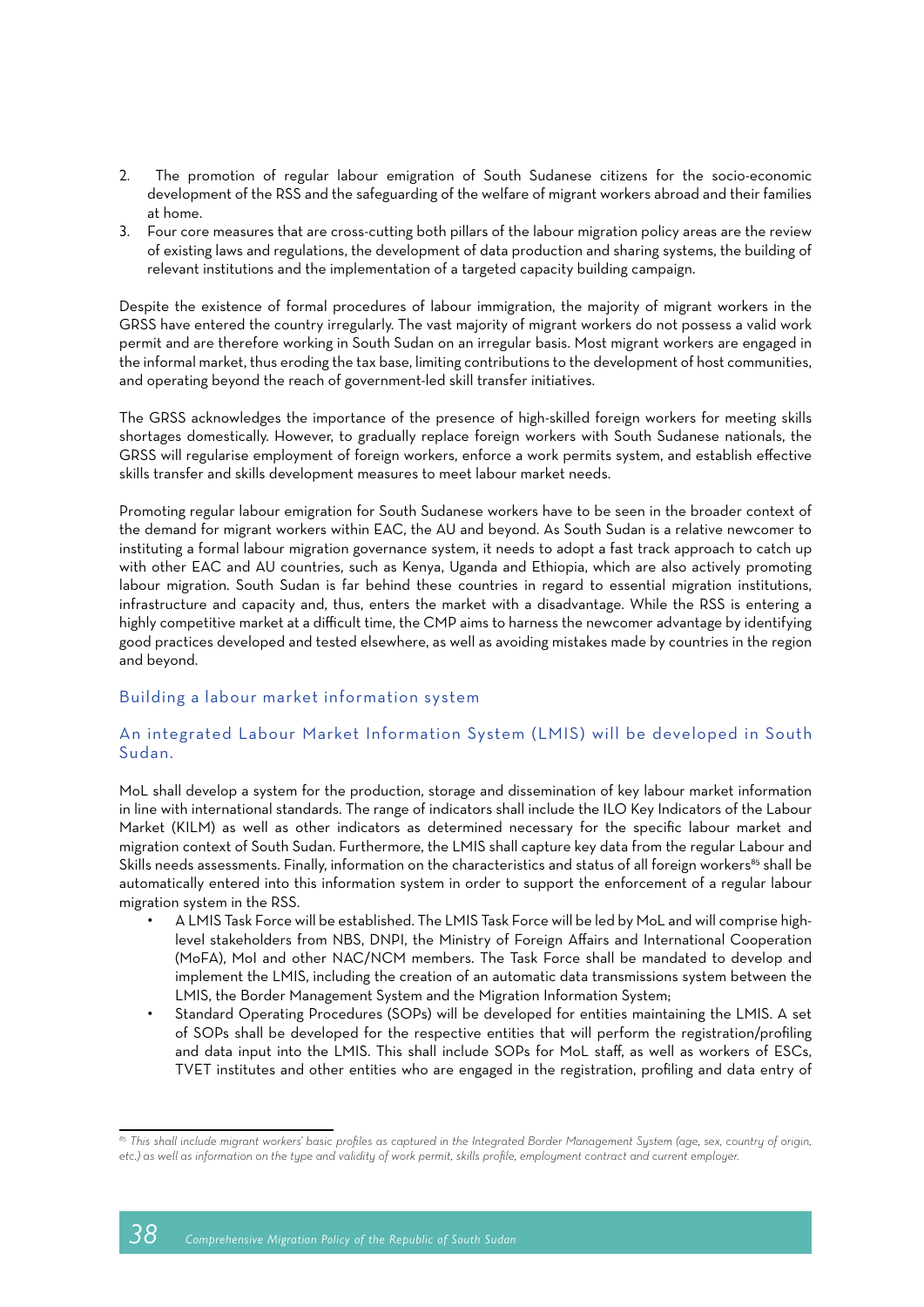characteristics, skills and competencies of South Sudanese jobseekers;

- MoL will explore options to make the registration of domestic vacancies mandatory for all employers seeking to hire workers in South Sudan. MoL shall consider to codify the mandatory registration of domestic vacancies in the forthcoming Labour Regulations, based on the 2017 Labour Act. SOPs shall be developed and mainstreamed for the required information on vacancies and employers in line with the LMIS technical specifications and indicator portfolio. A management mechanism shall be developed through which ESC staff can supervise and enforce the mandatory vacancy registration in coordination with MoL's labour inspectorate.
- MoL will regularly analyse the data of the LMIS and publish relevant information in annual and adhoc reports. This will directly support policy makers, programme managers and other stakeholders involved in the governance of labour migration.
- Regular Labour and Skills Needs Assessments shall be conducted. Pursuing effective reforms of the labour migration system requires up-to-date and comprehensive information on supply and demand dynamics of the South Sudanese labour market. For this purpose, MoL shall regularly conduct labour and skills needs assessments (LSNAs) to identify and map labour and skills needs by state, sector, occupational and skills profiles. With support from DNPI, MoL will furthermore map corridors of seasonal labour mobility and produce data on routes and time cycles. Finally, MoL will conduct vulnerability assessments to identify vulnerable and marginalized groups that have specific barriers to economic and labour market integration.
- LSNAs will be used as a cross-cutting policy making tool. NAC/NCM, MoL and other line ministries will systematically use the findings of LSNAs i) to inform the development of curricula of skills development programmes, ii) to enable the creation of skills-sensitive labour immigration strategies<sup>86</sup>, iii) to target employment generation programmes to actual labour market needs and iv) to prioritise skills transfer programmes in sectors and occupations deemed most beneficial for fast-tracking the replacement of foreign workers with South Sudanese nationals. Market Assessments (MAs) and LSNAs shall provide inputs for crosscutting programme design across the domains of migration and labour

#### Improving the roles and mandates of institutions involved in labour migration governance and enhancing inter-ministerial coordination

- Functional assessments of all ministries and agencies governing labour migration will be conducted. The functional assessment shall serve to assess and revise the distribution of roles and competencies of all ministries and agencies involved in the management of labour migration in South Sudan. This shall include the governance of foreign labour (labour immigrants) and South Sudanese migrant workers (labour emigrants and return migrants). The functional assessment shall categorically include the MoL, DNPI, MoFA, TVET institutes and the ESC in Jubek state.
- Functional assessment of MoL and DNPI's Department of Immigration will be conducted. This assessment will clarify current inter-institutional procedures for the regulation of the quota for foreign nationals' employments and provide an evaluation and review of the current quota system, the issuance of work permits and the supervision of activities of foreign nationals working in RSS.
- A unified Operations Manual will be developed to streamline inter-institutional cooperation. Building on the findings of the functional assessments, GRSS shall elaborate a unified Operations Manual that specifies the concrete roles and responsibilities of all relevant line ministries, agencies and subentities involved in labour migration governance. The Operations Manuals will be streamlined into the operating procedure of all relevant ministries, agencies and their units to ensure comprehensive and mutually shared understanding of relevant staff about their distinct new responsibilities, roles and functions.
- Inter-institutional procedures between MoL and DNPI's Department of Immigration will be revised and streamlined. The revision of SoPs between MoL and DNPI shall ensure that both institutions work in an effective and efficient partnership with the aim to regulate the quota for foreign nationals' employments, the issuance of work permits and the supervision of activities of foreign nationals working in RSS.

*<sup>86</sup> Including the determination of quota for the issuance of work permits to foreign nationals.*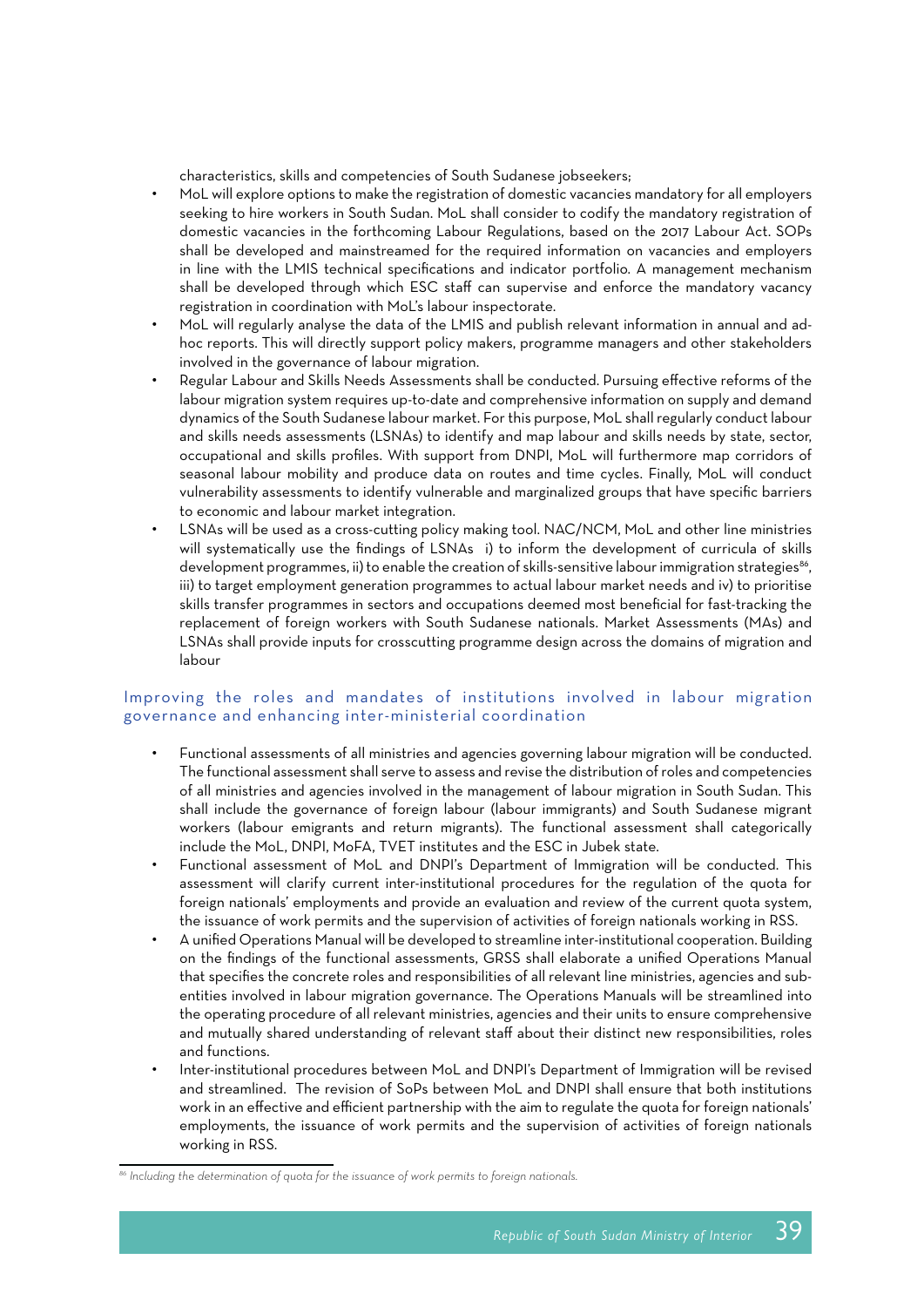- MoL shall sign individual MoUs with DNPI, MoFA and relevant line ministries. The MoUs aim to enhance inter-institutional cooperation and coordination and to specify the respective responsibilities and tasks as specified inthe unified Operations Manual.
- Cooperation and data sharing between MoL, ESCs and TVET institutes will be improved. MoL shall improve cooperation and data sharing with ESCs and TVET institutes to support the development and continuous updating of ALMPs and skills development curricula in line with assessed labour and skills needs.

#### Building the capacity of institutions involved in labour migration governance

- Capacity assessments of all ministries and agencies involved in the South Sudanese labour migration system will be conducted. Building on the unified Operations Manual, a capacity assessment shall be conducted to assess the adequacy of ministries' and agencies' capacity for the implementation of their new regulatory, administrative, managerial and promotional functions and responsibilities.
- Capacity assessments will be conducted periodically. Capacity assessments shall be repeated every two years to reallocate capacity and resources in line with the demand composition registered by the LMIS. This shall enable the evidence-based and demand-sensitive allocation of resources of relevant institutions both between different institutions such ESC and TVET institutes, as well as between different states and cities, based on the registered demand for labour market and migration services as recorded in the LMIS (see subsequent policy measures).
- The capacity of MoL and relevant line ministries will be enhanced. Building on the findings of the functional and capacity assessment, the capacity of the MoL and relevant line ministries shall be strengthened to enable them to fully exert their mandate and to facilitate inter-institutional coordination. Capacity building shall include the allocation of additional human and financial resources to MoL in order to enable it to i) administer the systematic issuance of work permits to foreign workers in South Sudan, ii) produce accurate and comprehensive labour market information, iii) assess domestic labour and skills needs, iv) administer effective Active Labour Market Policies to the population of jobseekers, v) and conduct adequately comprehensive labour inspections on employers of foreign and national workers in South Sudan.
- Technical cooperation with partner governments, international organisations, donors and NGOs will be broadened. Fostering technical cooperation aimed at the transfer of technical and managerial skills from relevant international institutions is a crucial complementary measure to capacity building programmes. Current technical cooperation agreements in the area of labour migration shall be broadened in line with the labour migration policies and strategies outlined in the CMP. Furthermore, MOUs shall be established with international organizations and Civil Society Organisations in order to garner technical support on the management of labour migration.

#### Establishing an effective system of vocational training and jobseeker support

The capacity of TVET institutes will be enhanced. The capacity of TVET institutes shall be enhanced to develop standardised courses and curricula that meet labour market needs and align with international requirements for recognised certification. Standardisation should include definition of programme duration, creating market intelligence, establishing labour market linkages, define teacher-student ratios, and learner tracking and posttraining support, offer teacher and management training, standardise entry eligibility, expand programming and provide needed equipment and facilities in coordination with existing programmes.

• The development of TVET curricula will be linked to the assessed skills needs of South Sudan's labour market. TVET curricula will be regularly assessed, adapted and developed in line with results of relevant LSNAs and Market Assessments at state-level, in order to ensure that participants undergo skills development that is directly relevant to the state- or local-level labour market. Employability and job competency of participants shall be enhanced through market-based skills development, including internship and apprenticeship trainings in public services and through private sector partnerships. Following the development of a migration intelligence unit, options shall furthermore be explored to make the TVET curricula development process sensitive to labour and skills needs of key countries of destination.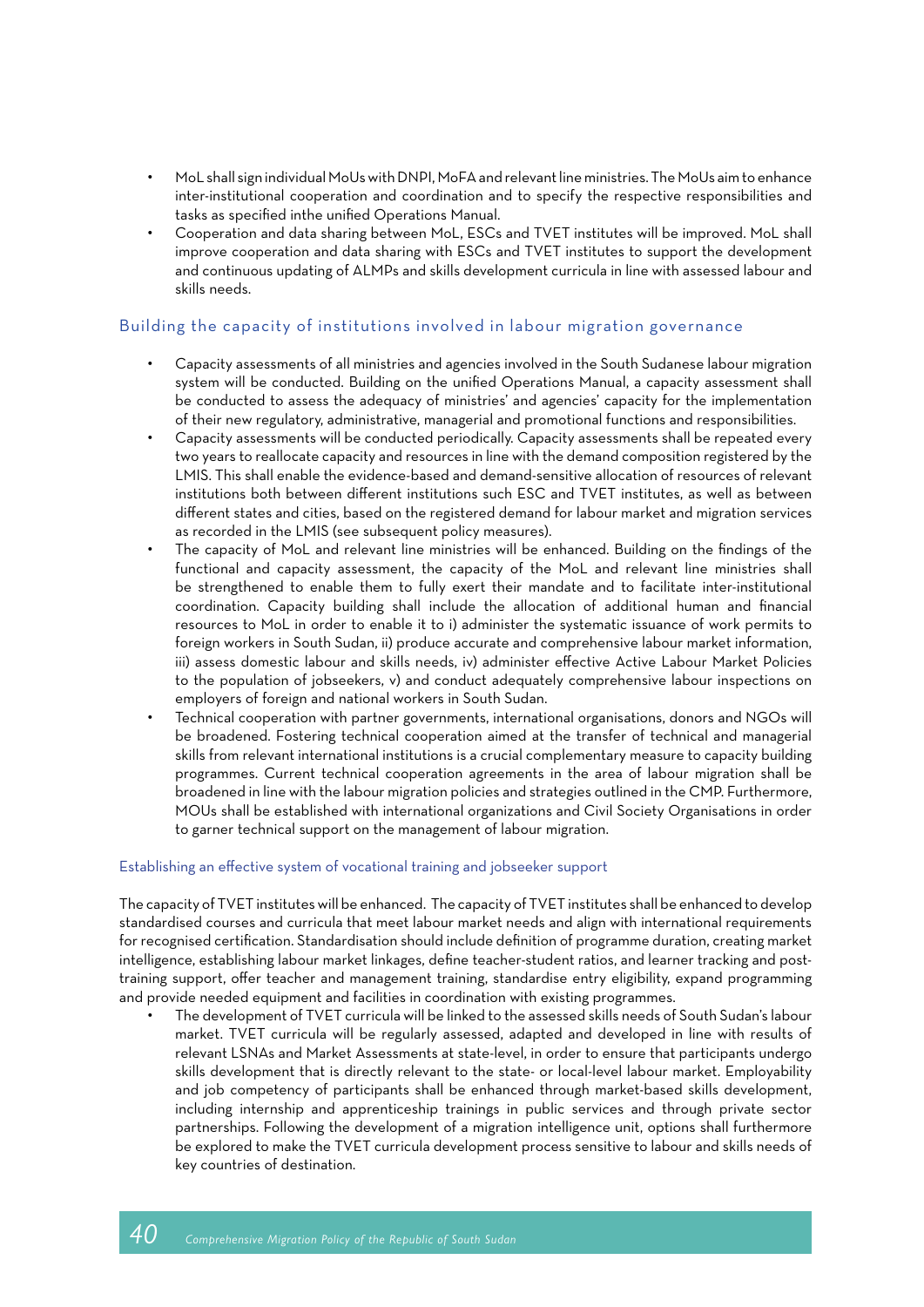- Cooperation with international organisations will be enhanced to build the capacity of TVET institutes. Forms of cooperation shall be sought to support TVET institutes in their efforts to design and adapt curricula that meet private sector labour market demands. This will help to ensure that training curricula are effectively relevant to local and international labour markets.
- Business development programmes will be established. The programme shall target successful TVET graduates interested in starting a business, including business development support, training, technical support and mentoring, as well as linkages to financial service providers.

MoL will expand the coverage and capacity of Employment Service Centres (ESCs). Due to the limited financial resources of the GRSS, MoL shall develop and implement a plan for the gradual establishment of ESCs that prioritises states and cities in which jobseekers' and employers' demand for public employment services is highest.

- Local demand for ESC services will be assessed to optimise service portfolios. Building on the assessed needs of local employers and jobseekers (as per LSNAs), MoL shall determine the service portfolio of ESCs in priority states and cities. Essential services shall include the in-depth profiling of jobseekers and the provision of targeted labour market information and referral services to all jobseekers and potential migrant workers.
- SOPs will be developed for ESCs. MoL will specify procedures for the i) registration and profiling of skills, competencies and preferences of South Sudanese jobseekers and potential emigrants, as well as for the ii) data entry into the LMIS database.
- Capacity building of ESCs will be targeted to local needs. ESCs' technical, human and organisational capacity shall be enhanced accordingly. Training and workshops will be implemented in order to build capacity of ESC staff and to enable them to perform their tasks and match their growing area of responsibilities in accordance with a transparent set of SOPs.

#### Developing a skills-sensitive labour immigration strategy

National Aliens Committee/National Coordination Mechanism on Migration will develop a strategy for the ethical recruitment of skilled labour. Building on a comprehensive analysis and interpolation of Labour and Skills Needs Assessments, Market Assessments and the assessed skills profiles of South Sudanese jobseekers, NAC/NCM will develop an evidence-based strategy for the ethical recruitment of skilled migrant workers. The strategy shall ensure that incentives for the recruitment of foreign labour are focussing exclusively on those sectors where domestic skills demand cannot be met by the national labour force. Programmes for the recruitment and quota determination of skilled migrant workers will therefor always be targeted to specific sectors and occupations on a time-limited and objective-oriented basis. A regulation on recruitment should be developed to ensure and enforce that recruitment is conducted ethically, in line with international best practices. Employment of foreign workers will be categorically linked to clear obligations for employers recruiting foreign workers in terms of facilitating the transfer of skills from foreign workers to South Sudanese co-workers working in the same entity.

• A comprehensive review of the 2011 Immigration Regulations will be conducted and new regulations shall be created where necessary. A NAC/NCM immigration task force comprising high-level stakeholders of the MoL, Ministry of Interior (MoI) and DNPI will be created to review the 2011 Immigration Regulations. The review shall be conducted with the objective to develop efficient regulations and procedures for the governance of safe and orderly labour immigration that maximises the developmental benefits for South Sudan and aligns with the EAC Common Market Protocol on the free movement of labour. Based on the evaluation and review of the existing quota scheme, this shall include evidence-based procedures for the determination of sectoral quotas for foreign workers, as well as the issuance and enforcement of work permits, as per other policy measures specified in the CMP. The regulations shall clearly define the roles of all ministries and agencies involved in the governance of labour immigration, including circular and seasonal migration.

An effective skills transfer strategy will be developed. In order to enhance the skills base of South Sudanese nationals and to gradually replace foreign workers with high-skilled nationals, MoL, in close consultation with employers in different sectors, will develop a skills transfer strategy that specifies mechanisms and incentives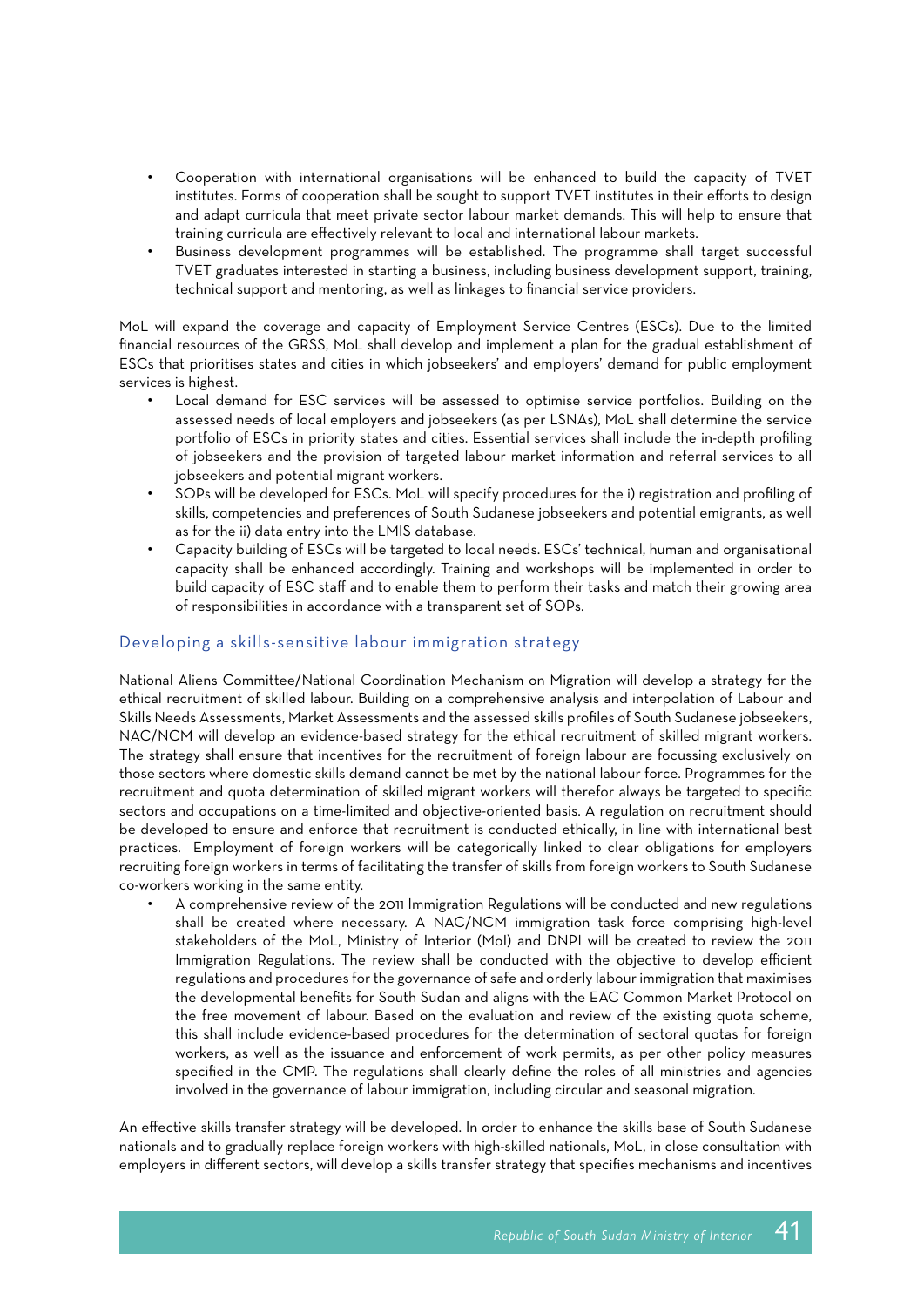for the on-the-job transfer of skills from migrant workers to South Sudanese nationals.

- The domestic skills gap will be assessed at the level of sectors and occupations. MoL will interpolate i) data on sectors and occupational profiles currently dominated by skilled foreigners with ii) information on skills profiles of South Sudanese nationals to assess the characteristics and magnitude of skills gaps at sectoral and occupations levels. The assessment of skills gaps shall also be used for the development of market-oriented TVET curricula as a complement to on-the-job skills transfer schemes. Furthermore, past and currently piloted skills transfer mechanisms shall be assessed and evaluated.
- Priority sectors for skills transfer schemes will be identified. Based on the characteristics and magnitude of skills gaps, MoL will identify priority sectors and occupational profiles in which skills transfer schemes will be piloted.
- Skills transfer mechanism will be piloted and best practices will be identified. Mechanisms for skills transfers shall be tailored to specific sectors and occupational profiles in close cooperation with the private sector. Pilot projects shall be implemented with selected employers accordingly. The results of piloted on-the-job skills transfer schemes shall be systematically monitored and evaluated in order to identify best practices.
- Effective skills transfer mechanisms will be upscaled and an effective regulation will be developed. Promising best practice skills transfer mechanisms will be upscaled in priority sectors and occupational domains. To ensure compliance by employers hiring skilled foreign workers, MoL will draft a regulation for the transfer of skills that stipulates for obligatory on-the-job skills transfer schemes for employers hiring migrant workers. Different incentives schemes shall be explored that safeguard for the effective implementation and monitoring of skills transfer schemes, whilst not unduly burdening employers in order to avoid negative effects on investment<sup>88</sup>.

#### Promoting regular labour migration of South Sudanese nationals

National Aliens Committee/National Coordination Mechanism on Migration (NAC/NCM) will develop a strategy for the promotion of regular labour migration of South Sudanese nationals. NAC/NCM will assess current regular and irregular mechanisms and channels of migration as a basis for building an effective system for the promotion of South Sudanese labour migration. On the basis of the assessment, NAC/NCM will develop a strategy to i) build institutional capacity to govern and coordinate labour migration and ensure migrants' welfare abroad, to ii) enhance inter-ministerial cooperation and information sharing and, to iii) ensure structured data collection and policy planning on the promotion of regular labour migration. For this purpose, NAC/NCM will evaluate and revise the existing regulatory framework related to labour mobility, in particular the 2017 Labour Act. The revised regulatory framework shall clearly define the roles of all South Sudanese ministries, agencies and other entities involved in the labour migration process.

- A regulation on the promotion of regular labour emigration will be developed. GRSS with support from MoFA and MoL, will develop a regulatory framework for the promotion of regular labour migration that will clearly define the roles of all ministries and agencies involved in managing the labour emigration process. In close alignment with the Diaspora Engagement Strategy, provisions shall be developed with the aim to promote the welfare of South Sudanese migrant workers abroad. Finally, the regulation shall include specific provisions on the licensing, responsibilities and obligations of private employment agencies (PrEAs) and the monitoring of PrEAs by the MoL.
- A monitoring and complaint mechanism shall be established to protect migrant workers from abusive and fraudulent practices during the recruitment and placement process. In order to enforce the regulation on the promotion of regular labour emigration, an effective mechanism for the monitoring of recruiters shall be developed that operates a free-of-charge complaint hotline for victims of deception and other forms of fraudulent practices during the recruitment process.

*<sup>88</sup> Schemes could include positive and negative incentives for employers for the set-up of intra-company skills transfer trainings and mentoring*  activities. Positive incentives could be in the form of tax incentives for participating companies, while negative incentives could be in the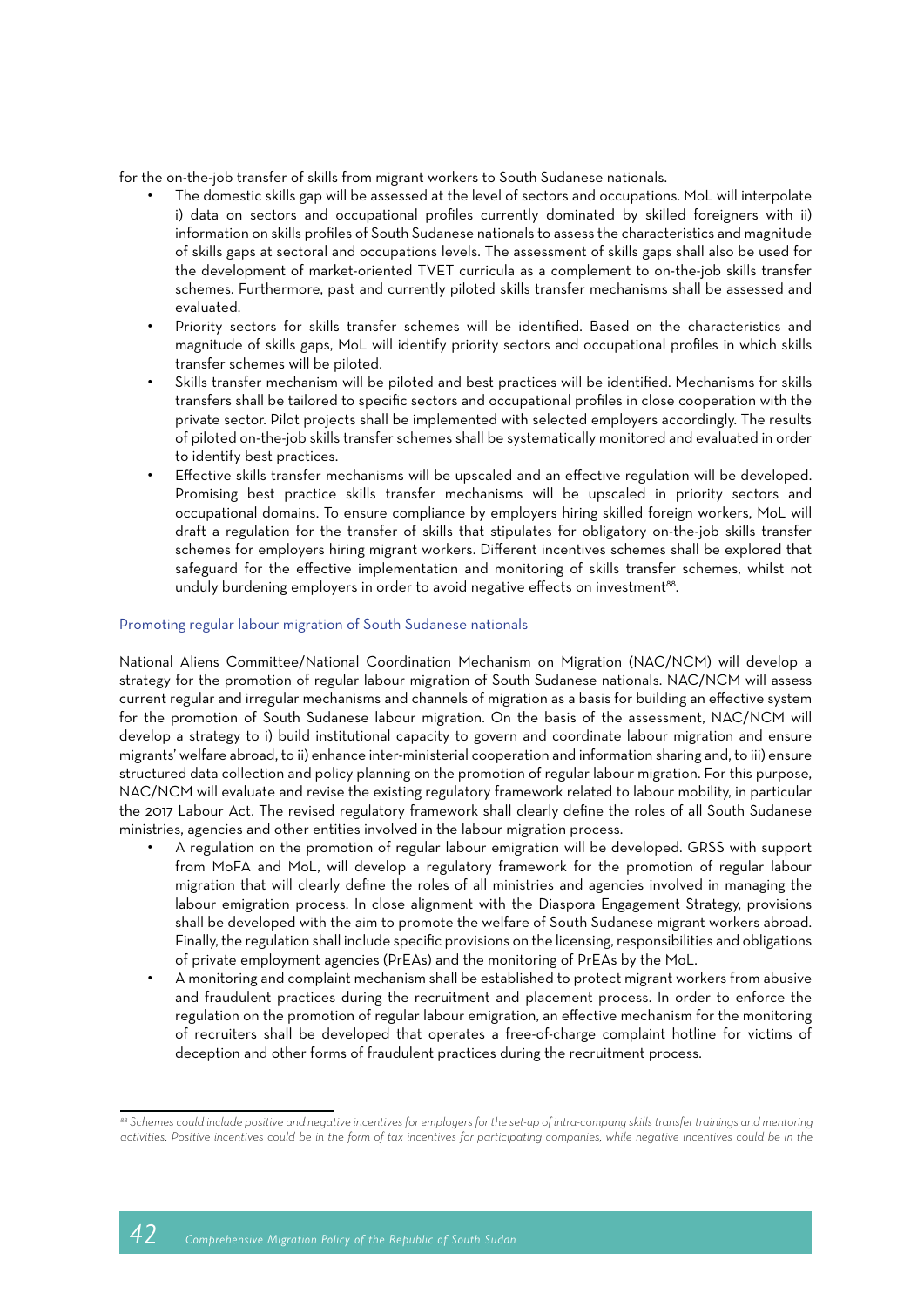A Migration Intelligence Unit will be established within MoL. GRSS will establish a dedicated Migration Intelligence Unit (MIU) within the MoL. The precise mandate and responsibilities of the MIU shall be determined by a high-level task force composed of relevant NAC/NCM members. With support from MoFA, the MIU will assess and promote more and better regular migration opportunities for South Sudanese migrant workers in new destination countries, selected in terms of high economic benefits (wages and remittances) and good protection and living conditions at the individual and household level. To gather intelligence on foreign labour market needs and characteristics, the MIU will be supported by South Sudan's embassies and consulates abroad in collecting relevant labour intelligence. Finally, the MIU shall advise MoFA on promising advocacy and communications strategy to facilitate the creation of Bilateral Labour Agreements (BLAs) and MOUs with prospective countries of destination.

Bilateral Labour Agreements and MoUs will be developed and implemented with current and potential labour destination countries. MoL and MoFA shall seek to conclude BLAs and MoUs with priority labour destination countries, as identified by MIU. Both ministries will deploy a joint team of dealmakers and negotiators on high level marketing missions to selected destination countries and explore the possibility of promoting bilateral labour agreements and MOUs. These agreements shall include specific components for the promotion of regular labour migration and for the monitoring and enforcement of migrants' rights at destination.

#### 5.3.3 Forced migration

The CMP aims to provide a medium and long-term framework of interventions for the governance of forced migration to South Sudan and from South Sudan through a government-led response. Target groups of the policy are 1.9 million IDPs, about 300,000 refugees hosted in South Sudan and the 2.3 million South Sudanese who have sought refuge in neighboring countries. The policy strategy addresses three main areas of intervention: capacity and institution building; the integration and reintegration of forced migrants into host and return communities; combating trafficking.

#### Strengthening the institutional and technical capacities of the South Sudanese government in the displaced migration management

GRSS capacity to assess and address protection needs of refugees and IDPs will be strengthened. Capacity building on protection will allow to strengthen skills of CRA to better respond to existing and future refugee situations and to professionalize its staff at a central and local level and to strengthen the capacity of the MHADM (Ministry of Humanitarian Affairs and Disaster Management) and RRC (Return and Rehabilitation Commission) in the IDPs response.

- Capacity building activities will be delivered to CRA on: conducting state-level resource assessments and vulnerability assessments to take and implement informed decisions to tackle displacement in all its forms and on coordination of response delivery and protection and operational issues both in camp settings and settings outside camps.
- The capacity of the Assistant Commissioners and field government officials will be strengthened to ensure applying national and international instruments, deploying appropriate screening of asylum-seekers and, where necessary, providing referrals to relevant and competent authorities for appropriate action.
- Capacity building will be delivered of MHADM (Ministry of Humanitarian Affairs and Disaster Management) and RRC for the management of the IDPs response in the frame of the National Framework on Return, Relocation & Reintegration of IDPs.
- The national Refugee Status Determination registration and formal refugee status determination system will be enhanced. Since August 2018 the Refugee Status Determination (RSD) is conducted by the Inter-Ministerial Refugee Eligibility Committee as the granted authority by the Refugee Act. It is an on-going process that should be sustained. The Refugee Status and Eligibility Regulations will be implemented to allow CRA to effectively assume full responsibility of the registration and formal RSD procedures, in collaboration with UNHCR.
- The Refugee Appeal Board will be established to further ensure a due process.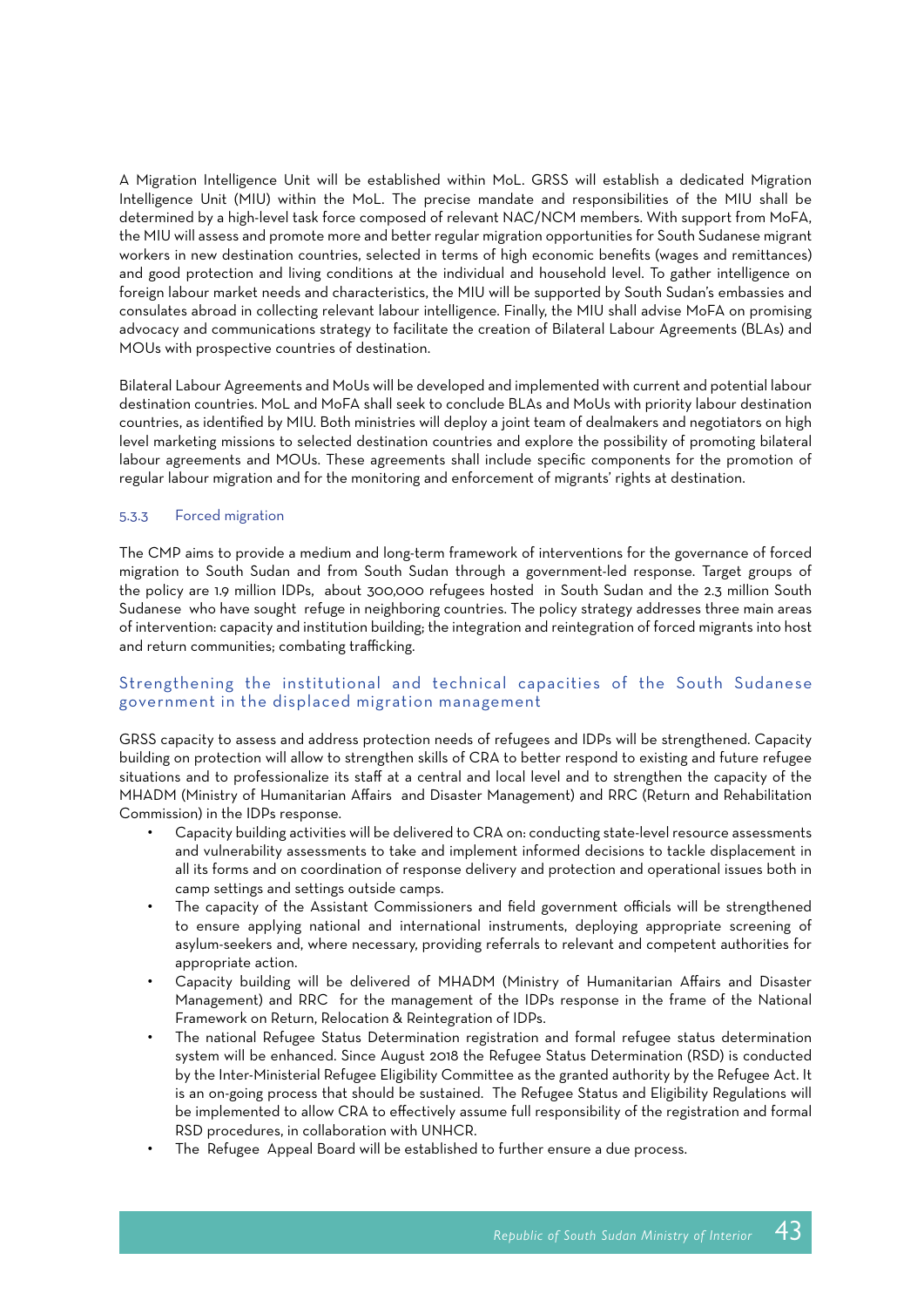- Capacity building to key actors as foreseen in Refugee Act, such as the Eligibility Committee, on RSD standard procedures and decision-making based on reception and registration fairness, quality and efficiency;
- Data sharing and technology transfer mechanisms will be put in place between UNHCR and the GRSS to transmit key technical instruments and knowledge to fully operationalize a national RSD system in line with each institutions data protection guidelines.
- Full implementation of the Standard Operating Procedures (SOPs) on screening and processing combatants will be adopted.

A coordination mechanism at the national and international level will be built for a harmonized forced migration response strategy at a national, regional and international level.

- a. Coordination mechanisms will be established between CRA and NAC/NCM and with various line ministries (including those responsible for foreign affairs, justice, immigration, social welfare, civil registration, etc.) and government departments in charge of service delivery at all levels for refugee protection issues and local governments affected by forced displacement to direct a harmonized and organised response to forced migration in the RSS.
- b. Partnerships and coordinated arrangements will be established at the national level with humanitarian and development agencies; national and international CSOs and all relevant stakeholders operating in South Sudan to promote an integrated approach and to establish coordination modalities in the governance of forced displacement.
- c. International and regional legal frameworks will be enhanced, by accessing to and ratifying international and regional human rights legal frameworks such as The African Union Convention for the Protection and Assistance of Internally Displaced Persons in Africa (Kampala Convention), and to develop accordingly the related domestic legal framework such as IDP Act, so as to give full effect to the signed treaties, as part of an ongoing process.

#### Promoting refugees' local integration of displaced populations and facilitating sustainable return of refugees and IDP

Efforts aimed at promoting access to sustainable livelihoods for IDPs and refugees will be enhanced. In order to limit refugees' and IDPs' dependency on humanitarian aid, measures to increase their resilience and selfsufficiency in the long term will be promoted.

- a. Assessments of land availability for cultivation, pasture lands, water resources, and potential for irrigation will be undertaken in order to plan and deliberate on land allocation to refugees and IDPs in host communities and areas of potential settlement or return.
- b. A clear policy for land allocation for returnees and IDPs and forced migrant returnees will be formulated.
- c. Refugees' opportunities to seek employment will be enhanced by providing vocational training of displaced populations and returnees and by raising awareness among the host and return population.
- d. Assessments of areas of expected return and information on population movements will be undertaken to help inform planning for return programming. Mapping of return intentions of refugees in neighboring countries and IDPs will be held to anticipate local livelihood capacities and plan reintegration strategies.

Social cohesion mechanisms among host communities and forced migrants will be promoted. This is particularly urgent since the scale of displacement affects the already limited availability of basic services, and natural resources including land and water.

- a. Community support projects (CSPs) will be developed to mitigate the impact of displacement on host and return communities, and promote social cohesion and peaceful co-existence. The projects will directly benefit all members of the community (persons of concern and hosts), and could contribute significantly to reconciliation and the inclusion of groups with specific needs.
- b. Housing, land and property and dispute resolution/peacebuilding activities will be undertaken in host and return communities with municipalities and local authorities.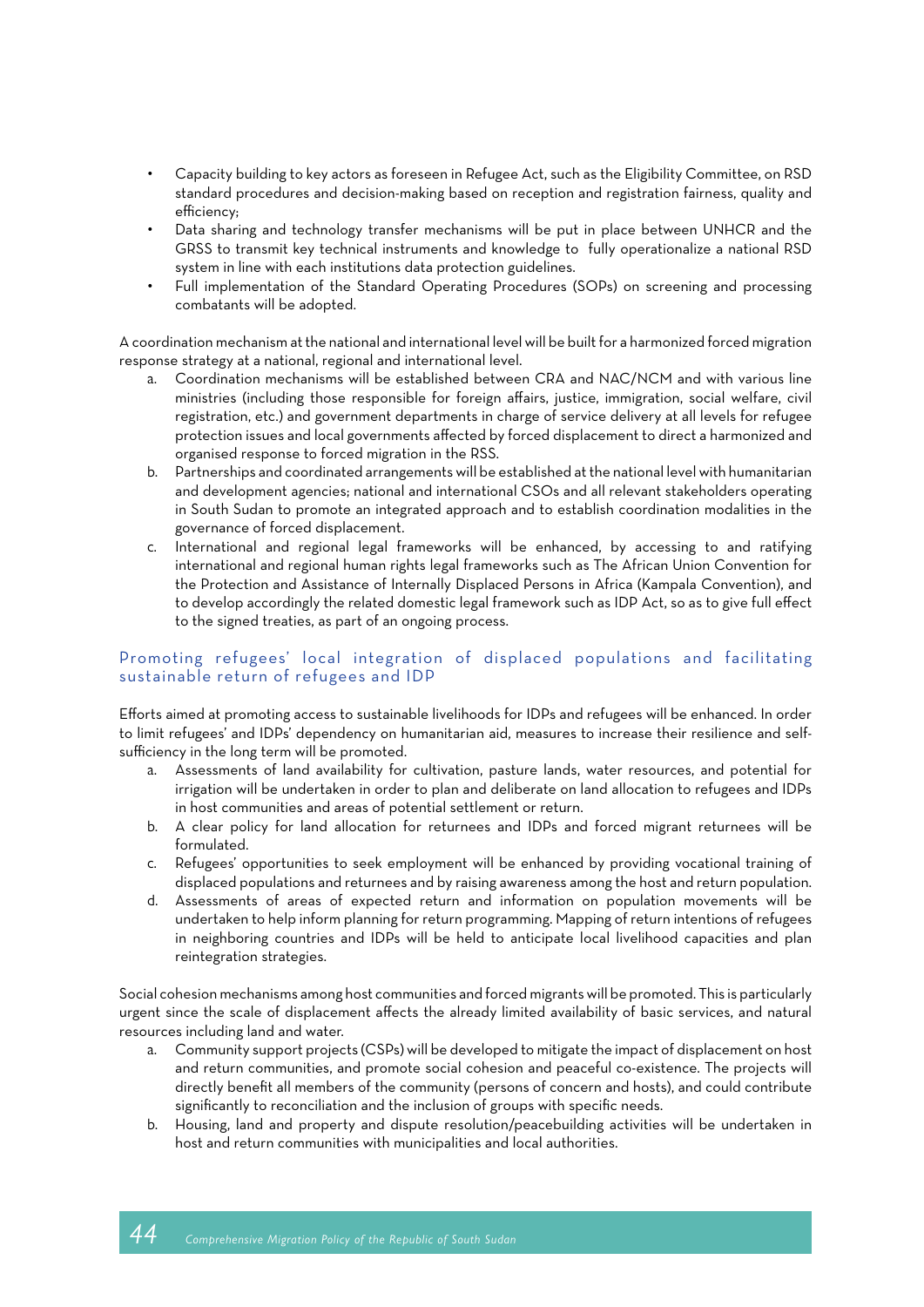- c. The creation of interethnic community development groups/peace committees will be supported to identify, discuss and propose solutions to community issues.
- d. The creation of Community Centres in urban settings for host communities, returnees and IDPs will be promoted and integrated social services such as psycho-social and social counselling, family assistance, recreational activities and peacebuilding initiatives for adults, youth and children will be supported.

#### Combatting human trafficking and forced labour<sup>89</sup>

Measures to prevent and eliminate TIP will be undertaken, with particular attention to women and children.

- a. Information sharing among government agencies will be enhanced;
- b. A comprehensive policy to prevent and combat TIP will be created. Measures shall be undertaken to harmonise national laws and penal codes for the offence of TIP and related offences. This shall also lead to the creation of monitoring and evaluation mechanisms on the implementation of the policy.
- c. Awareness-raising activities will be implemented with local authorities, refugees and local citizens to sensitize stakeholders for the negative consequences of TIP. Cooperation with CSOs and other relevant organisations will be enhanced to prevent and mitigate instances of TIP.
- d. Develop SOPs for DNPI and government agencies on the identification of TIP. Border agents require clear operating procedures for the identification of TIP, and the appropriate handling of perpetrators and victims. This measure shall be implemented in tandem with the revision of DNPI SOPs as specified in Policy Area 1.
- e. Training to DNPI and other relevant officials will be delivered on the different forms of trafficking in persons. Training shall also cover the methods used in preventing trafficking in persons; protecting the rights of victims of TIP, in particular women migrants; and the appropriate persecution of traffickers. Capacity building measures shall be implemented in tandem with the DNPI capacity building measures specified in Policy Area 1.
- f. Cooperation with other countries in the region will be enhanced to ensure the prevention and elimination of all forms of forced or compulsory labour.
- g. Measures to provide protection and effective remedies to victims of TIP will be implemented.
- h. Interventions for the identification, release, protection, recovery and rehabilitation of all victims of trafficking or forced or compulsory labour will be implemented.
- i. Access to appropriate and effective remedies, such as compensation, will be granted to victims of forced or compulsory labour.
	- Necessary procedures will be undertaken to ensure that competent authorities are entitled not to prosecute or impose penalties on victims of forced or compulsory labour for their involvement in unlawful activities which they have been compelled to commit as a direct consequence of being subjected to human trafficking or forced labour.
	- Physical, psychological and social recovery support will be provided to victims of trafficking in persons.

#### 5.3.4 Migration and development

Migration and development measures mobilize and engage diaspora for socio-economic development, through initiatives to reach out to South Sudanese abroad. Consular channels are used together with partnership instruments with countries of destination, also making use of Information and Communication Technologies (ICT) for virtual returns synergies. Cost-effectiveness strategies are implemented with other countries in the region. Finally, this Policy links and complements the Diaspora Engagement Strategy.

Enhancing information on GRSS diaspora at the individual and collective level, through data collection and research

*<sup>89</sup> Developed in accordance the objectives of the EAC Counter-trafficking in Persons Bill, 2016 and of the P029 - Protocol of 2014 to the Forced Labour Convention, 1930.*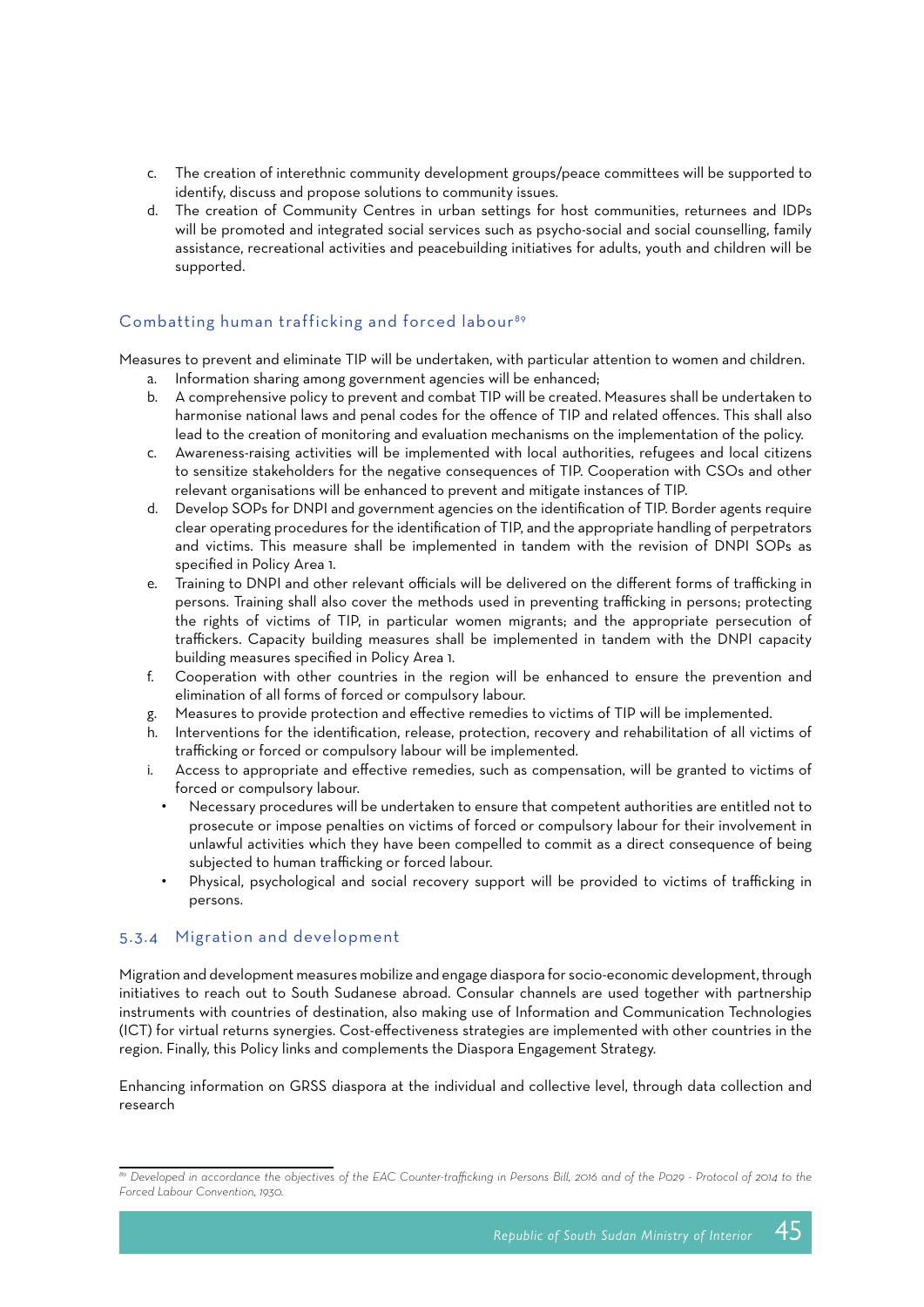Diaspora mapping will be conducted at the individual level. The first step for the GRSS strategy to enhance diaspora involvement is to develop a clear picture of diasporas' distribution, profile and composition, and their potential and willingness to engage in development. While supporting GRSS in the process to conceive its first Diaspora Engagement Strategy, IOM undertook efforts in registering diasporas and mapping three national diaspora communities, in Canada, Kenya and Uganda. The available data needs to be updated and complemented to provide a more comprehensive picture of the South Sudanese diaspora and to provide crucial evidence for the GRSS' diaspora engagement strategy. Data collection on diaspora at an individual level will shall gather information on the socio-demographic profile of its members, on their skills, socioeconomic integration at destination and on the relations maintained with the country and the community of origin. At this aim the following tools will be developed:

- Diaspora surveys, including inventory of diaspora skills.
- Development of a governmental portal with an on-line registration mechanism, allowing diaspora members to register.

Data collection and research on diaspora organizations will be conducted. Existing diaspora organizations will be mapped across destination countries and their key characteristics (affiliation criteria, membership and leadership composition, main objectives, etc.) and forms of engagement (networks and activities in destination and origin countries), as well as capacity needs, will be assessed.

- Diaspora organizations mapping and database compilation will be undertaken to collect data on main objectives, leadership composition, membership criteria and composition, domains of intervention and activities. This shall facilitate the creation of a register of recognized organizations for building dialogue and cooperation activities with GRSS.
- Qualitative research on diaspora and focus groups will allow to assess more into depth the functioning of those associations, the networks they have in place, the skills they gather, their capacity needs, and their expectations from a governmental program targeting diasporas.

A mapping of remittance corridors will be conducted. A mapping of remittance corridors shall be conducted by the Central Bank of South Sudan. This shall include an assessment of trends regarding remittances flows from diaspora destination countries and the analysis of remittances channels, behaviours and costs in different corridors.

#### Setting up the key institutional dialogue and cooperation mechanisms dealing with diaspora engagement

Key diaspora governance institutions will be set up or strengthened in view of supporting the diaspora engagement activities, both in South Sudan and in key destination countries. These institutions will be the main governmental authorities in charge of the diaspora engagement programs.

- A Diaspora Directorate will be established under the Ministry of Foreign Affairs.
- The consular network will be strengthened and extended by opening additional missions in countries with relatively large diaspora communities, such as Canada and Australia. The work of the consulates will be overseen by the Minister of Foreign Affairs and International Cooperation. The Directorate of Consular Affairs will support the Minister to develop diaspora programs. In a context of strained fiscal resources, capacity building of consulates should be limited to those destination territories where large and development-conducive diaspora communities have already been identified.

An umbrella diaspora organization will be established. The organisation will comprise diaspora communities that exist around the world. Such a body uniting the various South Sudanese diaspora organizations around the world, with a central secretariat in Juba, could be hugely beneficial in terms of information outreach, facilitating dialogue with the GRSS, and offering a non-political channel for the transfer of philanthropic

*<sup>90</sup> As suggested by the Rapid Migration Trends Analysis For South Sudan (IOM, GRSS, 2018).*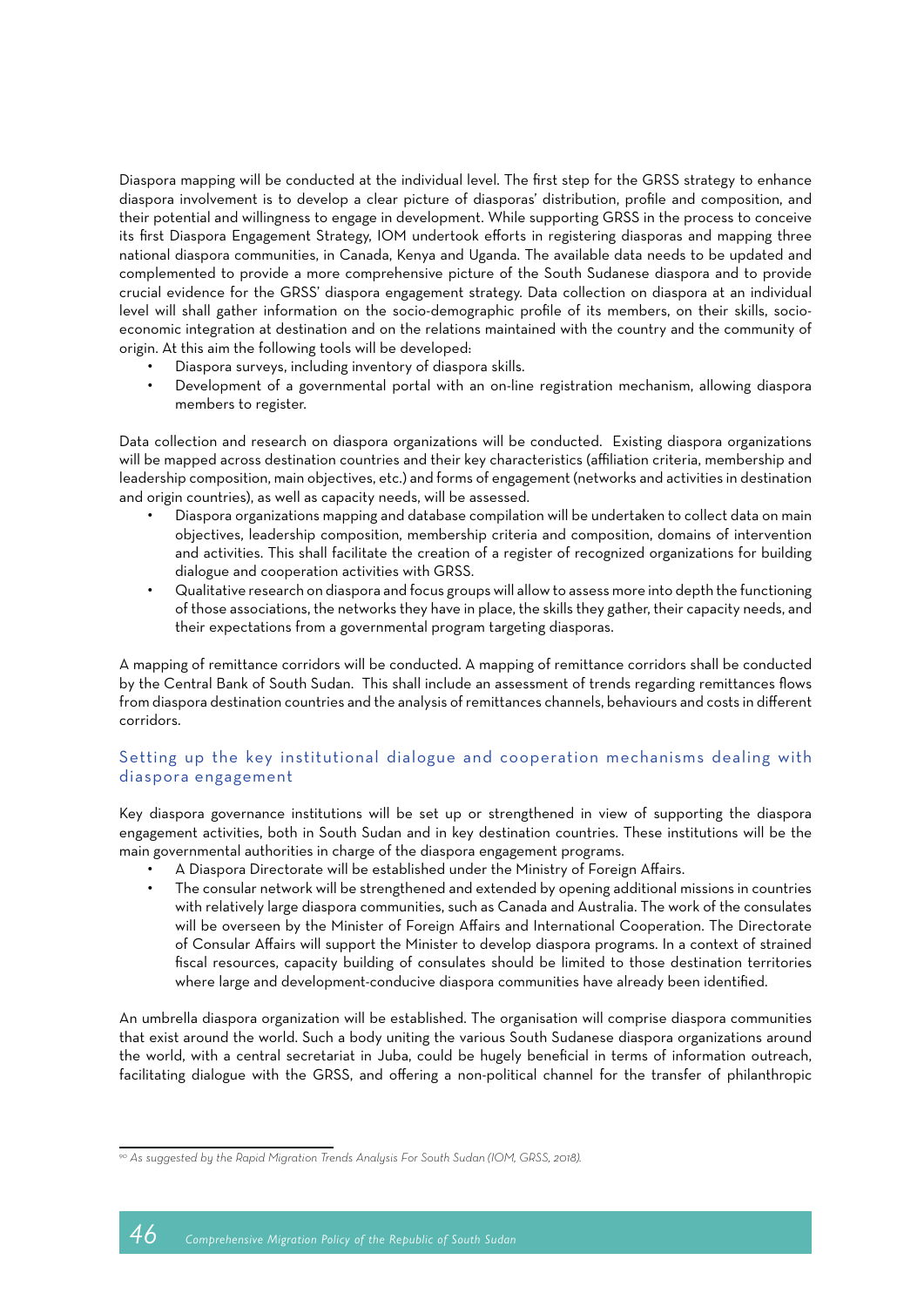diaspora organisations' contributions. Policy coordination on migration and development and mechanisms for dialogue and institutionalized communication between the GRSS and diaspora representatives will be enhanced under the MPF (Migration Partners Forum).

The Migration Partners Forum will coordinate diaspora activities between the various line ministries such as the Ministries of Health, Education, Labour, and Foreign Affairs and will facilitate regular consultations between the GRSS and representatives from the diaspora, through the umbrella diaspora organization and international organisations. A designated secretariat supporting the organization of meetings, their location and participation will be established. It is suggested that such a secretariat would be integrated within the foreseen non-governmental umbrella organization of diaspora associations based in Juba. The Migration Partners Forum will also be in charge of improving coordination and coherence between the National Policy on Migration and the development-oriented policies, as well as the sectoral public policies that interact (or might interact) with migration.

Strengthening technical know-how and capacity to build effective partnership of government authorities, international organizations, non-state actors and diaspora organizations

A capacity building programme for government authorities, international organizations and non-state actors will be delivered. Capacity of key stakeholders both at the level of government authorities at the level of diaspora organizations will be strengthened. The capacity building will be aimed at enhancing the technical skills, stimulating the creation of partnerships to coordinate the diaspora-focused initiatives and augmenting the financial capacity of government institutions.

- Training to officials from key ministries and to representatives from civil society and NGOs from different backgrounds, institutions, policy areas will be delivered to strengthen their understanding of relevance of diaspora engagement, forms of diaspora engagement, evidenced-based policy for engagement, building confidence and trust, the role of the diaspora and Government in the engagement process, the possible contributions of the GRSS diaspora to the development of the country.
- Training to consular officers will be developed in the areas of diaspora networking, migrant protection, repatriation, exchange and youth programs, and other community based issues. As many senior government officials are issued from diaspora, their affinity with diaspora life could be utilized for some aspects of the training program.

A training program will be launched for diaspora organisations' leaders, activists and volunteers who will be trained in the areas of financial management, fundraising, project writing, identification of potential donors, working of government structures, project management, diaspora networking mobilizing volunteers, and ways to collaborate with country of residence organizations on development projects in South Sudan. Ultimately, the goal of such training programs will be to build up a platform or umbrella organization that represents other organizations (see 2.2).

#### Establishing Outreach and Information Dissemination strategies:

The GRSS through its embassies and consulates will develop activities to reach out to diaspora in destination countries. Appropriate outreach strategies should be targeted according to the diaspora characteristics and destination countries and should be based on data on who the diaspora are, where they reside, in what numbers, their socio-economic profile, political affiliation or regional divide.

- a. Formal consultations with the diaspora channelled through consular representatives, will take place through representatives of the registered diaspora organisations and of the umbrella diaspora organisation and through regular meetings.
- b. GRSS consulates and embassies will actively organize outreach events targeting diaspora members including business and trade forums, diaspora events and cultural events.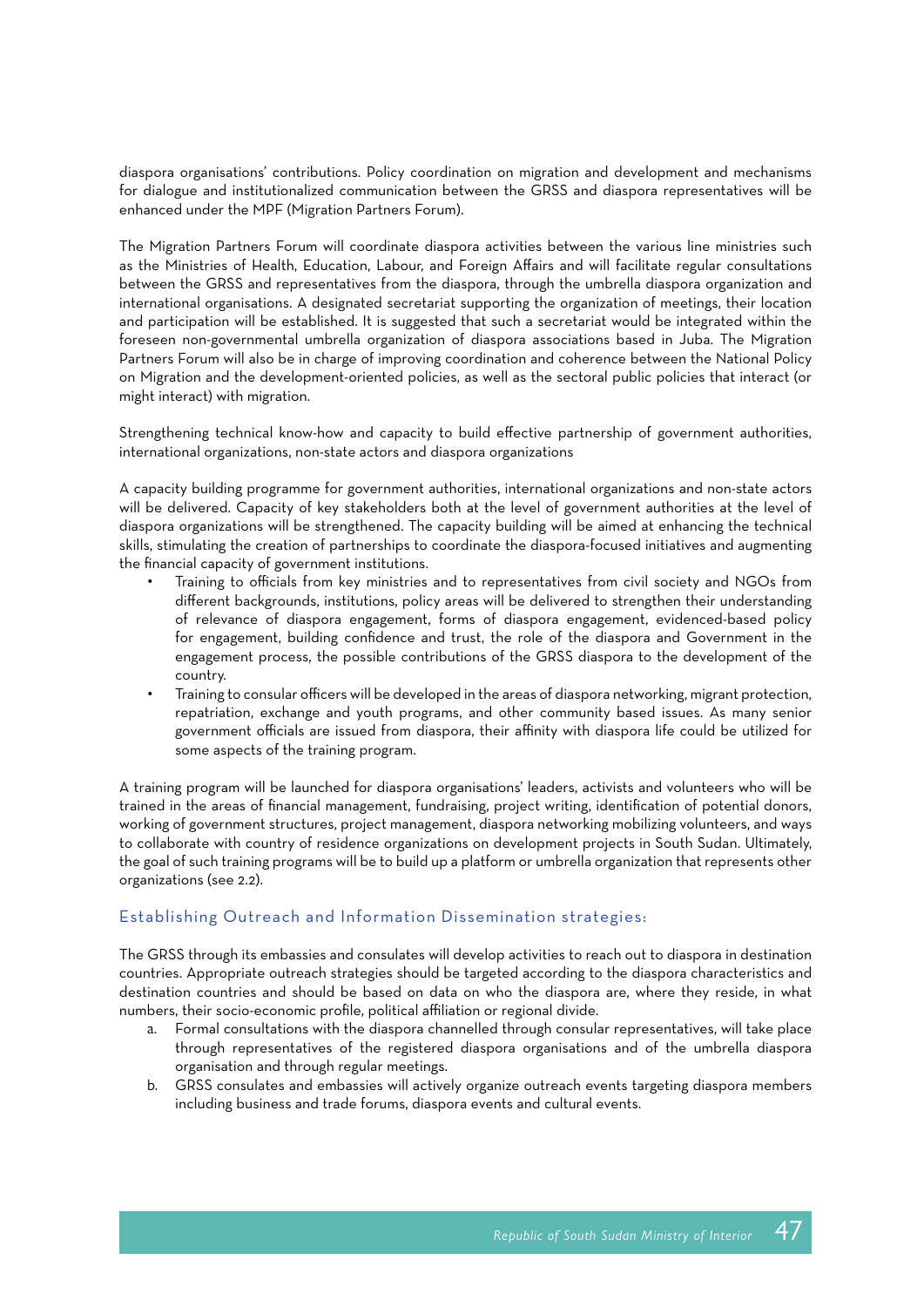The Diaspora Directorate will develop an outreach and communication strategy at a central level, and in particular will:

- a. set up a formal diaspora portal for outreach and communication with the South Sudanese diaspora, besides already existing thematic blogs and websites within the community. Web-based portals providing useful information to the diaspora are viewed by many community members as vital infrastructure and such portals can host social networking facilities.
	- distribute an electronic newsletter (and hard copies) through the network of the diplomatic missions, building on data and email addresses obtained through the on-line registration.
	- provide a transparent channel of communication using social networks such as Facebook and Twitter.
	- use more traditional media, such as TV and radio, in the GRSS diaspora outreach strategy. Some media outlets broadcast information for the diaspora through satellite television. Many diaspora members view designated television channels, such as South Sudan Television (SSTV). Specific programs and advertising campaigns can reach large diaspora populations for their benefit.

#### Facilitating diaspora virtual and temporary return

A pilot program of temporary and virtual returns targeting the health sector will be implemented. After the initial experiences of diaspora return, the GRSS endorses temporary and virtual returns within the framework of formal programs providing support for participants. These efforts draw on international best practices<sup>9</sup> and previous initiatives conducted in South Sudan<sup>92</sup>. The pilot program builds upon the prioritization of the health sector as determined by the GRSS in the Diaspora Engagement Strategy. The health sector was targeted based on concerns raised by limited competence and skills of the small cadre of health care workers in South Sudan<sup>93</sup> and addressed by the Health Sector Development Plan 2012-2016, on one side, and a relative number of diaspora health care professionals among diaspora communities, on the other one.

- Programs will be developed to engage diaspora members on a virtual basis through online mentoring and support. This approach takes into account the difficulties of some diaspora experts to spend long periods away from home, while facilitating the transfer of skills and knowledge. Such assignments shall take into account the weak communication infrastructure in South Sudan and may need to include provision of electronic communication facilities for the host institutions of mentoring programs when planning the project.
- Incentives will be developed to attract diaspora experts and incentivize their participation to temporary return schemes. Benefits to local staff involved in the mentoring programs will be offered as well to mitigate possible frictions among diaspora and residing experts.
- Temporary return schemes for health professionals from diaspora will be developed. As the brevity of assignments can be challenging for host institutions, special terms for longer assignments shall be considered and options for repeated return visits with virtual follow-ups shall be explored.
- Structured support for participants shall be provided. Despite cultural and linguistic affinities of diaspora experts, they may be unprepared for the different working and living conditions. Socioprofessional accompanying measures should be conceived in order to support diaspora health professional mentoring schemes.
- Transfer of equipment will be promoted with the support of diaspora communities to collect new and second-hand medical equipment from hospitals and academic institution in their countries of residence.
- University partnerships for skill development of South Sudanese living in the country and abroad will be established. Such partnerships have the potential to mobilize resources such as expertise, funding, and equipment far beyond the means of the diaspora community.

*<sup>91</sup> Such the IOM's MIDA - Migration for Development in Africa program and UNDP's TOKTEN - Transfer of Knowledge Through Expatriate Nationals program.*

*<sup>92</sup> USAID supported project that placed education professionals from the United States diaspora with placement activities operated by the NGOs Skills for South Sudan, Volunteer Service Overseas (VSO) and UNDP/IGAD.*

*<sup>93</sup> This poor state of affairs was confirmed by a separate, more focused assessment conducted by IOM in 2013.*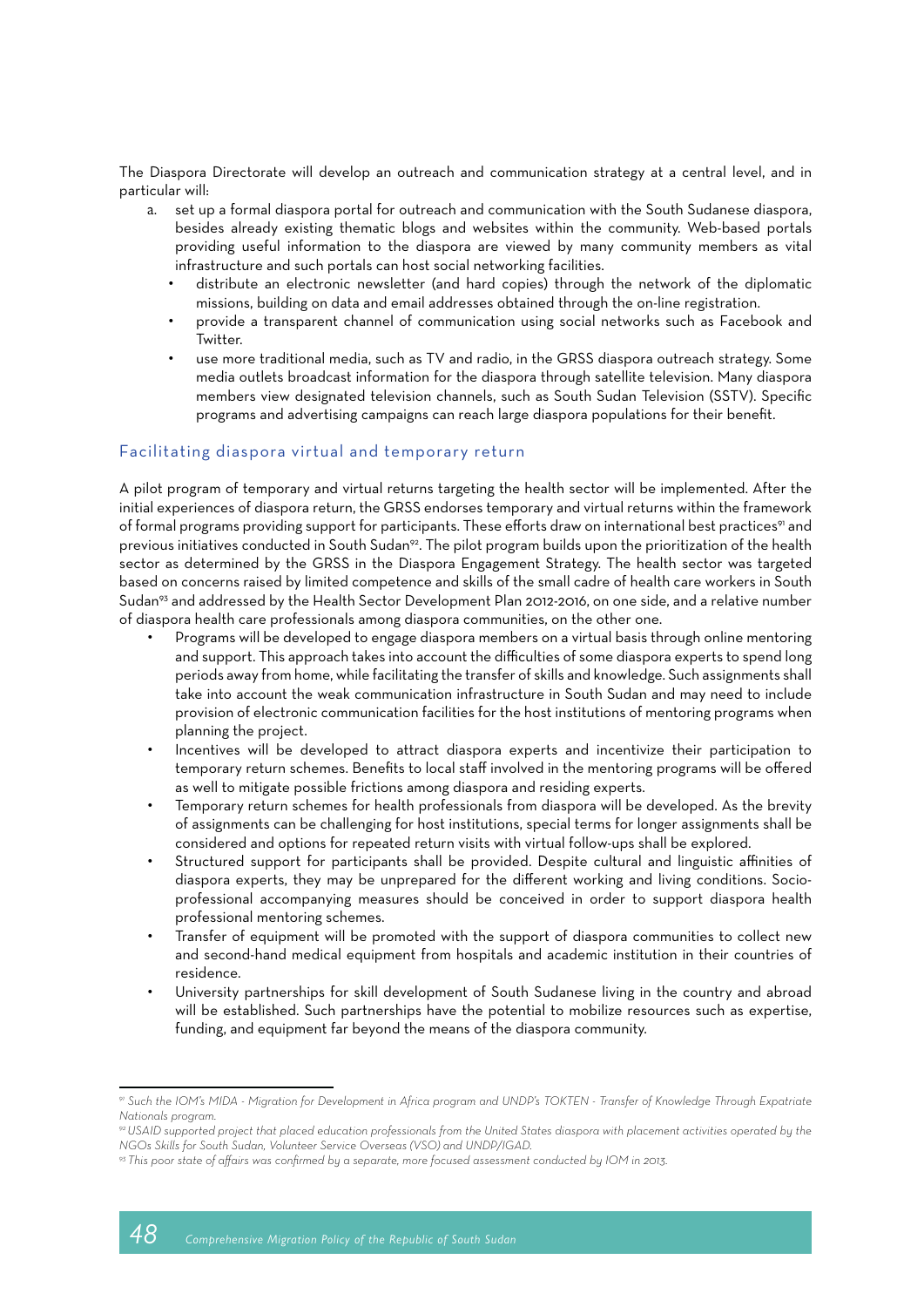Diaspora youth will be engaged. As the duration of time living outside of South Sudan grows, many diaspora communities are facing severe challenges regarding national and ethnic identification and affiliation of younger generations born outside of the country. Parents and community leaders lack the tools to educate youth about South Sudan, sometimes even when the children express interest. Following the GRSS Diaspora Engagement Strategy:

A short-term service corps will be established to target diaspora youth that were raised outside of South Sudan. This type of program not only aims to promote the exchange of skills and expertise, but also encourages the participants to develop a connection with South Sudan without living there. Short placements may motivate diaspora youth to become more involved in South Sudan's affairs and upon return to their host countries, continue to engage and strengthen the diaspora community. This service corps shall include professional internships in the public and private institutions.

#### Developing a system for the socio-economic reintegration of return migrants.

A system for the social and economic reintegration of returning migrants will be developed. The GRSS, with support of NAC/NCM, will designate a suitable government ministry or agency (MoL, MoI, or other) as the institution in charge of supporting the socio-economic reintegration of South Sudanese return migrants. Returnees comprise various categories of migrants such as returning labour migrants and returning forced migrants, including refugees. To ensure effective profiling and targeting of this diverse population of returnees, the mandate and functions of the designated ministry/agency will be expanded to i) create and maintain an effective profiling mechanism to identify individual factors that represent a risk to the social and labour market re-integration of returning migrants and to ii) conduct the matching and referral of returning South Sudanese migrants to labour market and social services based on an assessment of their individual needs. Capacity building of ministry/agency staff will be implemented to enable them to effectively administer the re-integration of returnees.

- a. A set of uniform Standard Operating Procedures (SOPs) for the registration and profiling of South Sudanese return migrants will be developed. For this purpose, cooperation with international organisations will be enhanced for technical and other support on return and reintegration programming, in particular with IOM's Assisted Voluntary Return and Reintegration (AVRR) programme and relevant UNHCR initiatives. DNPI shall align the new SOPs with the overall reform of profiling and registration practices outlined in Policy Area 1, and ensure that the needs, profiles and intentions of returning migrants are comprehensively assessed. The SOPs shall ensure RRC involvement in the documentation process in all applicable cases, such as in the case of refugee returnees, and specify inter-agency coordination procedures and responsibilities between DNPI and RRC. The SOPs shall ensure that return migrants are profiled in such a way as to be targeted to needs-based individual reintegration support services.
- b. It will be ensured that the conditions for voluntary return are conducive. In order for the voluntary return of migrants to occur voluntarily, in safety and in dignity, it shall be ensured that the conditions in South Sudan - and in the specific areas of return - are conducive to voluntary returns.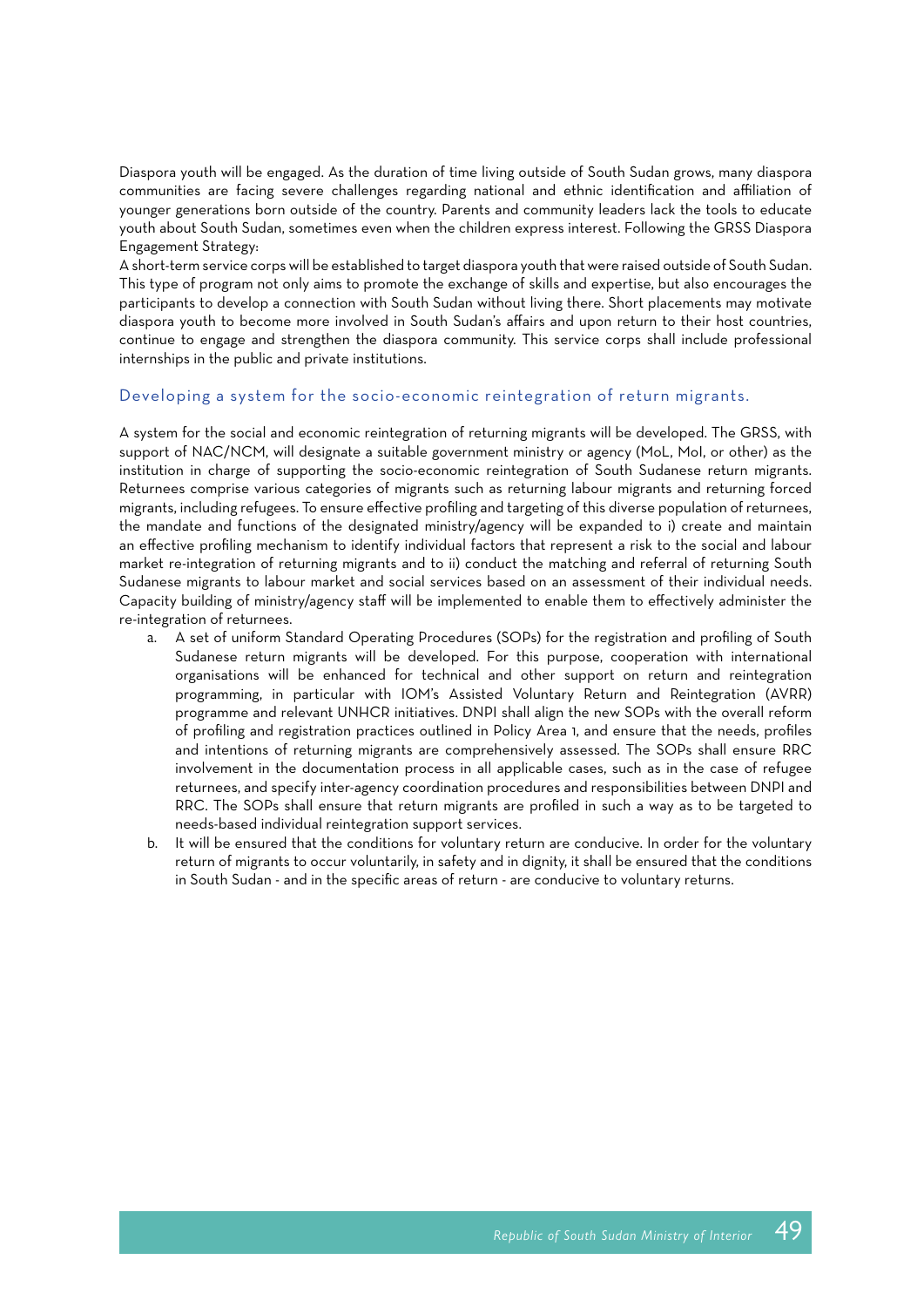### 6.0 IMPLEMENTATION MECHANISM

#### 6 Implementation mechanisms

The effective implementation of the Comprehensive Migration Policy requires i) a high degree of interinstitutional coordination, ii) accountability, as well as iii) the development of effective support systems to underpin the implementation of the policy.

Inter-institutional coordination. The cross-cutting nature of the policy interventions outlined in the CMP make coordination a critical aspect of implementation. Implementation of policy responses will involve different government ministries and various agencies and non-governmental organizations dealing with different economic, political and social activities in a large number of sectors. The CMP therefore foresees the creation of a high-level Steering Committee attached to NAC/NCM with the mandate to supervise and coordinate the different reform and capacity building processes outlined in the four components of the Policy. Coordination mechanisms between government institutions will furthermore be based on the elaboration of short, mid- and long-term National Action Plans and the appointment of a network of focal points in relevant agencies and ministries.

Accountability. Ensuring accountability requires the reporting of CMP implementation results in a timely and accurate manner. The CMP accountability system comprises seven elements: (a) development of national level priorities with goals and targets, (b) development of action plans with specific targets and measures, (c) budget allocation, (d) statistics and reporting, (e) monitoring and evaluation, and (f) periodic adjustment and improvement of the CMP action plans. To ensure effective, efficient and timely implementation of the CMP, a sequence of well-defined steps must be taken by designated actors and activities must be implemented accordingly. The most imminent steps and activities are comprised in the short-term Action Plan provided in the Annex to this policy.

Support system. Effective implementation of the cross-cutting CMP policy responses will be facilitated by a solid support system. First, the Border Management Information System and the Migration Information System will provide policy makers and programme officers with up-to-date information and evidence to guide and tailor institutional reform, capacity building, action planning, programme design and other activities outlined in the CMP. Second, the capacity of instrumental agencies and units, including NAC/NCM, DNPI, MoL as well as ESCs and TVET institutes will be enhanced to enable them to perform their tasks and match their growing area of responsibilities. Capacity building measures will be conducted in a gradual, priority-based approach that is responsive both to i) the changing composition of service-specific demand and secondary mobility patterns and to the ii) findings of the assessments of NAC/NCM members' functions and capacity, in order to inform which capacity building measures shall be prioritised in the context of strained fiscal resources and volatile international financial support.

#### 6.1 Monitoring and evaluation

The policy cycle approach is adopted to set out mechanisms during all stages of policy implementation. The monitoring and evaluating of the policy implementation is an integral part of the policy cycle. It requires the setting up of a dedicated monitoring and evaluation (M&E) framework, a mandated lead institution and the targeted capacity building for M&E activities. Progress and performance in the implementation of the CMP shall be monitored through a system of statistical documentation and systematic reporting. A central role is given to the strengthened NAC/NCM.

While the CMP has a long-term horizon, it will be implemented through several action plans. The first action plan will be limited to a timeframe of 2-3 years, aimed primarily at institution-building, capacity enhancement and the development of a comprehensive MIS. Based on the evidence and findings resulting from a systematic analysis of the MIS, a second action plan with a longer time horizon will be developed. For this purpose, a highlevel evaluation commissions shall gather following the implementation of the first action plan (i.e. 2-3 years) with the aim to develop future action plans in line with i) lessons learnt from implementation of the CMP, ii) emerging evidence from the Migration Information System and iii) new GRSS priorities.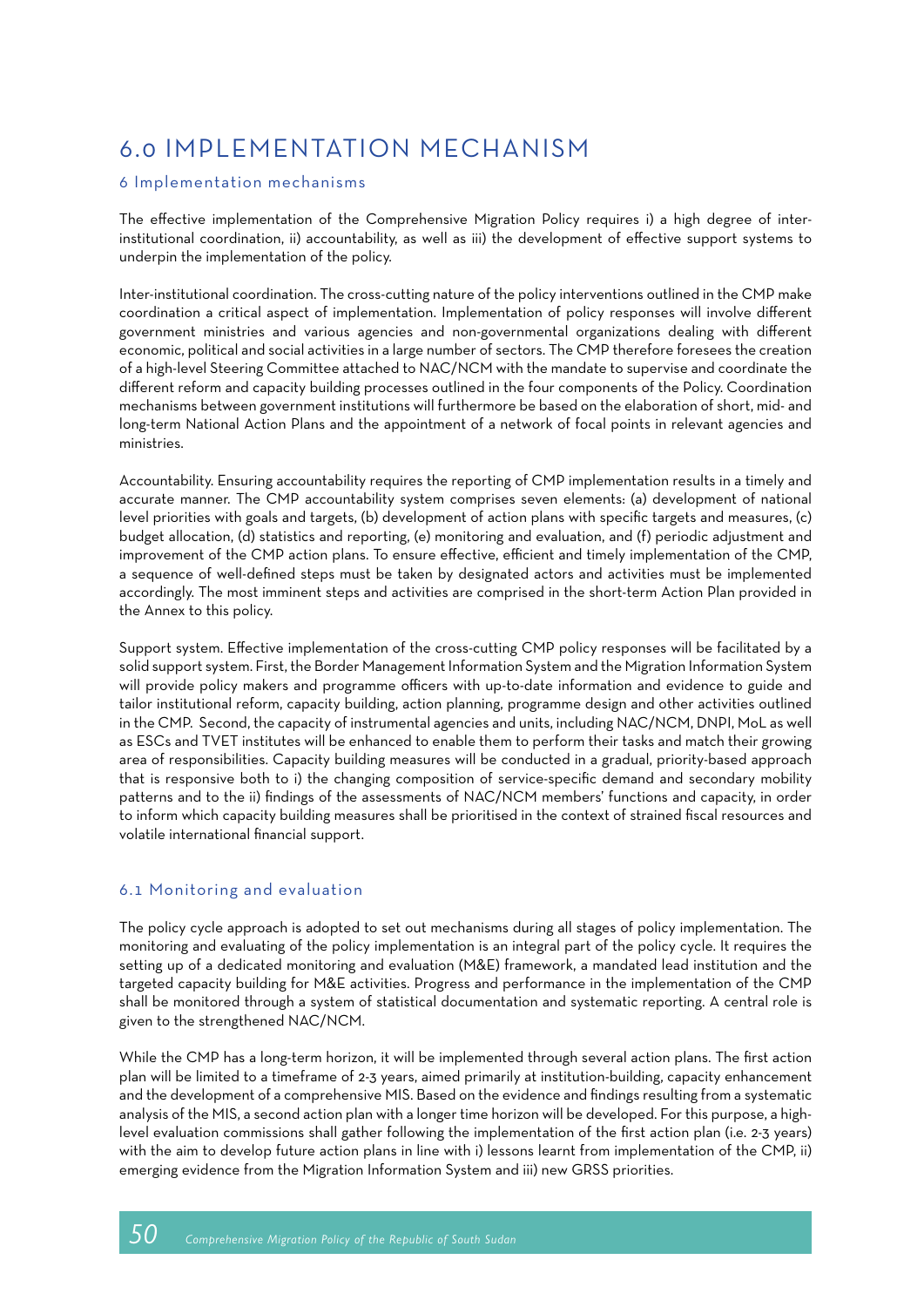### 7.0 ANNEXES

Annex 1- National laws and regulations releant to the development of the comprehensive migration policy

Those national laws and regulations which are most relevant to the development of the Comprehensive Migration Policy are outlined in the table below.

| <b>Legislation/Policy</b>                                                                         | <b>Relevance</b>                                                                                                                                                                                                                                                                                                                                                                                                                                                                                                                                 |
|---------------------------------------------------------------------------------------------------|--------------------------------------------------------------------------------------------------------------------------------------------------------------------------------------------------------------------------------------------------------------------------------------------------------------------------------------------------------------------------------------------------------------------------------------------------------------------------------------------------------------------------------------------------|
| Nationality Act, 2011                                                                             | Provides the legal framework for matters related to nationality and naturalisation. The Act has established a Directorate of<br>Nationality, Passports and Immigration (DNPI) within the Ministry of Interior.                                                                                                                                                                                                                                                                                                                                   |
| Passports and Immigration Act, 2011                                                               | Provides the legal framework governing the issuance of Passports of South Sudan, visas and residence permits, as well as the<br>deportation of aliens from South Sudan and other related matters. Specifies conditions of entry, work and exist of migrants in<br>South Sudan.                                                                                                                                                                                                                                                                   |
| Child Act, 2008                                                                                   | Specifies the rights of children, including underage refugees and internally displaced minors, in South Sudan in line with the<br>Interim Constitution and international obligations of South Sudan                                                                                                                                                                                                                                                                                                                                              |
| Penal Code Act, 2008                                                                              | Specifies criminal activities and corresponding punishments, including prohibition of human trafficking, international terrorism and<br>other transnational crimes that falls within the jurisdiction of South Sudan.                                                                                                                                                                                                                                                                                                                            |
| 2017                                                                                              | Refugee Act, 2012 and Refugee Status Eligibility Regulations Defines asylum seekers and refugees and governs the procedures for asylum seekers in South Sudan, including eligibility criteria,<br>rights and obligations pertaining to the status of refugee.                                                                                                                                                                                                                                                                                    |
| Investment Promotion Act, 2009                                                                    | Governs the promotion and facilitation of investment in South Sudan, stipulating the requirements for obtaining investment<br>certificates and other related permits required by foreign investors.                                                                                                                                                                                                                                                                                                                                              |
| Labour Act, 2017                                                                                  | Establishes the legal framework for the minimum conditions of employment, labour relations, labour institutions, dispute<br>resolution and provision for health and safety at the workplace. Includes provisions for the licensing of Private Employment<br>Agencies.                                                                                                                                                                                                                                                                            |
| NGO Act, 2016                                                                                     | Creates a legal framework for the registration, coordination and monitoring of non-governmental organizations (NGOs)<br>operating in the RSS. The Act requires NGOs to employ a minimum share of South Sudanese nationals among its staff.                                                                                                                                                                                                                                                                                                       |
| Nationality Regulation, 2011                                                                      | Governs the issuance of nationality certificates as stipulated in the Nationality Act. Specifies requirements and other application<br>procedures necessitated for obtaining a nationality certificate.                                                                                                                                                                                                                                                                                                                                          |
| Immigration Regulation, 2011                                                                      | Specifies the different types of visas and the associated requirements for the issuance of visas to migrants.                                                                                                                                                                                                                                                                                                                                                                                                                                    |
| National Aliens Committee Procedures and Regulation,<br>2013, (amended in 2016)                   | Specifies the mandate, responsibilities and operational framework of the National Aliens Committee/National Coordination<br>Mechanism (NAC/NCM).                                                                                                                                                                                                                                                                                                                                                                                                 |
| DNPI Strategic Plan 2017-2021, 2017                                                               | Specifies the strategic intent and scope of work and processes to be followed by the DNPI. Incorporates short, medium and long<br>term action plans for staff, management and its related stakeholders.                                                                                                                                                                                                                                                                                                                                          |
| South Sudan Vision 2040                                                                           | Constitutes a Vision Statement of the GRSS that specifies broad social, economic and political goals and objectives to be reached<br>by 2040. Amongst others, the Vision states that law enforcement procedures will have been strengthened and the training of<br>national and local police forces will have been integrated and developed.                                                                                                                                                                                                     |
| South Sudan National Development Strategy (2019-2021)                                             | Provides a comprehensive socio-economic development plan for the RSS. The Governance Cluster is comprised of<br>Accountability, Public Administration, Rule of Law and Security Sectors which include support for capacity boiling and<br>infrastructure improvement.                                                                                                                                                                                                                                                                            |
| National Framework for Return, Reintegration and<br>Relocation of Displaced Persons, 2017 (MHADM) | Establishes the key elements that need to be taken in due consideration when planning the implementation of durable solutions,<br>ensuring a rights- based approach with full respect for humanitarian and human rights principles enshrined in the 1998 Guiding<br>Principles on Internal Displacement and the 2009 Kampala Convention and highlights the need of inclusion of early recovery and<br>development into the process, besides the immediate need to improve the overall security environment and strengthening the<br>rule of law. |
| South Sudan Diaspora Engagement Strategy, 2014                                                    | Outlines a framework for the engagement of the South Sudanese diaspora, including specification of concrete activities,<br>institutional arrangements and concrete partnership initiatives through an Action Plan.                                                                                                                                                                                                                                                                                                                               |
| Protocol on the Establishment of the East African<br>Community Common Market                      | Annex I and Annex II of the Protocol respectively provide regulations on the Free Movement of Persons and on the Free<br>Movement of Workers in the territories of EAC partner countries.                                                                                                                                                                                                                                                                                                                                                        |
| AU Migration Policy Framework                                                                     | Serves to provide the necessary guidelines and principals to assist governments and their RECs (Regional Economic Communities)<br>and Member States in the formulation of their own national and regional migration policies as well as, their implementation in<br>accordance with their own priorities and resources. The policy framework is a comprehensive and integrated reference document<br>and hence non-binding in nature, scope and content.                                                                                         |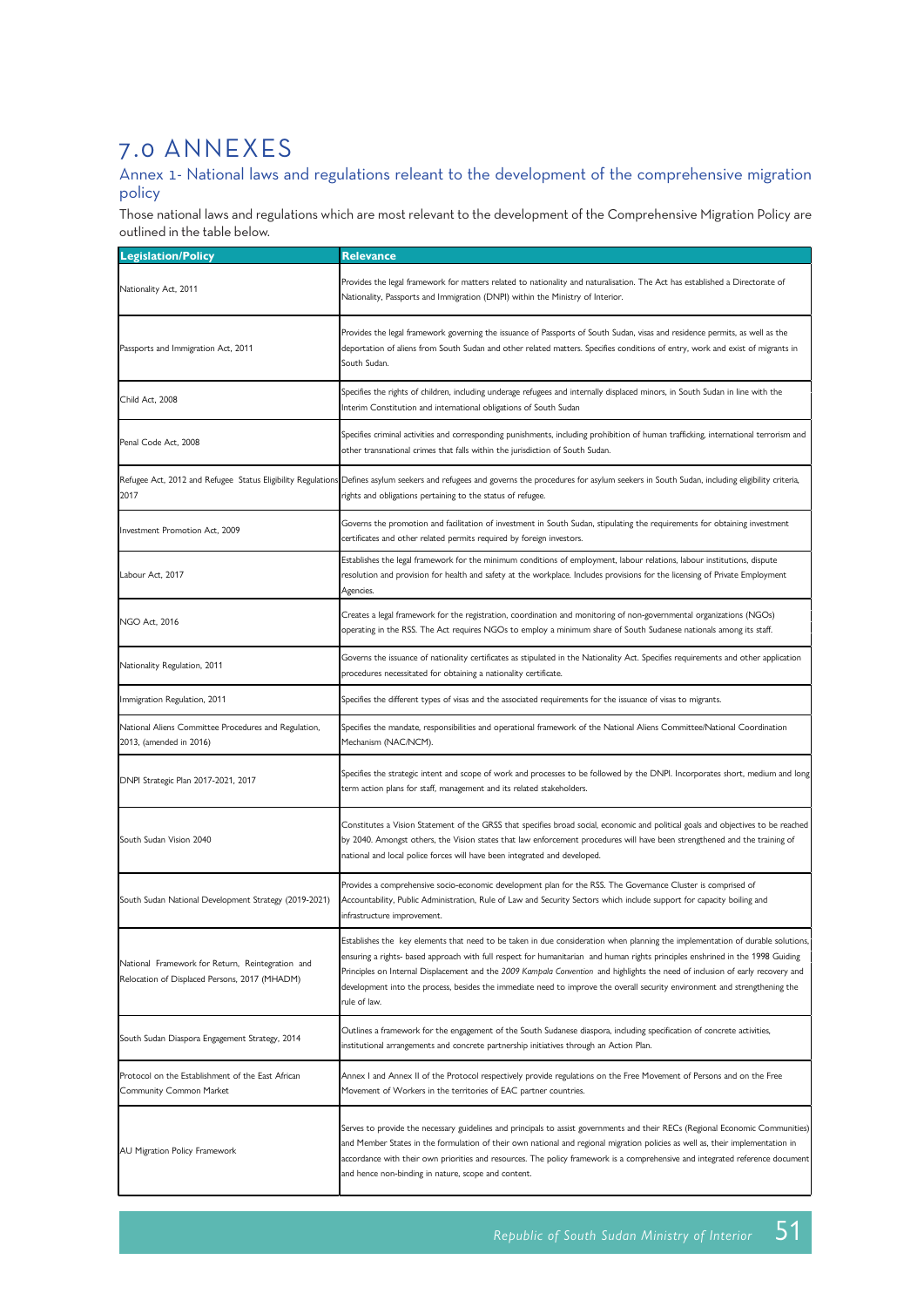#### Annex 2: Action plan

Comprehensive Migration Policy of the Republic of South Sudan - Short-term Action Plan (2-3 year timeframe)

| Policy Area 1: Free Movement and Border Management                                           |                                                                                                                     |                                                                                                                                                                                                                  |             |                  |  |  |  |
|----------------------------------------------------------------------------------------------|---------------------------------------------------------------------------------------------------------------------|------------------------------------------------------------------------------------------------------------------------------------------------------------------------------------------------------------------|-------------|------------------|--|--|--|
| <b>Objectives</b>                                                                            | <b>Results</b>                                                                                                      | <b>Actions</b>                                                                                                                                                                                                   | In Charge   | <b>Timeframe</b> |  |  |  |
|                                                                                              |                                                                                                                     | Review existing profiling and screening Standard Operating Procedures (SOPs)                                                                                                                                     | <b>DNPI</b> |                  |  |  |  |
|                                                                                              |                                                                                                                     |                                                                                                                                                                                                                  | Mol         | Year 1 and 2     |  |  |  |
|                                                                                              |                                                                                                                     | for border management                                                                                                                                                                                            | NAC/NCM     |                  |  |  |  |
|                                                                                              |                                                                                                                     |                                                                                                                                                                                                                  | <b>DNPI</b> |                  |  |  |  |
|                                                                                              | An integrated border management system                                                                              | Streamline updated SOPs into the practices of all DNPI units                                                                                                                                                     | Mol         | Year 1 and 2     |  |  |  |
|                                                                                              | is implemented in South Sudan                                                                                       | Transmit relevant data from the border management information system to                                                                                                                                          | DNPI        |                  |  |  |  |
|                                                                                              |                                                                                                                     | other branches of the government to improve operations of the police and the                                                                                                                                     | <b>NBS</b>  | Continuous       |  |  |  |
|                                                                                              |                                                                                                                     | judiciary system                                                                                                                                                                                                 | Moj         |                  |  |  |  |
| Build integrated information                                                                 |                                                                                                                     | Explore options to develop and implement a cost-effective system for the fast-                                                                                                                                   | Mol         |                  |  |  |  |
| systems to streamline                                                                        |                                                                                                                     | track biometric registration of non-documented migrants                                                                                                                                                          | <b>DNPI</b> | Year 2           |  |  |  |
| administration of free movement                                                              |                                                                                                                     |                                                                                                                                                                                                                  |             |                  |  |  |  |
| and border management                                                                        | An integrated and centralised Migration                                                                             | Develop and implement the MIS and assign ownership of the to the National                                                                                                                                        | NAC/NCM     | Year 1 and 2     |  |  |  |
|                                                                                              | Information System (MIS) is designed and                                                                            | Bureau of Statistics                                                                                                                                                                                             | <b>NBS</b>  |                  |  |  |  |
|                                                                                              | mplemented                                                                                                          | Conduct systematic analysis of migration-related data and reporting                                                                                                                                              | NBS         | Continuous       |  |  |  |
|                                                                                              |                                                                                                                     |                                                                                                                                                                                                                  | NAC/NCM     |                  |  |  |  |
|                                                                                              | MoUs between NAC/NCM and research<br>organisations and external partners are                                        | Identify research organisations and consultancies for long-term partnerships to                                                                                                                                  | NAC/NCM     | Continuous       |  |  |  |
|                                                                                              | concluded to create research partnerships<br>on the good governance of free movement                                | improve research on mobility governance, border management practices and<br>migration and development                                                                                                            |             |                  |  |  |  |
|                                                                                              |                                                                                                                     | Review mandates and responsibilities of institutions involved in migration<br>governance in South Sudan                                                                                                          | NAC/NCM     | Year 1           |  |  |  |
|                                                                                              | Functional assessments of all institutions<br>involved in migration governance in South<br>Sudan has been conducted | Develop a roadmap for inter-institutional coordination between all NAC/NCM<br>members                                                                                                                            | NAC/NCM     | Year 1           |  |  |  |
|                                                                                              |                                                                                                                     | Expand the membership composition of NAC/NCM to enable a whole-of-<br>government approach                                                                                                                        | NAC/NCM     | Year 2           |  |  |  |
|                                                                                              |                                                                                                                     | Align DNPI's Strategic Plan 2017-2021 with relevant policy responses of the                                                                                                                                      | NAC/NCM     | Year 1 and 2     |  |  |  |
| Review and enhance the roles and                                                             |                                                                                                                     | CMP                                                                                                                                                                                                              | <b>DNPI</b> |                  |  |  |  |
| mandates of institutions involved<br>in migration governance<br>strengthen inter-ministerial | The mandate of NAC/NCM is reviewed in<br>line with the responsibilities outlined in the<br>CMP                      | Review and amend the 2016 National Aliens Committee Procedures and<br>Regulations in line with the findings of the functional assessment and the<br>interventions outlined in the Comprehensive Migration Policy | GRSS        | Year 2           |  |  |  |
| coordination                                                                                 |                                                                                                                     |                                                                                                                                                                                                                  |             |                  |  |  |  |
|                                                                                              | A Migration Partners Forum is established                                                                           | Establish a Migration Partners Forum congregating relevant international                                                                                                                                         |             |                  |  |  |  |
|                                                                                              | to enhance partnerships for effective                                                                               | organisations, external donors and partner governments engaged in South Sudan GRSS                                                                                                                               |             | Year 2           |  |  |  |
|                                                                                              | migration governance<br>A National Fund for Migration (NFM) is<br>established to encourage resource<br>mobilization | on a regular basis to discuss key issues and identify possible areas of support for<br>the promotion of effective migration governance in South Sudan                                                            |             |                  |  |  |  |
|                                                                                              |                                                                                                                     |                                                                                                                                                                                                                  | NAC/NCM     |                  |  |  |  |
|                                                                                              |                                                                                                                     | Establish a National Fund for Migration to act as a resource mobilization<br>mechanism both for the central government of South Sudan and for                                                                    | GRSS        | Year 2           |  |  |  |
|                                                                                              |                                                                                                                     | international organisations, external donors and partner governments                                                                                                                                             | NAC/NCM     |                  |  |  |  |
|                                                                                              | The capacity of NAC/NCM is enhanced                                                                                 | Conduct capacity assessments of NAC/NCM and its members and enhance                                                                                                                                              | NAC/NCM     | Year 1           |  |  |  |
|                                                                                              |                                                                                                                     | NAC/NCM and member capacity accordingly                                                                                                                                                                          |             |                  |  |  |  |
|                                                                                              |                                                                                                                     | Perform periodic capacity assessments of NAC/NCM and its members once the<br>comprehensive Migration Information System is operational                                                                           | NAC/NCM     | Continuous       |  |  |  |
|                                                                                              |                                                                                                                     |                                                                                                                                                                                                                  | <b>DNPI</b> |                  |  |  |  |
|                                                                                              |                                                                                                                     | Establish one-stop border posts in all border crossings of South Sudan                                                                                                                                           | Mol         | rear 2           |  |  |  |
|                                                                                              |                                                                                                                     | Define suitable Visa Categorization for entry into South Sudan and implement                                                                                                                                     | Mol         | Year 2           |  |  |  |
|                                                                                              |                                                                                                                     | the e-visa system accordingly                                                                                                                                                                                    | Mol         |                  |  |  |  |
| Build the capacity of institutions                                                           |                                                                                                                     | Ensure adequate provision of funding and resources to DNPI's Department of                                                                                                                                       | GRSS        | Continuous       |  |  |  |
| involved in migration governance                                                             | Capacity, manpower and infrastructure of<br>the DNPI is enhanced                                                    | Nationality<br>Mainstream health-sensitive procedures into the practices of all DNPI border<br>posts                                                                                                             | Mol         | Year 2           |  |  |  |
|                                                                                              |                                                                                                                     |                                                                                                                                                                                                                  | DNPI        |                  |  |  |  |
|                                                                                              |                                                                                                                     |                                                                                                                                                                                                                  | Mol<br>MoH  |                  |  |  |  |
|                                                                                              |                                                                                                                     | Increase the number of female border operatives to work with female migrants                                                                                                                                     |             |                  |  |  |  |
|                                                                                              |                                                                                                                     | and vulnerable persons                                                                                                                                                                                           | DNPI        | Year 1 and 2     |  |  |  |
|                                                                                              |                                                                                                                     | Implement comprehensive anti-corruption measures at all levels of migration and MoI<br>border management                                                                                                         | GRSS        | Continuous       |  |  |  |
|                                                                                              |                                                                                                                     |                                                                                                                                                                                                                  |             |                  |  |  |  |
|                                                                                              |                                                                                                                     |                                                                                                                                                                                                                  | MoJ         |                  |  |  |  |
|                                                                                              |                                                                                                                     |                                                                                                                                                                                                                  | DNPI        |                  |  |  |  |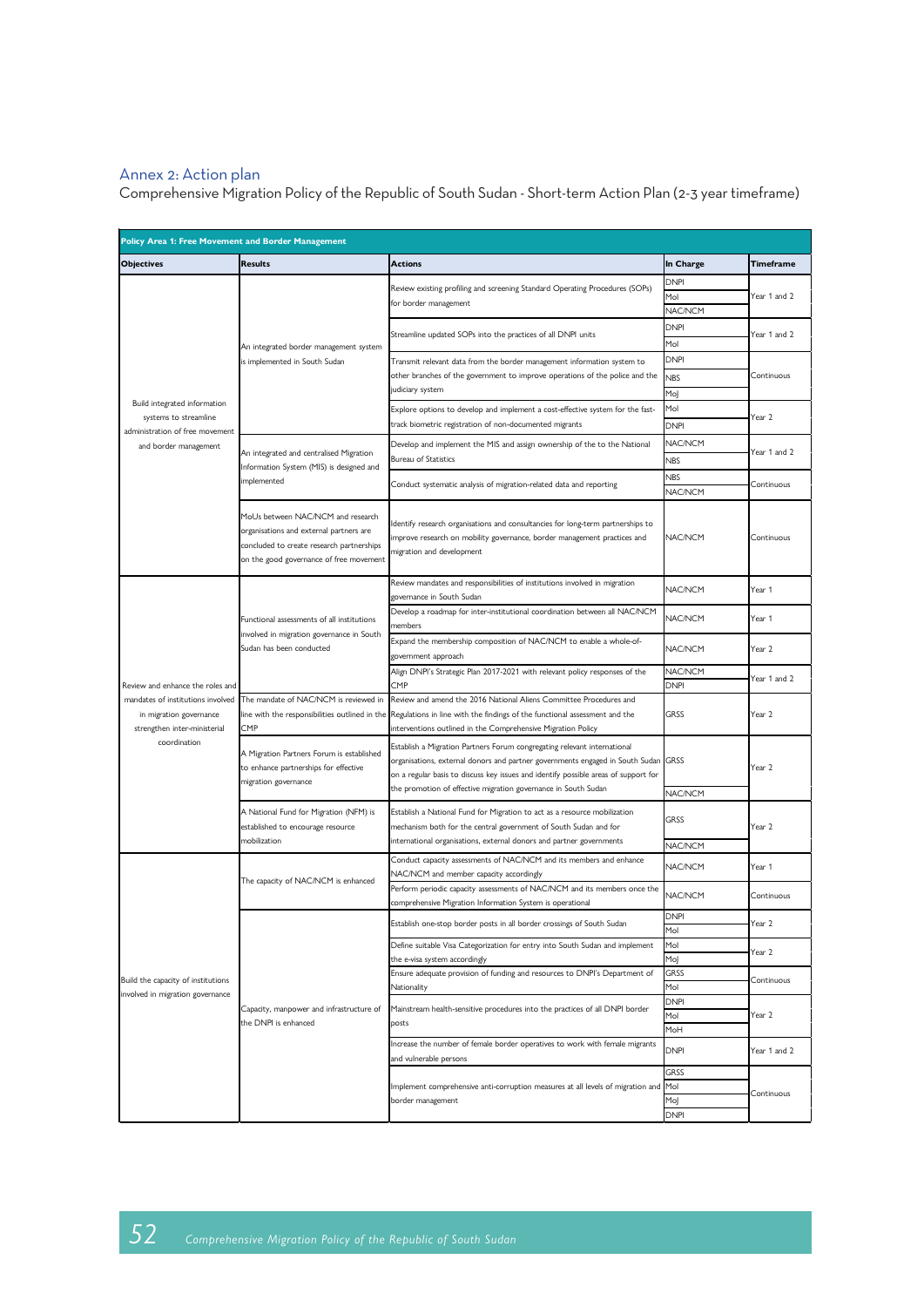| <b>Policy Area 2: Labour Migration</b>                  |                                                                                                                     |                                                                                                                                                                        |                        |              |  |  |
|---------------------------------------------------------|---------------------------------------------------------------------------------------------------------------------|------------------------------------------------------------------------------------------------------------------------------------------------------------------------|------------------------|--------------|--|--|
| <b>Objectives</b>                                       | <b>Results</b>                                                                                                      | <b>Actions</b>                                                                                                                                                         | In Charge              | Timeframe    |  |  |
|                                                         |                                                                                                                     |                                                                                                                                                                        | MoL                    |              |  |  |
|                                                         |                                                                                                                     |                                                                                                                                                                        | NBS                    |              |  |  |
|                                                         |                                                                                                                     | Establish a Labour Market Information                                                                                                                                  | <b>DNPI</b>            | Year 1       |  |  |
|                                                         |                                                                                                                     | System Task Force                                                                                                                                                      | MoFA                   |              |  |  |
|                                                         |                                                                                                                     |                                                                                                                                                                        | Mol NAC/NCM            |              |  |  |
|                                                         | An integrated Labour Market<br>Information System (LMIS) is<br>developed                                            | Develop Standard Operating Procedures<br>(SOPs) for entities maintaining the LMIS                                                                                      | <b>LMIS Task Force</b> | Year 1       |  |  |
| Build an integrated Labour<br>Market Information System |                                                                                                                     | Explore options to make the registration of<br>domestic vacancies mandatory for all<br>employers seeking to hire workers in South<br>Sudan                             | MoL                    | Year 1       |  |  |
|                                                         |                                                                                                                     | Regularly analyse the data of the LMIS and<br>publish relevant information in annual and ad-   MoL<br>hoc reports                                                      |                        | Continuous   |  |  |
|                                                         | Labour and Skills Needs<br>Assessments are conducted<br>regularly                                                   | Regularly conduct labour and skills needs<br>assessments (LSNAs) to identify and map<br>labour and skills needs by state, sector,<br>occupational and skills profiles. | MoL                    | Continuous   |  |  |
|                                                         |                                                                                                                     | Use LSNAs as a cross-cutting policy making<br>tool                                                                                                                     | NAC/NCM                |              |  |  |
|                                                         |                                                                                                                     |                                                                                                                                                                        | MoL                    | Year 1       |  |  |
|                                                         |                                                                                                                     |                                                                                                                                                                        | MoFA                   |              |  |  |
|                                                         |                                                                                                                     | Conduct capacity assessments of all<br>ministries and agencies involved in the South<br>Sudanese labour migration system                                               | GRSS                   |              |  |  |
|                                                         |                                                                                                                     |                                                                                                                                                                        | MoL                    |              |  |  |
| Build capacity of labour                                | Capacity of institutions<br>involved in labour migration<br>governance is strengthened                              |                                                                                                                                                                        | <b>NBS</b>             | Year 1       |  |  |
| migration governance system                             |                                                                                                                     | Enhance capacity of MoL and relevant line<br>ministries in accordance with the findings of<br>the capacity assessment                                                  | GRSS                   |              |  |  |
|                                                         |                                                                                                                     |                                                                                                                                                                        | MoL                    | Year 1 and 2 |  |  |
|                                                         |                                                                                                                     |                                                                                                                                                                        | <b>NBS</b>             |              |  |  |
|                                                         |                                                                                                                     |                                                                                                                                                                        | GRSS                   |              |  |  |
|                                                         |                                                                                                                     | Develop a regulation on the promotion of                                                                                                                               | NAC/NCM                |              |  |  |
|                                                         | A strategy for the promotion                                                                                        | regular labour emigration                                                                                                                                              | MoL                    | Year 1 and 2 |  |  |
|                                                         |                                                                                                                     |                                                                                                                                                                        | MoFA                   |              |  |  |
|                                                         | of regular labour migration of                                                                                      |                                                                                                                                                                        | MoFA                   |              |  |  |
|                                                         | South Sudanese nationals has                                                                                        | Establish a monitoring and complaint                                                                                                                                   | Moj                    |              |  |  |
| Promote regular labour                                  | been developed                                                                                                      | mechanism to protect migrant workers from<br>abusive and fraudulent practices during the<br>recruitment and placement process                                          | MoL                    | Year 2       |  |  |
| migration of South Sudanese<br>nationals                | A Migration Intelligence Unit<br>is established within MoL                                                          | Establish and operate a dedicated Migration<br>Intelligence Unit (MIU) within the MoL with                                                                             | GRSS                   |              |  |  |
|                                                         |                                                                                                                     | the responsibility to assess and promote<br>more and better regular migration<br>opportunities for South Sudanese migrant<br>workers in new destination countries      | NAC/NCM                | Year 2       |  |  |
|                                                         |                                                                                                                     |                                                                                                                                                                        | MoFA                   |              |  |  |
|                                                         |                                                                                                                     |                                                                                                                                                                        | MoL                    |              |  |  |
|                                                         | Bilateral Labour Agreements<br>and MoUs are concluded with<br>current and potential labour<br>destination countries | Conclude BLAs and MoUs with priority<br>labour destination countries, as identified by<br>the MIU                                                                      | MoL (MIU) MoFA         | Continuous   |  |  |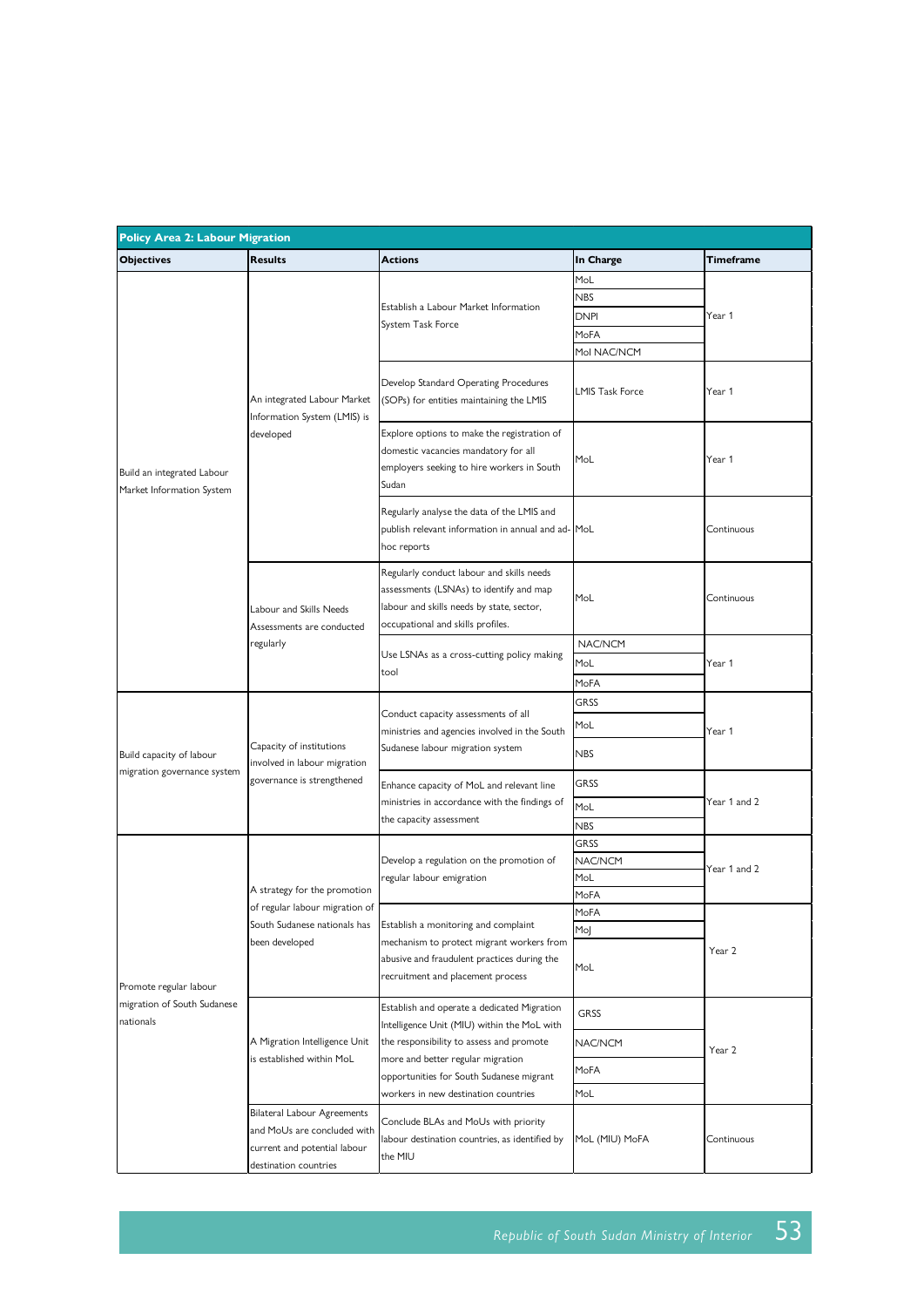| <b>Policy Area 3: Forced Migration</b>                                                                                                                              |                                                                                                                                |                                                                                                                                                   |                                   |                  |
|---------------------------------------------------------------------------------------------------------------------------------------------------------------------|--------------------------------------------------------------------------------------------------------------------------------|---------------------------------------------------------------------------------------------------------------------------------------------------|-----------------------------------|------------------|
| <b>Objectives</b>                                                                                                                                                   | <b>Results</b>                                                                                                                 | Actions                                                                                                                                           | In Charge                         | <b>Timeframe</b> |
|                                                                                                                                                                     | The GRSS's capacity to<br>assess and address the<br>protection needs of refugees                                               | Deliver capacity building to CRA                                                                                                                  | NAC/NCM                           | Year 1 and 2     |
|                                                                                                                                                                     |                                                                                                                                | Strengthen the capacity of the Assistant Commissioners and<br>field government officials                                                          | NAC/NCM                           | Year 1 and 2     |
|                                                                                                                                                                     | and IDPs is strengthened                                                                                                       | Deliver capacity building to MHADM                                                                                                                | NAC/NCM                           | Year 1 and 2     |
|                                                                                                                                                                     | The national Refugee Status<br>Determination registration<br>and formal refugee status<br>determination system are<br>enhanced | Implement the Refugee Status and Eligibility Regulations                                                                                          | <b>REC</b><br><b>CRA</b>          | Continuous       |
|                                                                                                                                                                     |                                                                                                                                | Establish the Refugee Appeal Board                                                                                                                | GRSS                              | Year 1           |
|                                                                                                                                                                     |                                                                                                                                | Deliver capacity building to key actors as foreseen in<br>Refugee Act                                                                             | NAC/NCM                           | Year 1 and 2     |
|                                                                                                                                                                     | formal refugee status<br>determination system are<br>enhanced                                                                  | Establish data sharing and technology transfer mechanisms                                                                                         | <b>GRSS</b><br>MOI<br><b>DNPI</b> | Year 1           |
| Strengthen the GRSS's<br>institutional and technical                                                                                                                |                                                                                                                                | between the UNHCR and the GRSS                                                                                                                    | <b>REC</b>                        |                  |
| capacities in the displaced<br>migration management                                                                                                                 |                                                                                                                                | Fully implement the SOPs on screening and processing<br>combatants                                                                                | <b>DNPI</b>                       | Continuous       |
|                                                                                                                                                                     |                                                                                                                                |                                                                                                                                                   | <b>CRA</b>                        |                  |
|                                                                                                                                                                     | A coordination mechanism<br>at the national and<br>international level is built                                                | Establish coordination mechanisms                                                                                                                 | NAC/NCM                           | Year 1 and 2     |
|                                                                                                                                                                     |                                                                                                                                |                                                                                                                                                   | <b>MOFA</b><br>MOI                |                  |
|                                                                                                                                                                     |                                                                                                                                |                                                                                                                                                   | <b>DNPI</b><br>MOL                |                  |
|                                                                                                                                                                     |                                                                                                                                |                                                                                                                                                   | MoFEP                             |                  |
|                                                                                                                                                                     |                                                                                                                                | Establish partnerships and coordinated arrangements at the<br>national level                                                                      | <b>MHADM</b>                      | Year 1           |
|                                                                                                                                                                     |                                                                                                                                | Access to international and regional human rights legal<br>frameworks                                                                             | GRSS<br>MoFA                      | Year 1           |
|                                                                                                                                                                     |                                                                                                                                | Draft domestic legislation aimed at giving effect to ratified<br>international and regional human rights legal framework on<br>the domestic plane | <b>GRSS</b>                       | Year 2           |
|                                                                                                                                                                     | Access to sustainable<br>refugees is enhanced                                                                                  | Carry out assessment of agricultural and water resources                                                                                          | <b>CRA</b>                        | Year 1 and 2     |
| Promote the local integration<br>of refugees and displaced<br>populations and facilitate the livelihoods for IDPs and<br>sustainable return of refugees<br>and IDPs |                                                                                                                                | Formulate policy for land allocation for returnees and IDPs<br>and forced migrant returnees                                                       | NAC/NCM                           | Year 2 and 3     |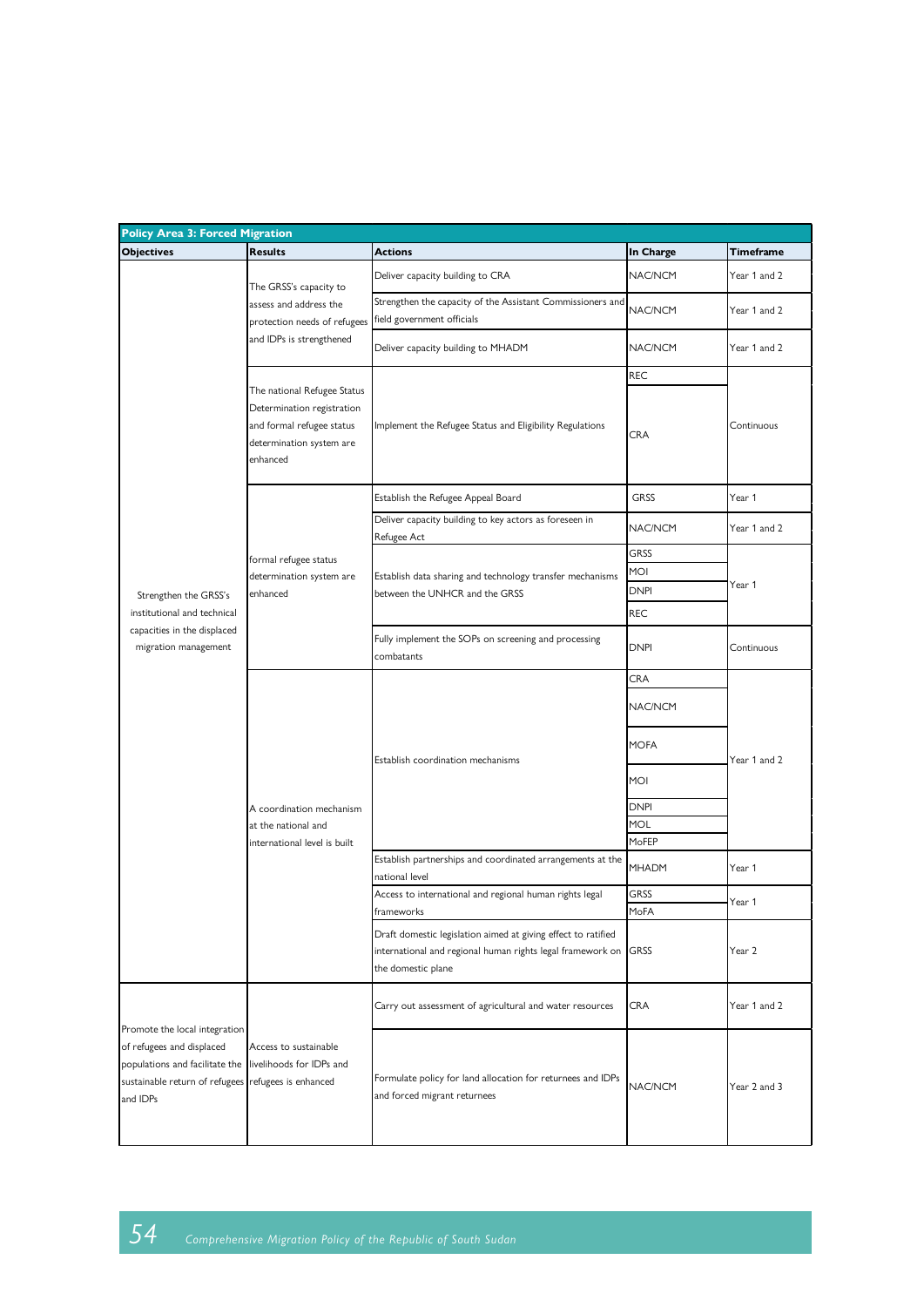| <b>Policy Area 3: Forced Migration</b>        |                                                                 |                                                                                                                                                                                                                                                                                |                               |                  |  |  |
|-----------------------------------------------|-----------------------------------------------------------------|--------------------------------------------------------------------------------------------------------------------------------------------------------------------------------------------------------------------------------------------------------------------------------|-------------------------------|------------------|--|--|
| <b>Objectives</b>                             | <b>Results</b>                                                  | <b>Actions</b>                                                                                                                                                                                                                                                                 | In Charge                     | <b>Timeframe</b> |  |  |
|                                               |                                                                 | Enhance employment opportunities of refugees by providing                                                                                                                                                                                                                      | MOL                           |                  |  |  |
|                                               |                                                                 | vocational training and raising awareness among the host                                                                                                                                                                                                                       | <b>TVET</b> institutes        | Continuous       |  |  |
|                                               |                                                                 | and return population                                                                                                                                                                                                                                                          | <b>CRA</b>                    |                  |  |  |
|                                               |                                                                 | Carry out assessment of areas of expected return and<br>information on population movements, as well as mapping<br>of return intentions of refugees in neighbouring countries<br>and IDPs                                                                                      | <b>CRA</b>                    | Continuous       |  |  |
|                                               |                                                                 |                                                                                                                                                                                                                                                                                | NAC/NCM                       |                  |  |  |
| Promote the local integration                 |                                                                 | Develop CSPs                                                                                                                                                                                                                                                                   | Assistant                     | Year 1           |  |  |
| of refugees and displaced                     | Social cohesion mechanisms                                      |                                                                                                                                                                                                                                                                                | Commissioners                 |                  |  |  |
| populations and facilitate the                | among host communities<br>and forced migrants are               | Undertake housing, land and property and dispute                                                                                                                                                                                                                               | NAC/CRM                       |                  |  |  |
| sustainable return of refugees<br>and IDPs    | promoted                                                        | resolution/peacebuilding activities in host and return                                                                                                                                                                                                                         | <b>CRA</b>                    | Continuous       |  |  |
|                                               |                                                                 | communities with municipalities and local authorities                                                                                                                                                                                                                          | Assistant                     |                  |  |  |
|                                               |                                                                 |                                                                                                                                                                                                                                                                                | Commissioners                 |                  |  |  |
|                                               |                                                                 |                                                                                                                                                                                                                                                                                | NAC/CRM                       |                  |  |  |
|                                               |                                                                 | Support the creation of interethnic community development CRA                                                                                                                                                                                                                  |                               | Year 1 and 2     |  |  |
|                                               |                                                                 | groups/peace committees                                                                                                                                                                                                                                                        | Assistant                     |                  |  |  |
|                                               |                                                                 |                                                                                                                                                                                                                                                                                | Commissioners                 |                  |  |  |
|                                               |                                                                 | Promote the creation of Community Centres and integrated<br>social services for host communities, returnees and IDPs                                                                                                                                                           | NAC/CRM                       | Year 1 and 2     |  |  |
|                                               |                                                                 |                                                                                                                                                                                                                                                                                | Assistant                     |                  |  |  |
|                                               |                                                                 |                                                                                                                                                                                                                                                                                | Commissioners                 |                  |  |  |
|                                               | Measures to prevent and<br>eliminate TIP - with                 | Enhance information sharing among government agencies                                                                                                                                                                                                                          | NAC/CRM                       | Continuous       |  |  |
|                                               |                                                                 | Elaborate a comprehensive policy to prevent and combat<br>TIP                                                                                                                                                                                                                  | NAC/CRM                       | Year 1           |  |  |
|                                               | particular respect to women<br>and children - are<br>undertaken | Implement awareness-raising activities with local authorities,<br>refugees and local citizens to sensitize stakeholders for the<br>negative consequences of TIP. Enhance cooperation with<br>CSOs and other relevant organisations to prevent and<br>mitigate instances of TIP | NAC/CRM                       | Year 1 and 2     |  |  |
| Combat human trafficking<br>and forced labour |                                                                 | Develop SOPs for DNPI and government agencies on the<br>identification of TIP                                                                                                                                                                                                  | <b>DNPI</b><br>Mol<br>NAC/NCM | Year 1 and 2     |  |  |
|                                               |                                                                 | Deliver training on the different forms of TIP to DNPI<br>officials and other relevant officials                                                                                                                                                                               | NAC/CRM                       | Continuous       |  |  |
|                                               |                                                                 | Enhance cooperation with other countries in the region                                                                                                                                                                                                                         | MoFA                          | Year 2           |  |  |
|                                               | Measures to provide                                             | Devise interventions for the identification, release,                                                                                                                                                                                                                          | Mol                           |                  |  |  |
|                                               | protection and effective                                        | protection, recovery and rehabilitation of victims of forced                                                                                                                                                                                                                   | NAC/CRM                       | Year 1           |  |  |
|                                               | remedies to victims of TIP<br>are implemented                   | Implement interventions for the identification, release,<br>protection, recovery, rehabilitation and access to<br>appropriate remedies of victims of forced or compulsory<br>labour, as well as access to appropriate and effective<br>remedies for such victims               | Mol                           | Year 2           |  |  |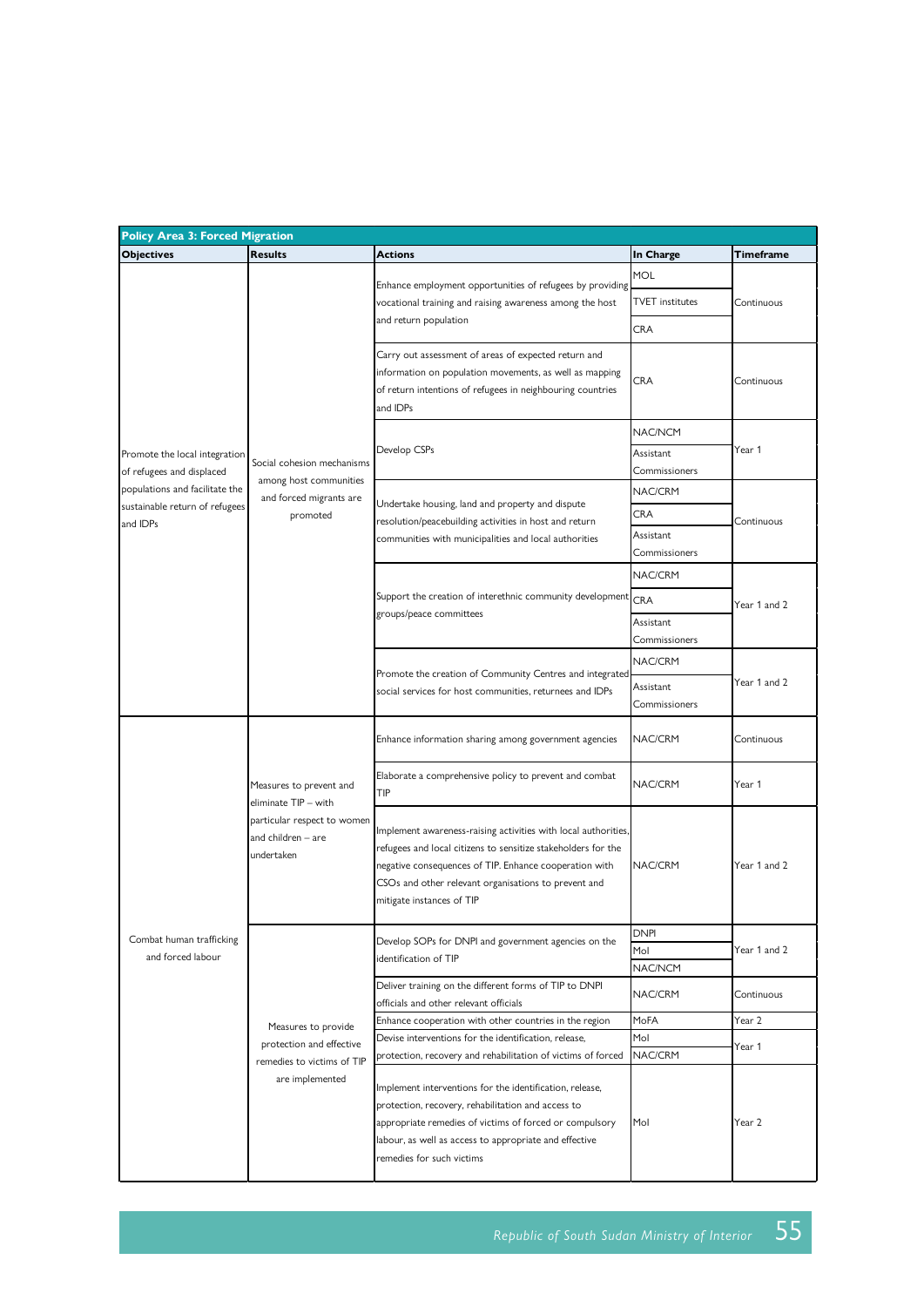|                              | <b>Policy Area 4: Migration and Development</b>                                  |                                                                                                      |                               |              |
|------------------------------|----------------------------------------------------------------------------------|------------------------------------------------------------------------------------------------------|-------------------------------|--------------|
| <b>Objectives</b>            | <b>Results</b>                                                                   | <b>Actions</b>                                                                                       | In Charge                     | Timeframe    |
|                              | Diaspora mapping at the<br>individual level is put in place                      | Carry out diaspora surveys, including inventory of                                                   | NAC/CRM                       |              |
|                              |                                                                                  |                                                                                                      | <b>CRA</b>                    | Year 1       |
| Enhance information on       |                                                                                  | diaspora skills                                                                                      | National Bureau of Statistics |              |
| GRSS diaspora at the         |                                                                                  | Undertake diaspora organisations mapping and                                                         | NAC/CRM                       |              |
| individual and collective    | Data collection and research                                                     | database compilation                                                                                 | Diaspora Directorate          | Year 1       |
| level                        | on diaspora organisations are                                                    | Undertake qualitative research on diaspora and focus                                                 |                               |              |
|                              | conducted                                                                        | groups                                                                                               | Diaspora Directorate          | Year 2 and 3 |
|                              | A mapping of remittance                                                          | Conduct a mapping of remittance corridors                                                            | Central Bank of South Sudan   | Year 1       |
|                              |                                                                                  | Establish a Diaspora Directorate                                                                     | MoFA                          | Year 1       |
|                              |                                                                                  | Extend and strengthen the consular network by                                                        |                               |              |
|                              |                                                                                  | opening additional missions in countries with                                                        | MoFA                          |              |
|                              |                                                                                  | relatively large diaspora communities, such as Canada                                                |                               | Year 2       |
| Set up key institutional     | Key diaspora governance                                                          | and Australia                                                                                        | <b>DNPI</b>                   |              |
| mechanisms dealing with      | institutions are established<br>both in South Sudan and in                       |                                                                                                      |                               |              |
| diaspora engagement          |                                                                                  | Establish an umbrella diaspora organisation                                                          | MoFA                          | Year 2       |
|                              | key destination countries                                                        | Establish a designated secretariat of the Migration                                                  | MoFA                          |              |
|                              |                                                                                  | Partners Forum (MPF) to be integrated within the                                                     |                               |              |
|                              |                                                                                  | foreseen non-governmental umbrella organisation of MPF                                               |                               | Year 3       |
|                              |                                                                                  | diaspora associations                                                                                |                               |              |
|                              |                                                                                  |                                                                                                      | MoFA                          |              |
|                              | A capacity building                                                              | Deliver training to officials from key ministries and to                                             |                               |              |
| Strengthen technical know-   | programme for government                                                         | representatives from civil society and NGOs to                                                       | Diaspora Directorate          | Year 1       |
| how and capacity to build    | authorities, international<br>organisations and non-state<br>actors is delivered | strengthen their diaspora-related expertise                                                          |                               |              |
| effective partnership of     |                                                                                  | Develop training to consular officers on diaspora-<br>related issues                                 | MoFA                          | Year 2       |
| government authorities,      |                                                                                  |                                                                                                      | Diaspora Directorate          |              |
| international organisations, |                                                                                  |                                                                                                      | MoFA                          |              |
| non-state actors and         | A training program for                                                           | Launch a training program for diaspora                                                               |                               |              |
| diaspora organisations       | diaspora organisations'<br>leaders, activists and<br>volunteer is launched       | organisations' leaders, activists and volunteer for the                                              |                               | Year 2       |
|                              |                                                                                  | purposes of building up a platform or umbrella                                                       | Diaspora Directorate          |              |
|                              |                                                                                  | organisation that represents other organisations                                                     |                               |              |
|                              |                                                                                  | Arrange formal consultations with the diaspora                                                       | GRSS's embassies and          | Year 3       |
|                              | Activities to reach out to<br>diaspora in destination                            | channelled through consular representatives,<br>registered diaspora organisations and the umbrella   | consulates                    |              |
|                              |                                                                                  |                                                                                                      | MoFA                          |              |
|                              |                                                                                  | diaspora organisation                                                                                | Diaspora Directorate          |              |
|                              | countries are offered                                                            | Organize outreach events targeting diaspora                                                          |                               |              |
|                              |                                                                                  | members including business and trade forums,                                                         | GRSS's embassies and          | Continuous   |
|                              |                                                                                  | diaspora events and cultural events                                                                  | consulates                    |              |
|                              |                                                                                  |                                                                                                      |                               |              |
| Establishing Outreach and    |                                                                                  | Set up a formal diaspora portal for outreach and                                                     | Diaspora Directorate          |              |
| Information Dissemination    |                                                                                  | communication with the South Sudanese diaspora                                                       |                               |              |
| strategies                   |                                                                                  | Distribute an electronic newsletter (and hard copies)                                                | Diaspora Directorate          |              |
|                              | An outreach and<br>communication strategy at a                                   | through the network of the diplomatic missions,                                                      |                               |              |
|                              |                                                                                  | building on data and email addresses obtained                                                        | GRSS's embassies and          |              |
|                              |                                                                                  | through the on-line registration                                                                     | consulates                    |              |
|                              | central level is developed                                                       |                                                                                                      |                               |              |
|                              |                                                                                  | Provide a transparent channel of communication<br>using social networks such as Facebook and Twitter | Diaspora Directorate          |              |
|                              |                                                                                  |                                                                                                      |                               |              |
|                              |                                                                                  | Use more traditional media, such as TV and radio, in                                                 | Diaspora Directorate          |              |
|                              |                                                                                  | the diaspora outreach strategy                                                                       |                               |              |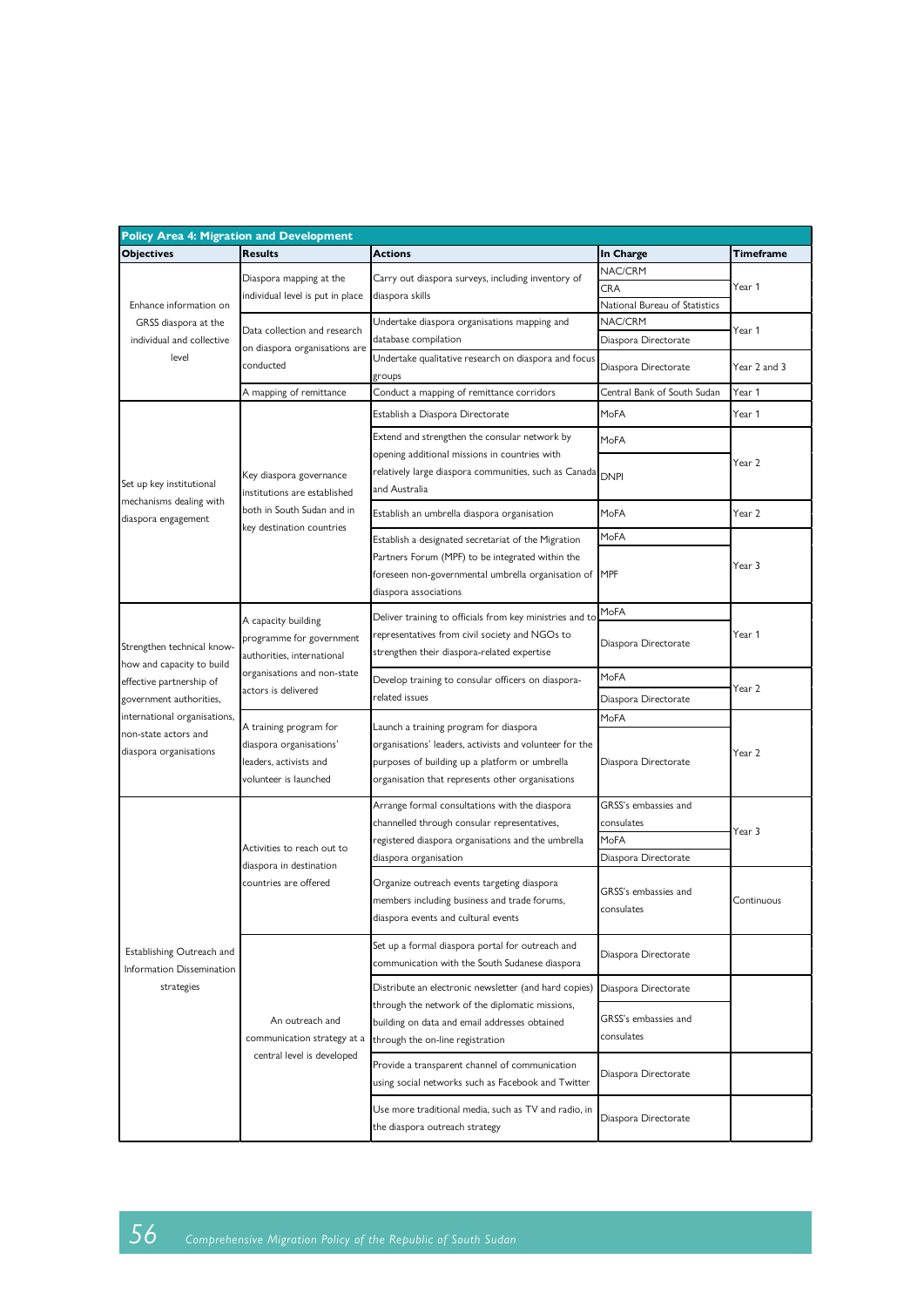| <b>Policy Area 4: Migration and Development</b>       |                                                                                             |                                                                                                                                                                                                    |                      |                  |  |  |
|-------------------------------------------------------|---------------------------------------------------------------------------------------------|----------------------------------------------------------------------------------------------------------------------------------------------------------------------------------------------------|----------------------|------------------|--|--|
| <b>Objectives</b>                                     | <b>Results</b>                                                                              | <b>Actions</b>                                                                                                                                                                                     | In Charge            | Timeframe        |  |  |
|                                                       | A pilot program of                                                                          | Develop a program to engage diaspora<br>members on a virtual basis through online<br>mentoring and support                                                                                         | MoFA                 | Year 3           |  |  |
|                                                       |                                                                                             |                                                                                                                                                                                                    | Diaspora Directorate |                  |  |  |
|                                                       |                                                                                             | Envisage incentives to attract diaspora                                                                                                                                                            | MoFA                 |                  |  |  |
|                                                       |                                                                                             | experts and incentivize their participation<br>to temporary return schemes                                                                                                                         | Diaspora Directorate | Year 3           |  |  |
|                                                       | temporary and virtual                                                                       | Arrange temporary return schemes for                                                                                                                                                               | MoFA                 |                  |  |  |
|                                                       | returns targeting the health                                                                | health professionals from diaspora                                                                                                                                                                 | Diaspora Directorate | Year 3           |  |  |
|                                                       | sector is devised                                                                           | Provide socio-professional support for                                                                                                                                                             | MoFA                 |                  |  |  |
| Facilitating Diaspora virtual                         |                                                                                             | participants                                                                                                                                                                                       | Diaspora Directorate | Year 3           |  |  |
| and temporary return                                  |                                                                                             | Collect new and second-hand medical<br>equipment from hospitals and academic                                                                                                                       | MoFA                 | Year 3           |  |  |
|                                                       |                                                                                             | institution in diaspora communities'<br>countries of residence                                                                                                                                     | Diaspora Directorate |                  |  |  |
|                                                       | Diaspora youth is engaged                                                                   | Establish university partnerships for skill<br>development of South Sudanese living in the<br>country and abroad                                                                                   | MoFA                 | Year 3           |  |  |
|                                                       |                                                                                             |                                                                                                                                                                                                    | Diaspora Directorate |                  |  |  |
|                                                       |                                                                                             | Establish a short-term service corps to<br>target diaspora youth that were raised<br>outside of South Sudan                                                                                        | MoFA                 | Year 3<br>Year 1 |  |  |
|                                                       |                                                                                             |                                                                                                                                                                                                    | Diaspora Directive   |                  |  |  |
|                                                       |                                                                                             |                                                                                                                                                                                                    | Mol                  |                  |  |  |
|                                                       |                                                                                             | Designate a suitable government ministry<br>or agency (MoL, Mol, or other) as the<br>institution in charge of supporting the socio-<br>economic reintegration of South Sudanese<br>return migrants | <b>GRSS</b>          |                  |  |  |
|                                                       | A system for the social and                                                                 |                                                                                                                                                                                                    | NAC/NCM              |                  |  |  |
| socio-economic<br>reintegration of return<br>migrants | Developing a system for the economic reintegration of<br>returning migrants is<br>developed | Develop a set of uniform Standard<br>Operating Procedures (SOPs) for the<br>registration and profiling of South Sudanese<br>return migrants                                                        | <b>DNPI</b>          | Year 1 and 2     |  |  |
|                                                       |                                                                                             | Enhance cooperation with international<br>organisations for technical and other<br>support on return and reintegration                                                                             | GRSS                 |                  |  |  |
|                                                       |                                                                                             | programming, in particular with IOM's<br>MoFA<br>Assisted Voluntary Return and<br>Reintegration (AVRR) program                                                                                     |                      | Year 3           |  |  |